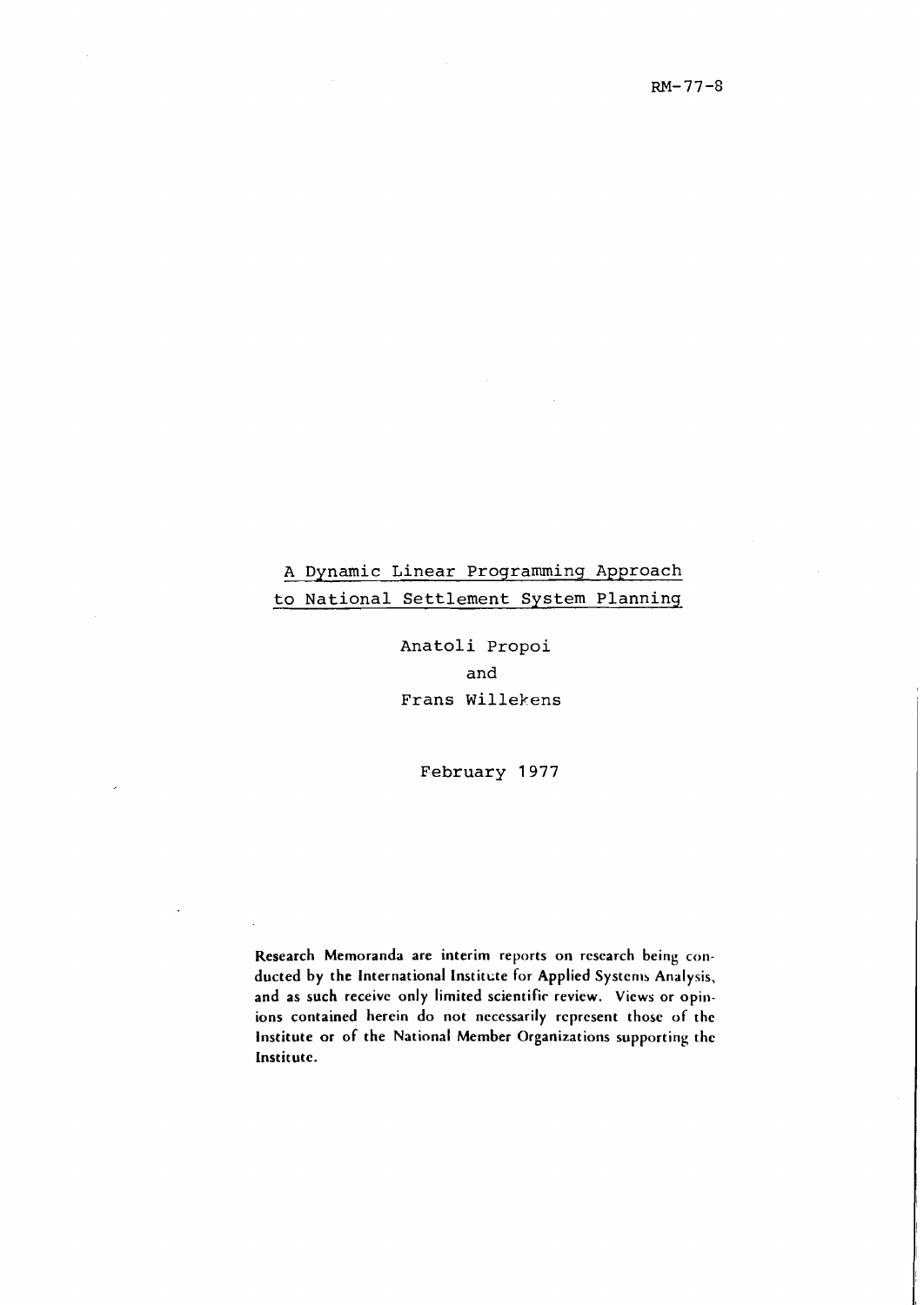$\mathbb{R}^3$  $\label{eq:2.1} \frac{1}{\sqrt{2}}\int_{\mathbb{R}^3}\frac{1}{\sqrt{2}}\left(\frac{1}{\sqrt{2}}\right)^2\frac{1}{\sqrt{2}}\left(\frac{1}{\sqrt{2}}\right)^2\frac{1}{\sqrt{2}}\left(\frac{1}{\sqrt{2}}\right)^2\frac{1}{\sqrt{2}}\left(\frac{1}{\sqrt{2}}\right)^2.$  $\label{eq:2.1} \mathcal{L}(\mathcal{L}^{\text{max}}_{\mathcal{L}}(\mathcal{L}^{\text{max}}_{\mathcal{L}}),\mathcal{L}^{\text{max}}_{\mathcal{L}^{\text{max}}_{\mathcal{L}}})$  $\mathcal{L}^{\text{max}}_{\text{max}}$  and  $\mathcal{L}^{\text{max}}_{\text{max}}$  $\mathcal{L}_{\text{max}}$  and  $\mathcal{L}_{\text{max}}$  $\label{eq:2.1} \frac{1}{\sqrt{2}}\int_{0}^{\infty}\frac{1}{\sqrt{2\pi}}\left(\frac{1}{\sqrt{2\pi}}\right)^{2\alpha} \frac{1}{\sqrt{2\pi}}\int_{0}^{\infty}\frac{1}{\sqrt{2\pi}}\frac{1}{\sqrt{2\pi}}\frac{1}{\sqrt{2\pi}}\frac{1}{\sqrt{2\pi}}\frac{1}{\sqrt{2\pi}}\frac{1}{\sqrt{2\pi}}\frac{1}{\sqrt{2\pi}}\frac{1}{\sqrt{2\pi}}\frac{1}{\sqrt{2\pi}}\frac{1}{\sqrt{2\pi}}\frac{1}{\sqrt{2\pi}}\frac{1}{$  $\label{eq:2.1} \frac{1}{\sqrt{2}}\int_{\mathbb{R}^3}\frac{1}{\sqrt{2}}\left(\frac{1}{\sqrt{2}}\int_{\mathbb{R}^3}\frac{1}{\sqrt{2}}\left(\frac{1}{\sqrt{2}}\int_{\mathbb{R}^3}\frac{1}{\sqrt{2}}\right)\left(\frac{1}{\sqrt{2}}\int_{\mathbb{R}^3}\frac{1}{\sqrt{2}}\right)\left(\frac{1}{\sqrt{2}}\int_{\mathbb{R}^3}\frac{1}{\sqrt{2}}\int_{\mathbb{R}^3}\frac{1}{\sqrt{2}}\int_{\mathbb{R}^3}\frac{1}{\sqrt{2}}\left$ 

 $\frac{1}{2}$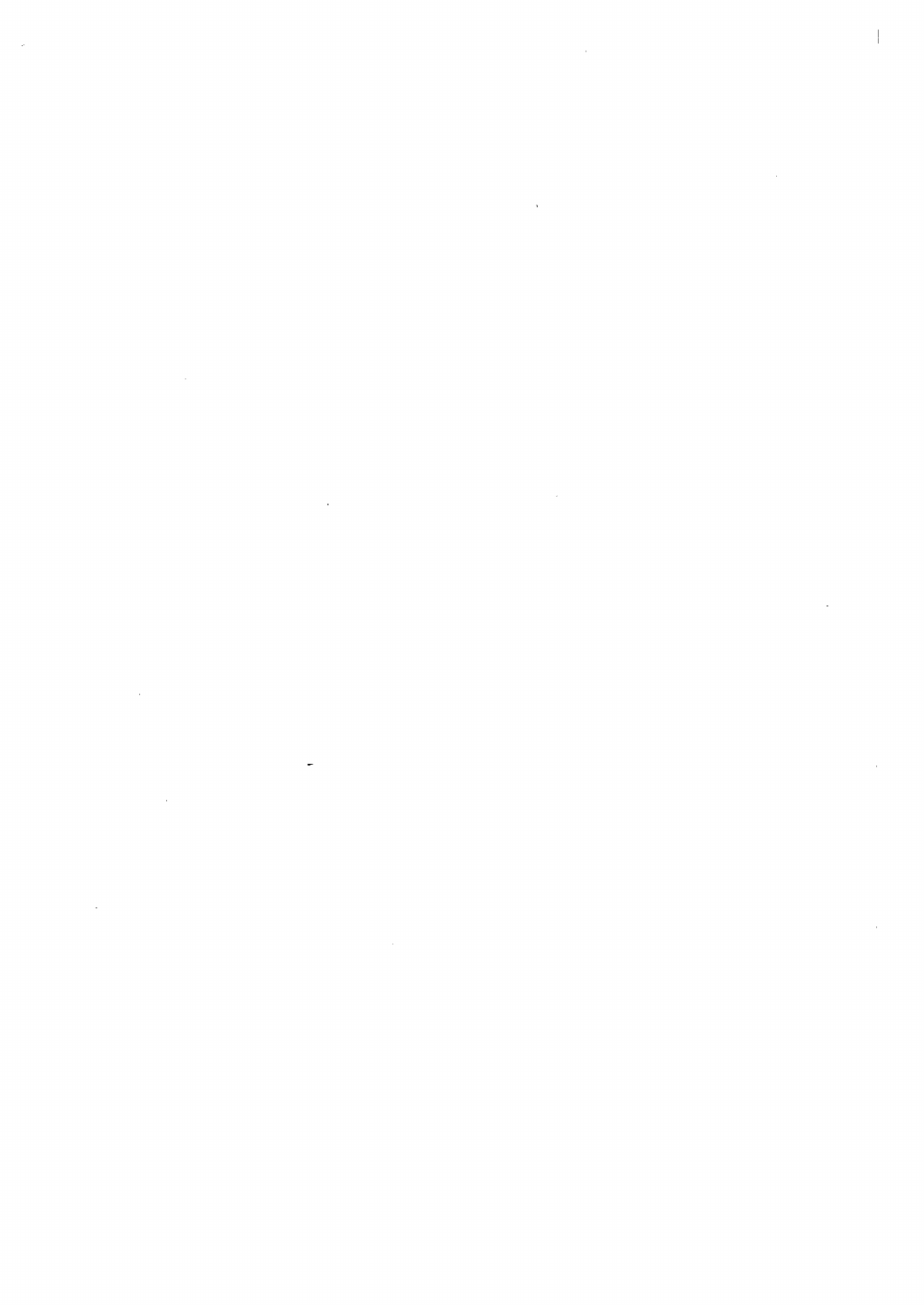### Preface

Interest in human settlement systems and policies has been a critical part of urban-related work at IIASA since its inception. Recently this interest has given rise to a concentrated research effort focusing on migration dynamics and settlement patterns. Four sub-tasks form the core of this research effort:

- I. the study of spatial population dynamics;
- 11. the definition and elaboration of a new research area called demometrics and its application to migration analysis and spatial population forecasting;
- 111. the analysis and design of migration and settlement policy;
- IV. a comparative study of national migration and settlement patterns and policies.

This paper, the fourth in the policy analysis series formulates the human settlement system planning problem as a dynamic linear programming problem. Dynamic linear programming has been a topic of interest in IIASA's System and Decision Sciences Area for some time. This paper is a joint product of the System and Decision Sciences Area and the Human Settlement and Services Area.

Related papers in the policy analysis series, and other publications of the migration and settlement study, are listed on the back page of this report.

> Andrei Rogers Chairman Human Settlement & Services Area

January 1977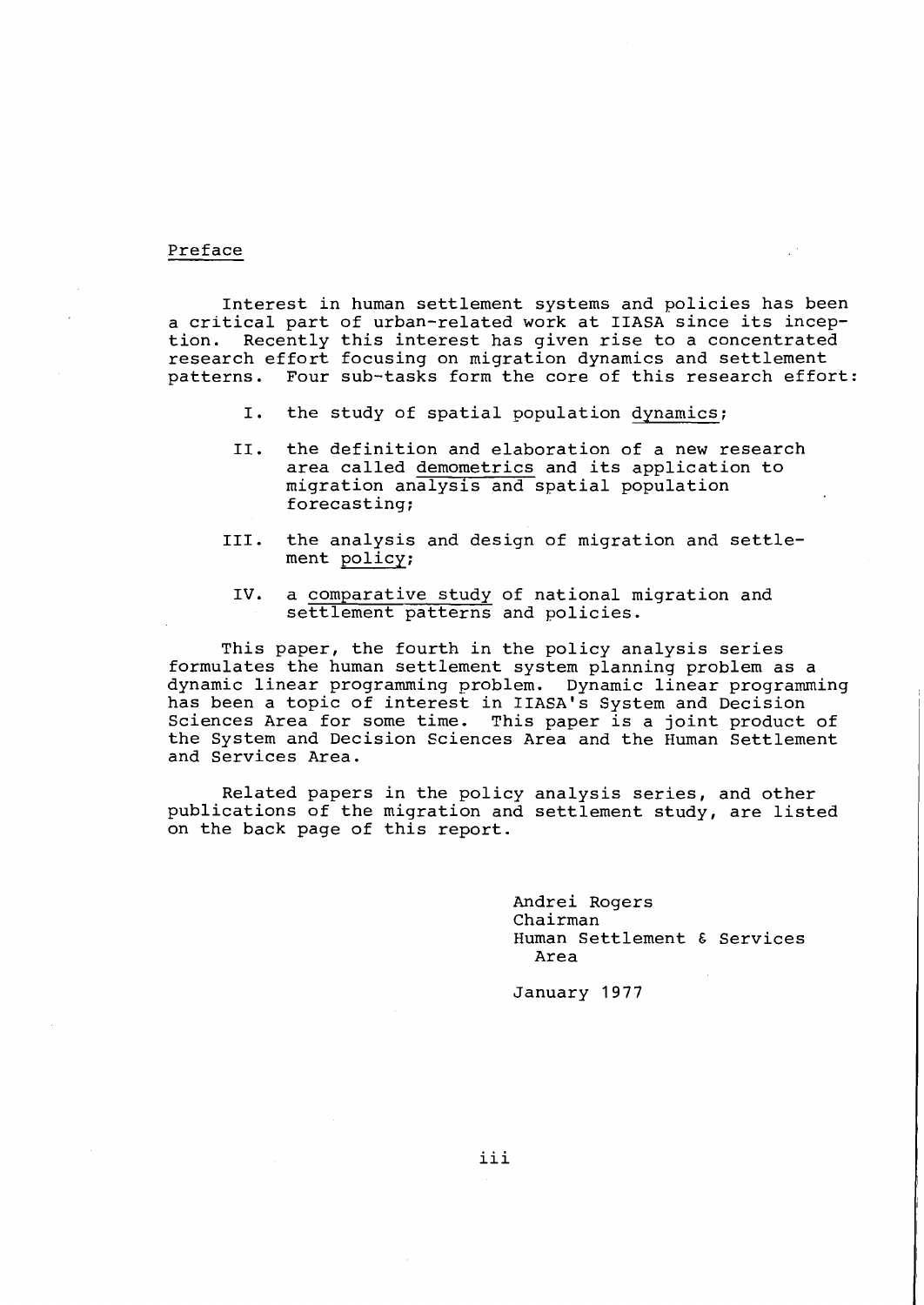$\label{eq:2.1} \frac{1}{\sqrt{2}}\int_{\mathbb{R}^3}\frac{1}{\sqrt{2}}\left(\frac{1}{\sqrt{2}}\right)^2\frac{1}{\sqrt{2}}\left(\frac{1}{\sqrt{2}}\right)^2\frac{1}{\sqrt{2}}\left(\frac{1}{\sqrt{2}}\right)^2\frac{1}{\sqrt{2}}\left(\frac{1}{\sqrt{2}}\right)^2.$ 

 $\label{eq:2.1} \frac{1}{2} \sum_{i=1}^n \frac{1}{2} \sum_{j=1}^n \frac{1}{2} \sum_{j=1}^n \frac{1}{2} \sum_{j=1}^n \frac{1}{2} \sum_{j=1}^n \frac{1}{2} \sum_{j=1}^n \frac{1}{2} \sum_{j=1}^n \frac{1}{2} \sum_{j=1}^n \frac{1}{2} \sum_{j=1}^n \frac{1}{2} \sum_{j=1}^n \frac{1}{2} \sum_{j=1}^n \frac{1}{2} \sum_{j=1}^n \frac{1}{2} \sum_{j=1}^n \frac{$ 

 $\label{eq:2.1} \mathcal{A} = \mathcal{A} \left( \mathcal{A} \right) \left( \mathcal{A} \right) \left( \mathcal{A} \right)$  $\label{eq:2.1} \frac{1}{\sqrt{2}}\left(\frac{1}{\sqrt{2}}\right)^{2} \left(\frac{1}{\sqrt{2}}\right)^{2} \left(\frac{1}{\sqrt{2}}\right)^{2} \left(\frac{1}{\sqrt{2}}\right)^{2} \left(\frac{1}{\sqrt{2}}\right)^{2} \left(\frac{1}{\sqrt{2}}\right)^{2} \left(\frac{1}{\sqrt{2}}\right)^{2} \left(\frac{1}{\sqrt{2}}\right)^{2} \left(\frac{1}{\sqrt{2}}\right)^{2} \left(\frac{1}{\sqrt{2}}\right)^{2} \left(\frac{1}{\sqrt{2}}\right)^{2} \left(\$ 

 $\label{eq:2.1} \frac{1}{\sqrt{2\pi}}\left(\frac{1}{\sqrt{2\pi}}\right)^{1/2}\left(\frac{1}{\sqrt{2\pi}}\right)^{1/2}$ 

 $\label{eq:2.1} \frac{1}{\sqrt{2\pi}}\int_{0}^{\infty}\frac{1}{\sqrt{2\pi}}\left(\frac{1}{\sqrt{2\pi}}\right)^{2}d\mu\,d\mu\,d\mu\,.$ 

 $\label{eq:2.1} \mathcal{L}(\mathcal{L}) = \mathcal{L}(\mathcal{L}) \mathcal{L}(\mathcal{L}) = \mathcal{L}(\mathcal{L}) \mathcal{L}(\mathcal{L})$ 

 $\label{eq:2.1} \frac{1}{\sqrt{2}}\int_{\mathbb{R}^3}\frac{1}{\sqrt{2}}\left(\frac{1}{\sqrt{2}}\right)^2\frac{1}{\sqrt{2}}\left(\frac{1}{\sqrt{2}}\right)^2\frac{1}{\sqrt{2}}\left(\frac{1}{\sqrt{2}}\right)^2\frac{1}{\sqrt{2}}\left(\frac{1}{\sqrt{2}}\right)^2.$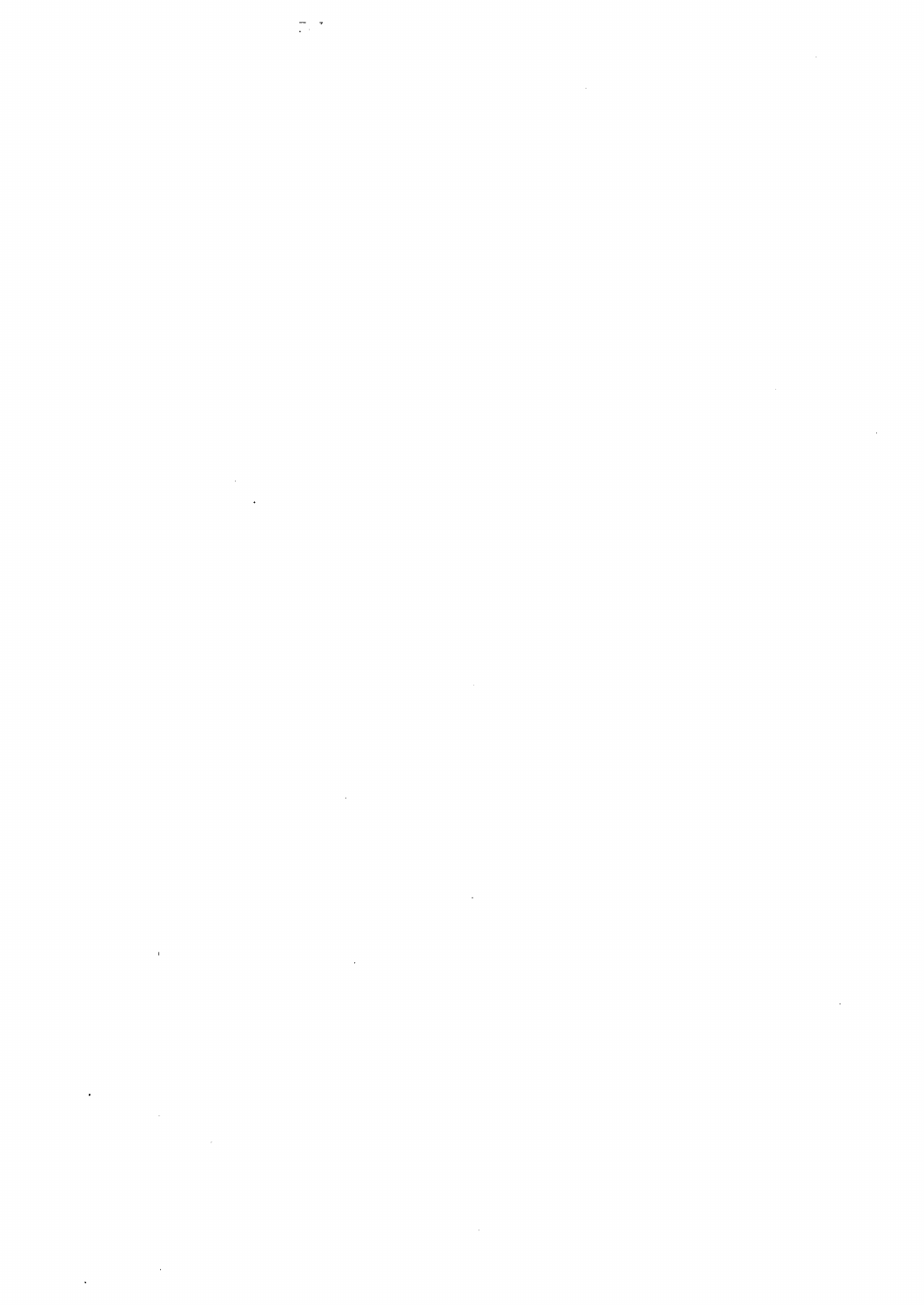### Abstract

The problem of human settlement system (HSS) planning is formulated as a dynamic linear programming (DLP) problem. In DLP large time-dependent linear programming problems are solved using both optimal control and linear programming techniques. A multiregional population growth model forms the state equation of the DLP problem. Budget-, resources- and quality of life-constraints are considered. This introductory paper demonstrates the formalization of the HSS planning problem and indicates its solution, the realization of the solution and the interpretation of the dual relationship.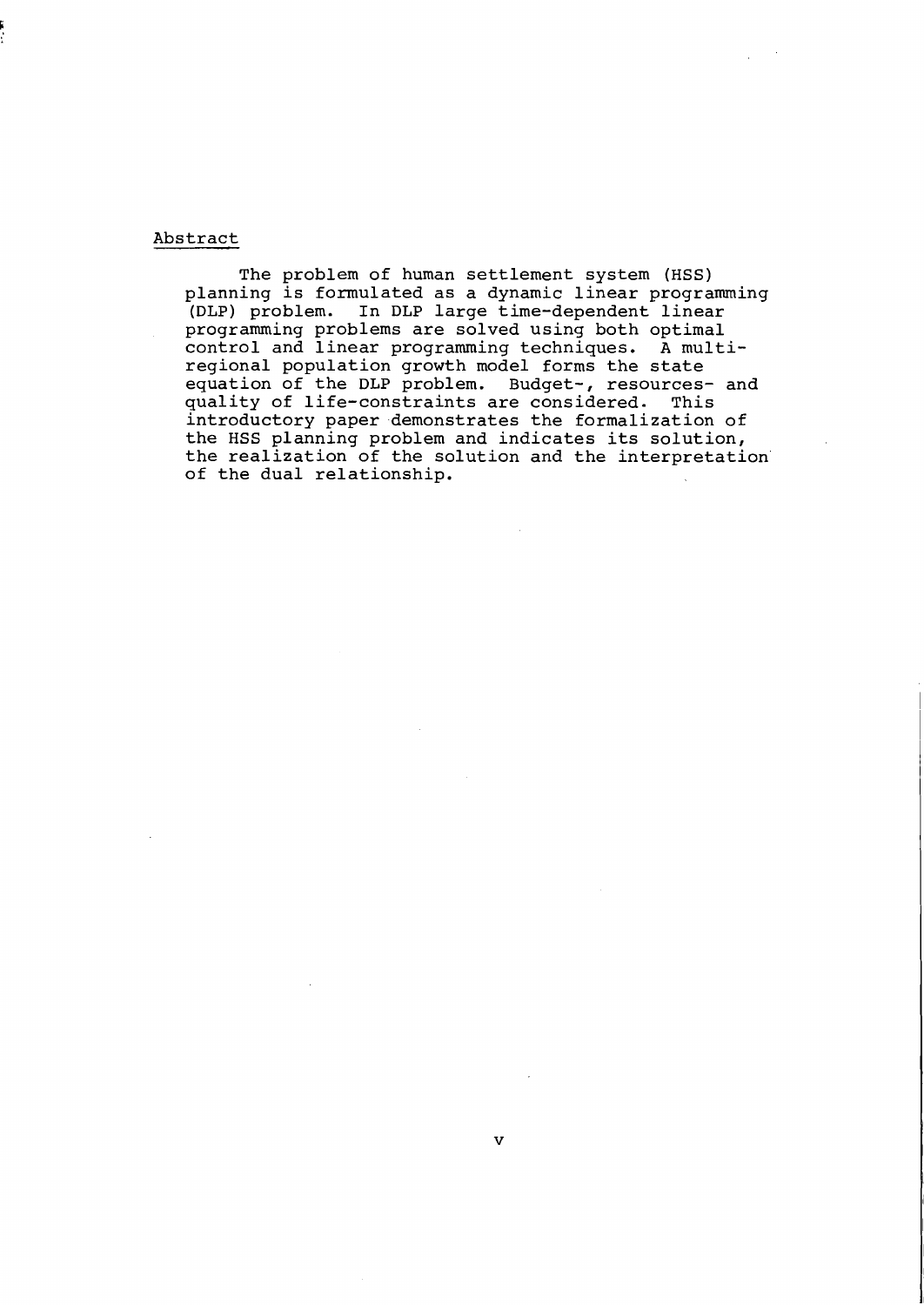$\label{eq:2.1} \frac{1}{\sqrt{2\pi}}\sum_{i=1}^n\frac{1}{\sqrt{2\pi}}\sum_{i=1}^n\frac{1}{\sqrt{2\pi}}\sum_{i=1}^n\frac{1}{\sqrt{2\pi}}\sum_{i=1}^n\frac{1}{\sqrt{2\pi}}\sum_{i=1}^n\frac{1}{\sqrt{2\pi}}\sum_{i=1}^n\frac{1}{\sqrt{2\pi}}\sum_{i=1}^n\frac{1}{\sqrt{2\pi}}\sum_{i=1}^n\frac{1}{\sqrt{2\pi}}\sum_{i=1}^n\frac{1}{\sqrt{2\pi}}\sum_{i=1}^n\$ 

 $\label{eq:2.1} \frac{1}{\sqrt{2\pi}}\int_{\mathbb{R}^3}\frac{1}{\sqrt{2\pi}}\left(\frac{1}{\sqrt{2\pi}}\right)^2\frac{1}{\sqrt{2\pi}}\int_{\mathbb{R}^3}\frac{1}{\sqrt{2\pi}}\left(\frac{1}{\sqrt{2\pi}}\right)^2\frac{1}{\sqrt{2\pi}}\frac{1}{\sqrt{2\pi}}\int_{\mathbb{R}^3}\frac{1}{\sqrt{2\pi}}\frac{1}{\sqrt{2\pi}}\frac{1}{\sqrt{2\pi}}\frac{1}{\sqrt{2\pi}}\frac{1}{\sqrt{2\pi}}\frac{1}{\sqrt{2\$  $\label{eq:2.1} \frac{1}{\sqrt{2}}\int_{0}^{\infty}\frac{1}{\sqrt{2\pi}}\left(\frac{1}{\sqrt{2\pi}}\right)^{2\alpha} \frac{1}{\sqrt{2\pi}}\int_{0}^{\infty}\frac{1}{\sqrt{2\pi}}\left(\frac{1}{\sqrt{2\pi}}\right)^{\alpha} \frac{1}{\sqrt{2\pi}}\frac{1}{\sqrt{2\pi}}\int_{0}^{\infty}\frac{1}{\sqrt{2\pi}}\frac{1}{\sqrt{2\pi}}\frac{1}{\sqrt{2\pi}}\frac{1}{\sqrt{2\pi}}\frac{1}{\sqrt{2\pi}}\frac{1}{\sqrt{2\pi}}$ 

 $\label{eq:2.1} \mathcal{L}^{\mathcal{A}}_{\mathcal{A}}(\mathcal{A})=\mathcal{L}^{\mathcal{A}}_{\mathcal{A}}(\mathcal{A})=\mathcal{L}^{\mathcal{A}}_{\mathcal{A}}(\mathcal{A})=\mathcal{L}^{\mathcal{A}}_{\mathcal{A}}(\mathcal{A})$ 

 $\label{eq:2.1} \frac{1}{2} \int_{\mathbb{R}^3} \frac{1}{\sqrt{2\pi}} \int_{\mathbb{R}^3} \frac{1}{\sqrt{2\pi}} \int_{\mathbb{R}^3} \frac{1}{\sqrt{2\pi}} \int_{\mathbb{R}^3} \frac{1}{\sqrt{2\pi}} \int_{\mathbb{R}^3} \frac{1}{\sqrt{2\pi}} \int_{\mathbb{R}^3} \frac{1}{\sqrt{2\pi}} \int_{\mathbb{R}^3} \frac{1}{\sqrt{2\pi}} \int_{\mathbb{R}^3} \frac{1}{\sqrt{2\pi}} \int_{\mathbb{R}^3}$  $\label{eq:2.1} \frac{1}{\sqrt{2}}\int_{\mathbb{R}^3}\frac{1}{\sqrt{2}}\left(\frac{1}{\sqrt{2}}\right)^2\frac{1}{\sqrt{2}}\left(\frac{1}{\sqrt{2}}\right)^2\frac{1}{\sqrt{2}}\left(\frac{1}{\sqrt{2}}\right)^2\frac{1}{\sqrt{2}}\left(\frac{1}{\sqrt{2}}\right)^2.$ 

 $\label{eq:2.1} \frac{1}{\sqrt{2}}\int_{0}^{\infty}\frac{1}{\sqrt{2\pi}}\left(\frac{1}{\sqrt{2\pi}}\right)^{2}d\mu\left(\frac{1}{\sqrt{2\pi}}\right)\frac{d\mu}{d\mu}d\mu\left(\frac{1}{\sqrt{2\pi}}\right).$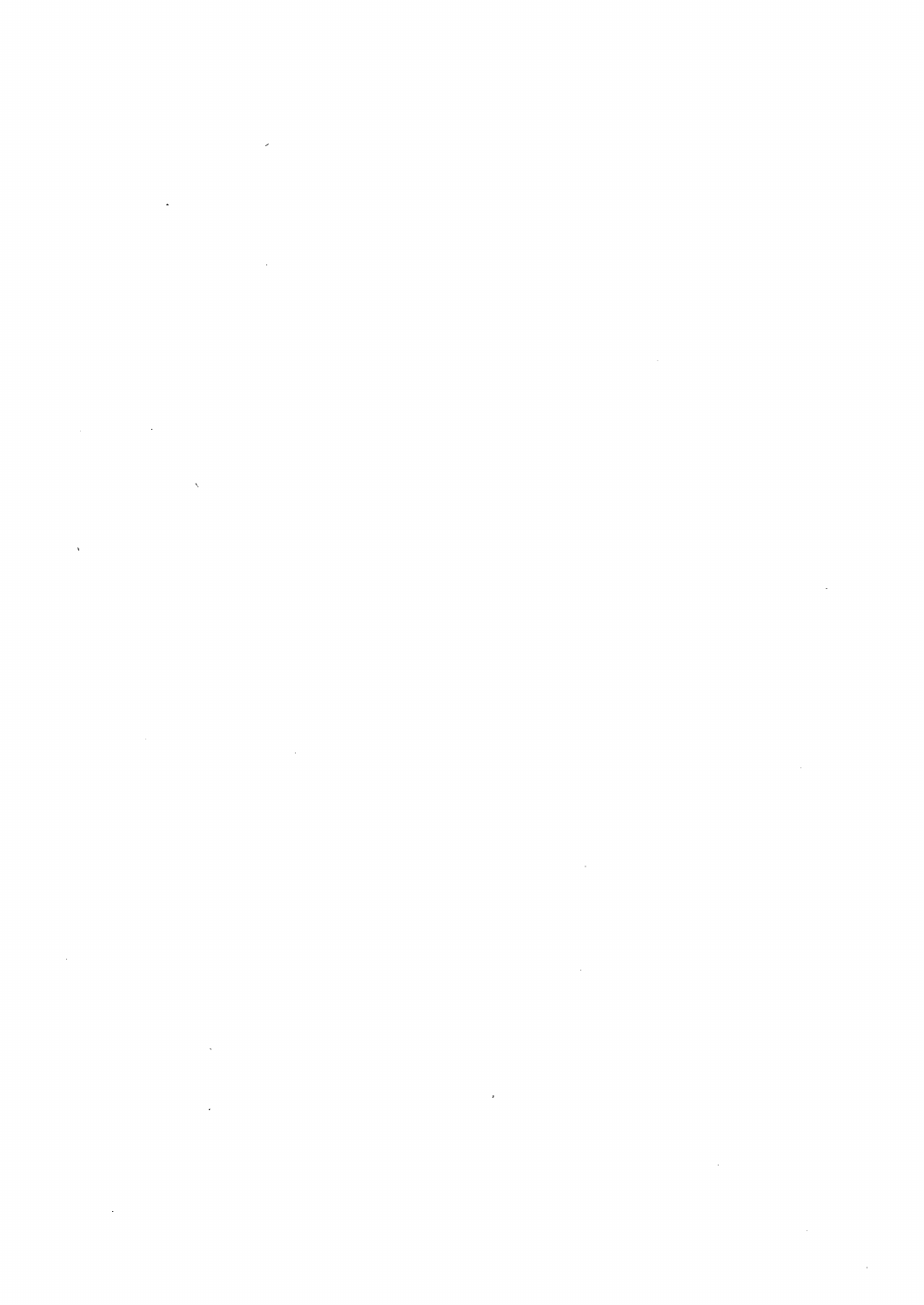# Table of Contents

 $\mathcal{L}^{\text{max}}_{\text{max}}$ 

 $\mathcal{L}^{\mathcal{L}}$ 

 $\mathcal{L}^{\text{max}}_{\text{max}}$  ,  $\mathcal{L}^{\text{max}}_{\text{max}}$ 

 $\label{eq:2.1} \frac{1}{\sqrt{2\pi}}\int_{\mathbb{R}^3} \frac{1}{\sqrt{2\pi}}\left(\frac{1}{\sqrt{2\pi}}\right)^2\frac{1}{\sqrt{2\pi}}\,d\mu$ 

 $\hat{\mathcal{A}}$ 

 $\frac{1}{2} \frac{1}{2} \frac{1}{2} \frac{1}{2}$ 

 $\sim 10^{-11}$ 

 $\ddot{\phantom{1}}$ 

|                                                                     | Page     |
|---------------------------------------------------------------------|----------|
| Preface                                                             | $\cdots$ |
| Abstract                                                            | v        |
| INTRODUCTION                                                        |          |
| THE PLANNING PROBLEM                                                | 2        |
| The State Equations                                                 | 3        |
| The Homogeneous Part: The Multiregional<br>Demographic Growth Model | 3        |
| The Complete State Equation: Addition of<br>the Control Variables   | 7        |
| Constraints                                                         | 9        |
| Performance Indices                                                 | 12       |
| DYNAMIC LINEAR PROGRAMMING THEORY AND<br><b>METHODS</b>             | 14       |
| DLP Canonical Form                                                  | 15       |
| DLP Theory                                                          | 21       |
| DLP Computational Methods                                           | 26       |
| Implementation of Optimal Policy and Related<br>Ouestions           | 27       |
| CONCLUSION                                                          | 28       |
|                                                                     |          |

 $\sim$   $\alpha$ 

 $\sim$ 

 $\label{eq:2.1} \frac{1}{\sqrt{2}}\int_{\mathbb{R}^3}\frac{1}{\sqrt{2}}\left(\frac{1}{\sqrt{2}}\right)^2\left(\frac{1}{\sqrt{2}}\right)^2\left(\frac{1}{\sqrt{2}}\right)^2\left(\frac{1}{\sqrt{2}}\right)^2\left(\frac{1}{\sqrt{2}}\right)^2.$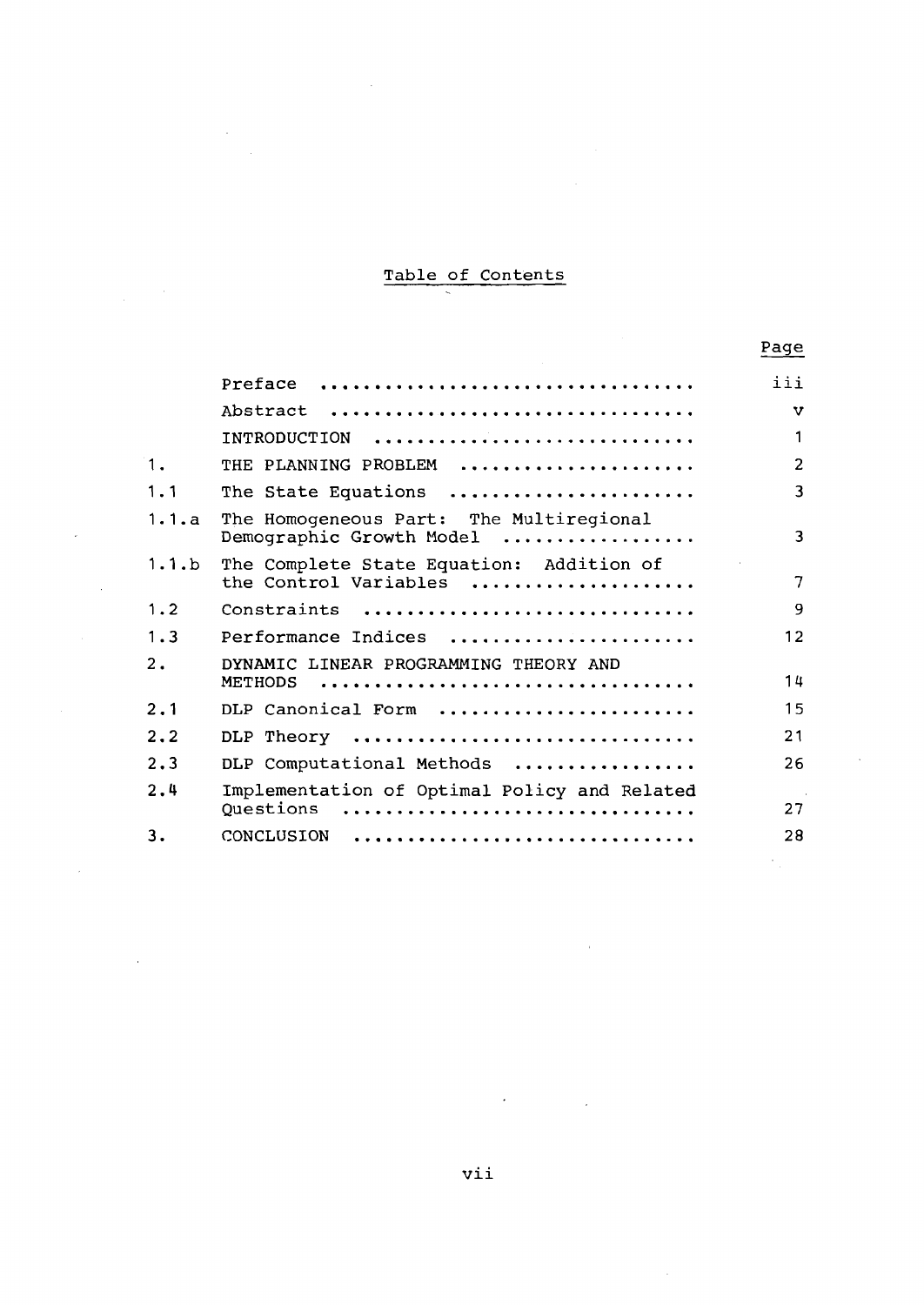$\label{eq:1.1} \frac{1}{2} \sum_{i=1}^n \frac{1}{2} \sum_{j=1}^n \frac{1}{2} \sum_{j=1}^n \frac{1}{2} \sum_{j=1}^n \frac{1}{2} \sum_{j=1}^n \frac{1}{2} \sum_{j=1}^n \frac{1}{2} \sum_{j=1}^n \frac{1}{2} \sum_{j=1}^n \frac{1}{2} \sum_{j=1}^n \frac{1}{2} \sum_{j=1}^n \frac{1}{2} \sum_{j=1}^n \frac{1}{2} \sum_{j=1}^n \frac{1}{2} \sum_{j=1}^n \frac{$  $\label{eq:2.1} \frac{1}{\sqrt{2}}\int_{\mathbb{R}^3}\frac{1}{\sqrt{2}}\left(\frac{1}{\sqrt{2}}\right)^2\frac{1}{\sqrt{2}}\left(\frac{1}{\sqrt{2}}\right)^2\frac{1}{\sqrt{2}}\left(\frac{1}{\sqrt{2}}\right)^2.$ 

 $\label{eq:2} \frac{1}{2} \sum_{i=1}^n \frac{1}{2} \sum_{j=1}^n \frac{1}{2} \sum_{j=1}^n \frac{1}{2} \sum_{j=1}^n \frac{1}{2} \sum_{j=1}^n \frac{1}{2} \sum_{j=1}^n \frac{1}{2} \sum_{j=1}^n \frac{1}{2} \sum_{j=1}^n \frac{1}{2} \sum_{j=1}^n \frac{1}{2} \sum_{j=1}^n \frac{1}{2} \sum_{j=1}^n \frac{1}{2} \sum_{j=1}^n \frac{1}{2} \sum_{j=1}^n \frac{1}{$ 

 $\label{eq:2.1} \frac{1}{\sqrt{2}}\int_{\mathbb{R}^3}\frac{1}{\sqrt{2}}\left(\frac{1}{\sqrt{2}}\right)^2\frac{1}{\sqrt{2}}\left(\frac{1}{\sqrt{2}}\right)^2\frac{1}{\sqrt{2}}\left(\frac{1}{\sqrt{2}}\right)^2\frac{1}{\sqrt{2}}\left(\frac{1}{\sqrt{2}}\right)^2.$ 

 $\label{eq:2.1} \frac{1}{2} \int_{\mathbb{R}^3} \frac{1}{\sqrt{2}} \, \frac{1}{\sqrt{2}} \, \frac{1}{\sqrt{2}} \, \frac{1}{\sqrt{2}} \, \frac{1}{\sqrt{2}} \, \frac{1}{\sqrt{2}} \, \frac{1}{\sqrt{2}} \, \frac{1}{\sqrt{2}} \, \frac{1}{\sqrt{2}} \, \frac{1}{\sqrt{2}} \, \frac{1}{\sqrt{2}} \, \frac{1}{\sqrt{2}} \, \frac{1}{\sqrt{2}} \, \frac{1}{\sqrt{2}} \, \frac{1}{\sqrt{2}} \, \frac{1}{\sqrt{2}} \,$ 

 $\label{eq:2.1} \frac{1}{\sqrt{2}}\int_{\mathbb{R}^3}\frac{1}{\sqrt{2}}\left(\frac{1}{\sqrt{2}}\right)^2\frac{1}{\sqrt{2}}\left(\frac{1}{\sqrt{2}}\right)^2\frac{1}{\sqrt{2}}\left(\frac{1}{\sqrt{2}}\right)^2\frac{1}{\sqrt{2}}\left(\frac{1}{\sqrt{2}}\right)^2.$ 

 $\label{eq:2.1} \frac{1}{2}\sum_{i=1}^n\frac{1}{2}\sum_{j=1}^n\frac{1}{2}\sum_{j=1}^n\frac{1}{2}\sum_{j=1}^n\frac{1}{2}\sum_{j=1}^n\frac{1}{2}\sum_{j=1}^n\frac{1}{2}\sum_{j=1}^n\frac{1}{2}\sum_{j=1}^n\frac{1}{2}\sum_{j=1}^n\frac{1}{2}\sum_{j=1}^n\frac{1}{2}\sum_{j=1}^n\frac{1}{2}\sum_{j=1}^n\frac{1}{2}\sum_{j=1}^n\frac{1}{2}\sum_{j=1}^n\$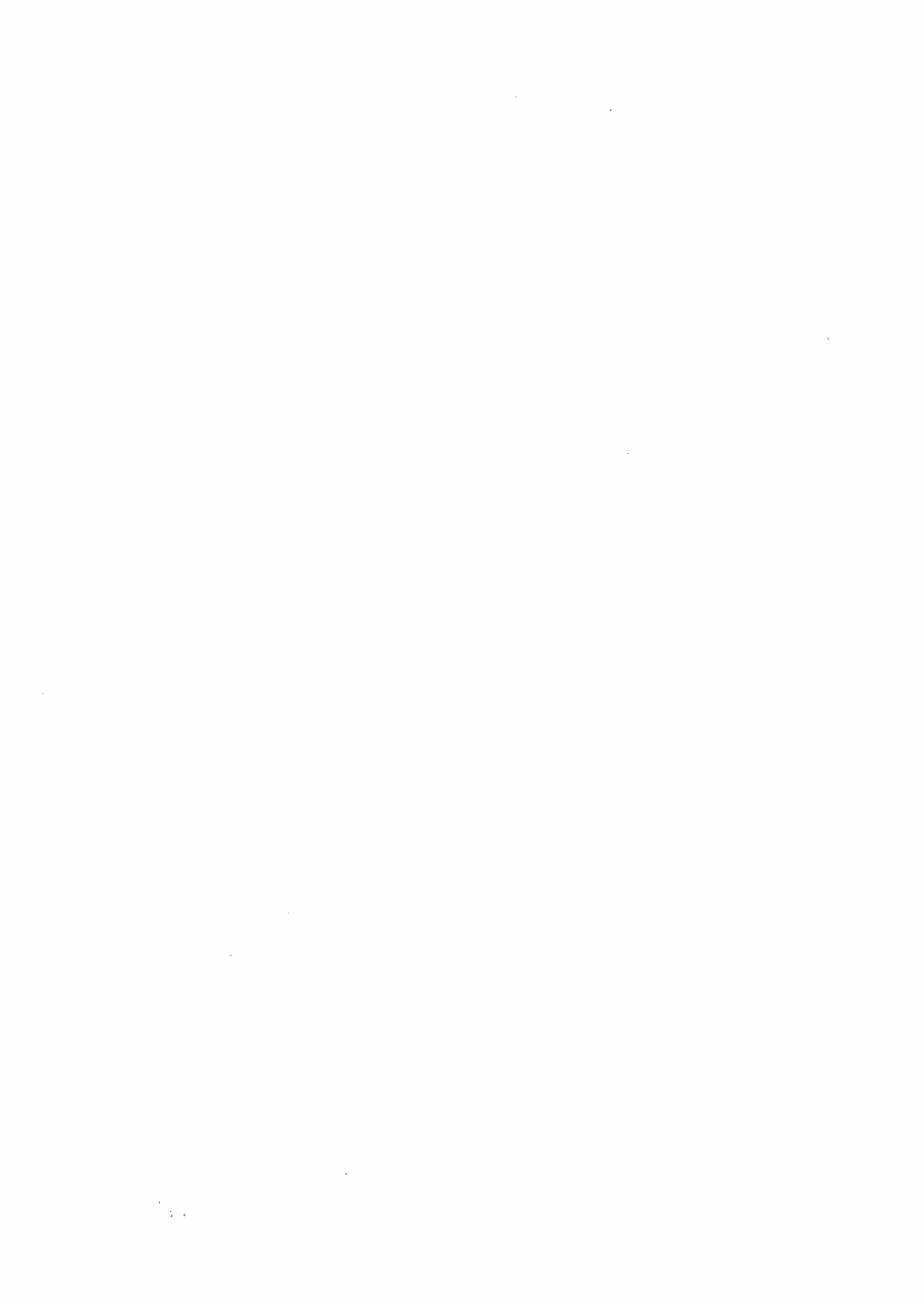# A Dynamic Linear Programming Approach to National Settlement System Planning

### INTRODUCTION

The development of human settlement systems is becoming a public concern in most countries. Countries all over the world are adopting policies to guide the growth and the distribution of their populations (for some details, see Willekens 1976a). This trend toward explicit national settlement policies is enhanced by the realization that land and environment are not free goods, but are scarce resources to be conserved. The task of settlement planning is to elaborate such control policies of population distribution over space and/or time to achieve desirable socio-economic goals (conservation of the environment, economic efficiency, etc.), taking into account a large number of factors and constraints (total population age and sex structure, birth-, death- and migration rates, scarceness of resources, educational constraints, etc.). An effective way to make optimal decisions when a very large number of variables and constraints are involved, is by applying mathematical programming. Most successful in dealing with large static problems has been linear programming. Dynamic decision problems, on the other hand, have been treated by using optimal control theory. National settlement systems are large scale and dynamic in nature, and problems of their planning can therefore be expressed as dynamic optimization problems; more particularly as dynamic linear programming problems (DLP). DLP comprise both static linear programming and control theory methods (for details, see Propoi 1976a).

The purpose of this paper is to discuss briefly the possibilities and perspectives of the DLP approach to national settlement system planning. It consists of two parts--the first part describes DLP models of national settlement system planning; the second is devoted to the application of DLP theory and methods in the solution of these models.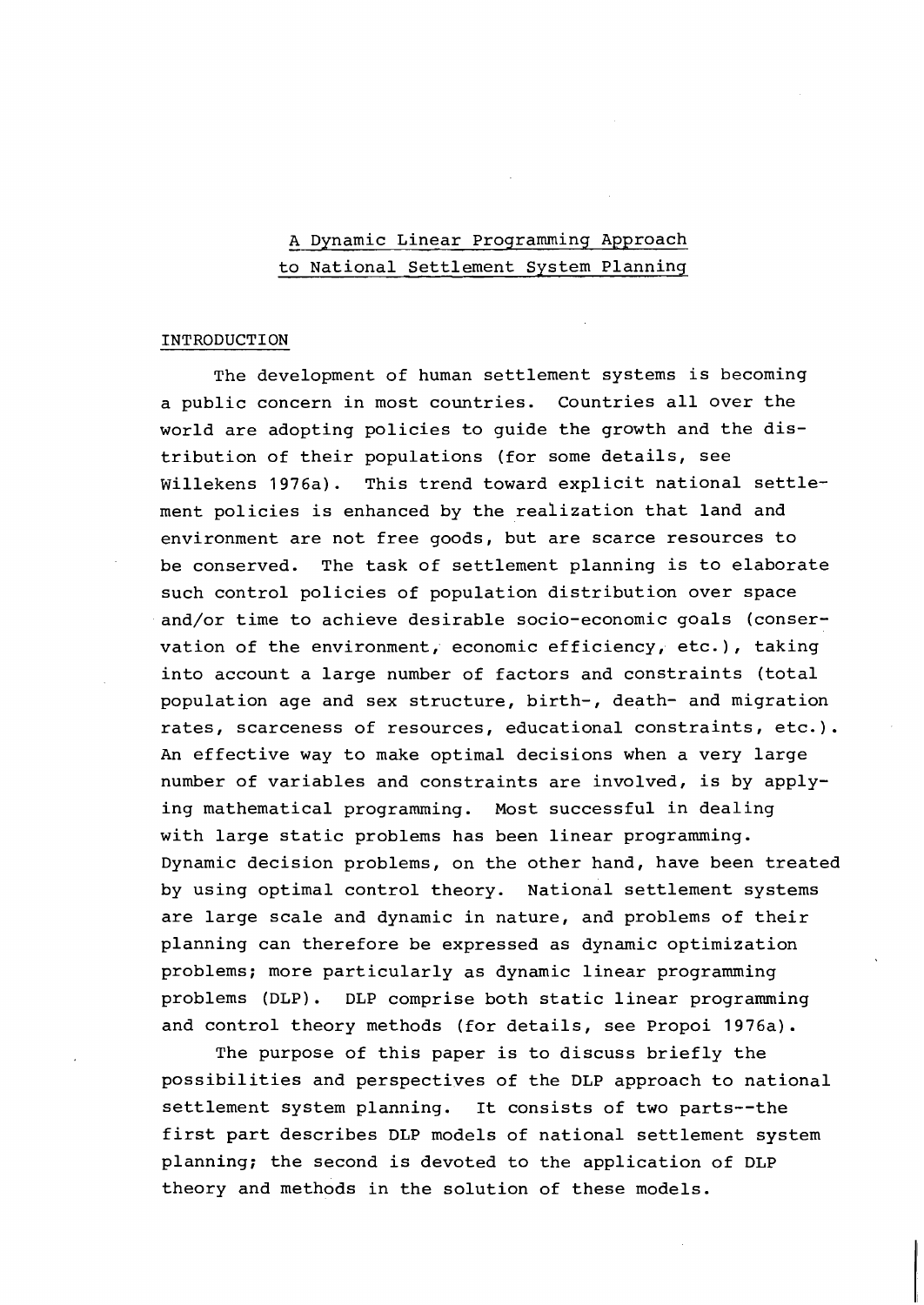#### 1. THE **PLANNING PROBLEM**

The purpose of this section is to describe in some detail the problem of national settlement system planning. The models we envisage are in the format of a **DLP** problem. **A DLP** problem consists of three components: the state equations, the constraints imposed on the system variables, and the performance index (objective function). The state equations describe the combined effect of internal systems dynamics and policy intervention on the population distribution. The internal dynamics are represented by the "laws of motion." External intervention will disturb the motion of the system. But the degree and the direction of the disturbance depend on the dynamic characteristics of the system.

To avoid counteractive and undesired effects of a settlement policy, we need to understand the internal dynamics governing a multiregional population system, that is, we need to -<br>understand the behavior of the system over time before applying control to it. The mechanism of spatial demographic growth has been studied by Rogers (1968, 1971, 1975). Some relevant aspects of his-work will be reviewed in the first section.

To transform the growth model into a policy model we add a sequence of vectors, describing control actions distributed over time and space. A control vector defines the instruments of population distribution policy. A fundamental feature of population distribution policy is that it does not occur in a vacuum. In most instances, it is subordinate to social and economic policies. Frequently the goals of population redistribution are environmental and economic in nature. To achieve these non-demographic goals, use is made of non-demographic but economic and legal instruments. Although the focus is on population and its distribution, the policy implementation requires the consideration of socio-economic factors. The study of the interdependence between spatial population growth and the socio-economic system is the subject of demometrics. The first section of this paper shows how demometrics may contribute to the formulation of national settlement system

 $-2-$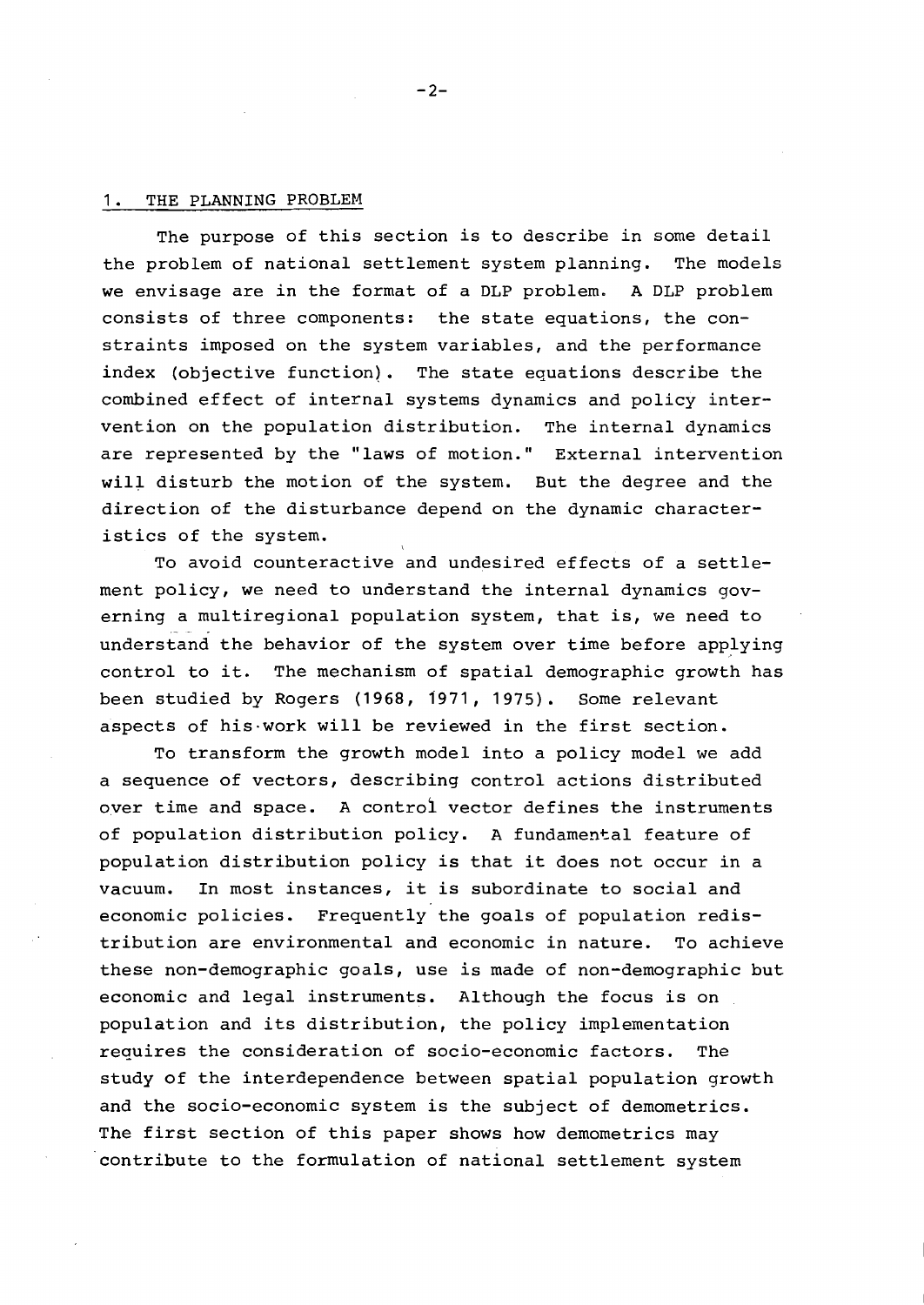planning models. In particular, it is relevant to the formulation of the complete state equation of the system, describing not only the internal dynamics, but also the influence of external intervention on the system.

Besides the state equations, there are the constraints. Relocating people or intervening in the residential location decision incurs a cost, both from economic and social points of view. The planning model must reflect these constraints. They will be treated in a second section. The third section discusses the objectives of the system planning and derives explicit expressions for the preference system of the policymaker. In this paper, it is assumed that this preference system may adequately be described by linear functions.

### 1.1 The State Equations

The state equations describe the development of the multiregional population system over time. They appear as linear heterogenous equations. The homogeneous part of the equation system describes the behavior of the system undisturbed by outside influences. This behavior is described by a multiregional demographic growth model. The heterogenous part describes the impact of factors exogenous to the demographic system, such as policy intervention. Both components of the state equations will now be discussed in more detail.

1.1.a. The Homogeneous Part: The Multiregional Demographic Growth Model

The dynamics of multiregional population systems are governed by the interaction of fertility, mortality and migration. In recent years demographers, geographers, economists and planners have devoted their attention to model these dynamics in order to describe and explain the changes taking place in actual human settlement systems. The models that have been developed have a similar underlying structure. In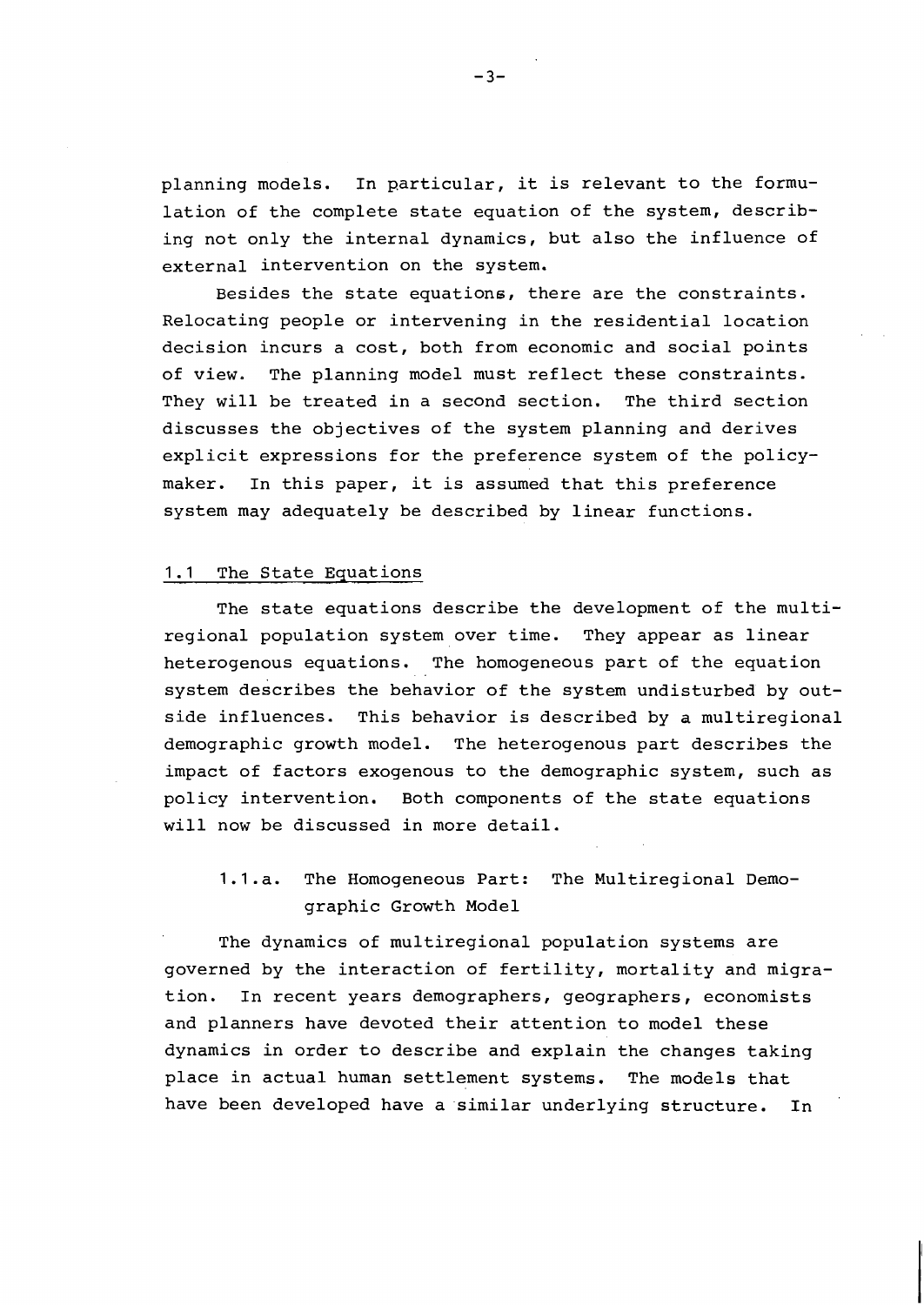most instances, they appear as a system of linear difference equations or they may be transformed into it. The general format of the models is the matrix equation

$$
x(t + 1) = G(t) x(t)
$$
 (1.1)

where  $x(t)$  is the population distribution at time t;  $G(t)$  is the population growth matrix at time t, which in most cases is assumed to be constant over time:  $G(t) = G$ . This model does not consider exogenous contributions to population growth. They will be added later.

Depending on the aggregation level,  $x(t)$  is the population by region, or the population by age and region. Matrix models of aggregate multiregional population change are, for example, the Markov chain model, the input-output model and the components-of-change model. Willekens (1977) shows how they relate to equation (1.1). The model of disaggregate multiregional population change is known as the multiregional cohortsurvival model (Rogers, 1975, Chapter 5; see also Rees and Wilson, 1975). In this paper we review briefly the componentsof-change model and the cohort-survival model. It is assumed that the multiregional population system is closed, i.e., no external migration is allowed for.

Components-of-Change Model  $\iota$ .

The components-of-change model of multiregional population growth has been described by Rogers (1966, 1968, 1971). Conceptually, it may be considered as an extension of the Markov model. Consider an ergodic Markov chain

$$
x'(t + 1) = x'(t) P
$$
 (1.2)

or  $\overline{a}$ 

$$
x(t + 1) = P' x(t) \tag{1.3}
$$

 $-4-$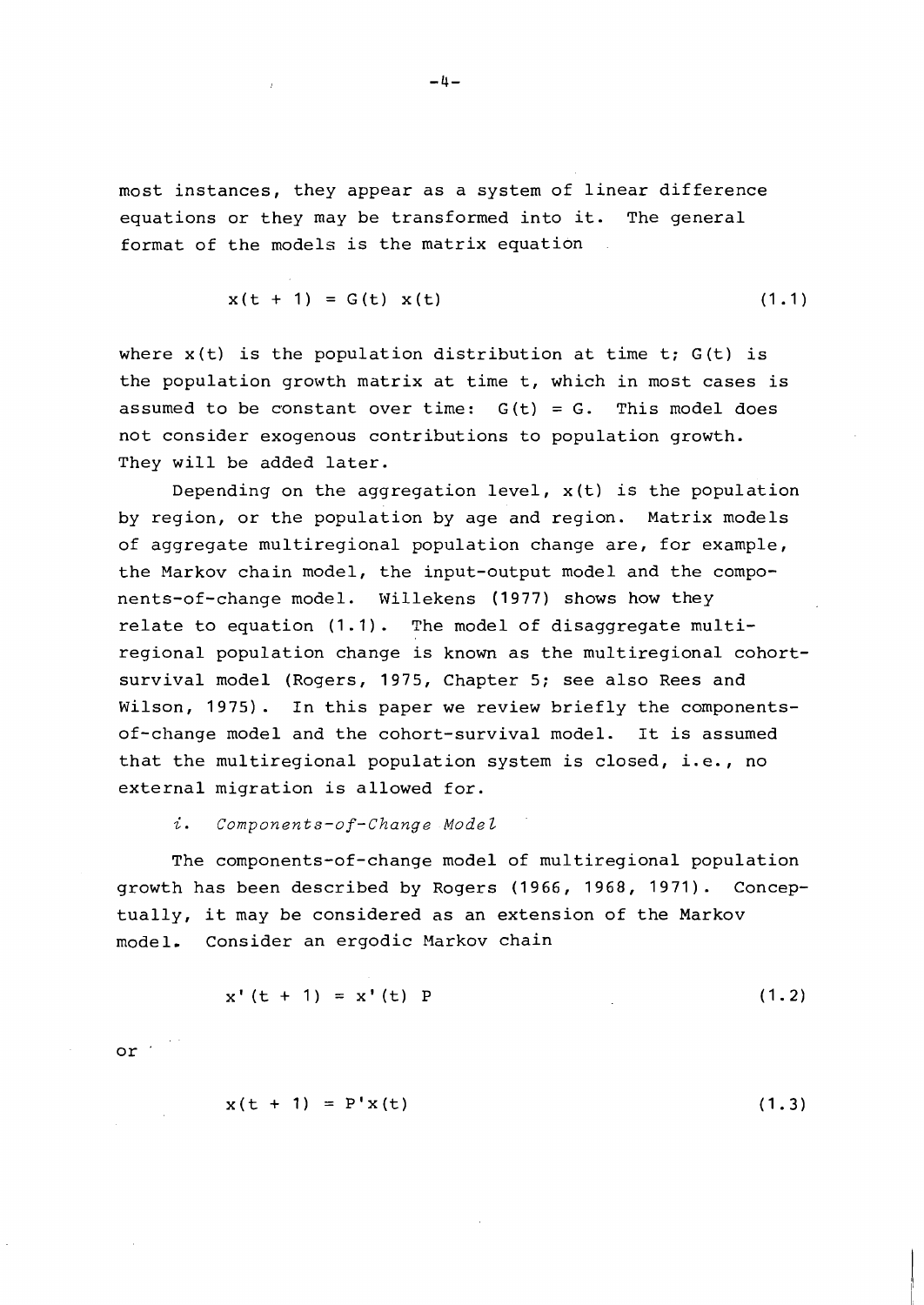where P is the transition matrix. An element  $p_{i,j}$  of this matrix denotes the probability that an individual in region i at time t will be in region  $j$  at time  $t + 1$ . In an ergodic Markov chain model, it is possible to move from an arbitrary state i to any other state in one or more steps. This implies that the row elements of P sum up to unity. In this pure migration model, natural increase is ignored.

The components-of-change model introduces fertility and mortality by premultiplying x(t) by a suitably constructed fertility and mortality matrix. Such matrices have in the principal diagonal the probabilities of dying and childbearing respectively. Let B and D be the fertility and mortality matrix. Then the components-of-change model becomes

$$
x(t + 1) = [P' + B - D] x(t)
$$

or

 $x(t + 1) = G x(t)$ ,

with  $G = P' + B - D$  being the growth matrix. The componentsof-change model is in the form of (1.1). The assumptions underlying this model are analogous to those of the Markov model: Markov property, time homogeneity, no multiple transition. The column elements of G usually do not **sum** up to unity. The deviation is due to natural increase. If in each region the birth rate equals the death rate, then the components-ofchange model reduces to the ergodic Markov chain model.

ii. Multiregional Cohort-Survival Model

The multiregional cohort-survival model describes the growth of multiregional population systems disaggregated by age (Rogers, 1975, Chapter 5). The basic format of the model once again is

$$
x(t + 1) = G x(t) \quad .
$$

 $(1.5)$ 

 $(1.4)$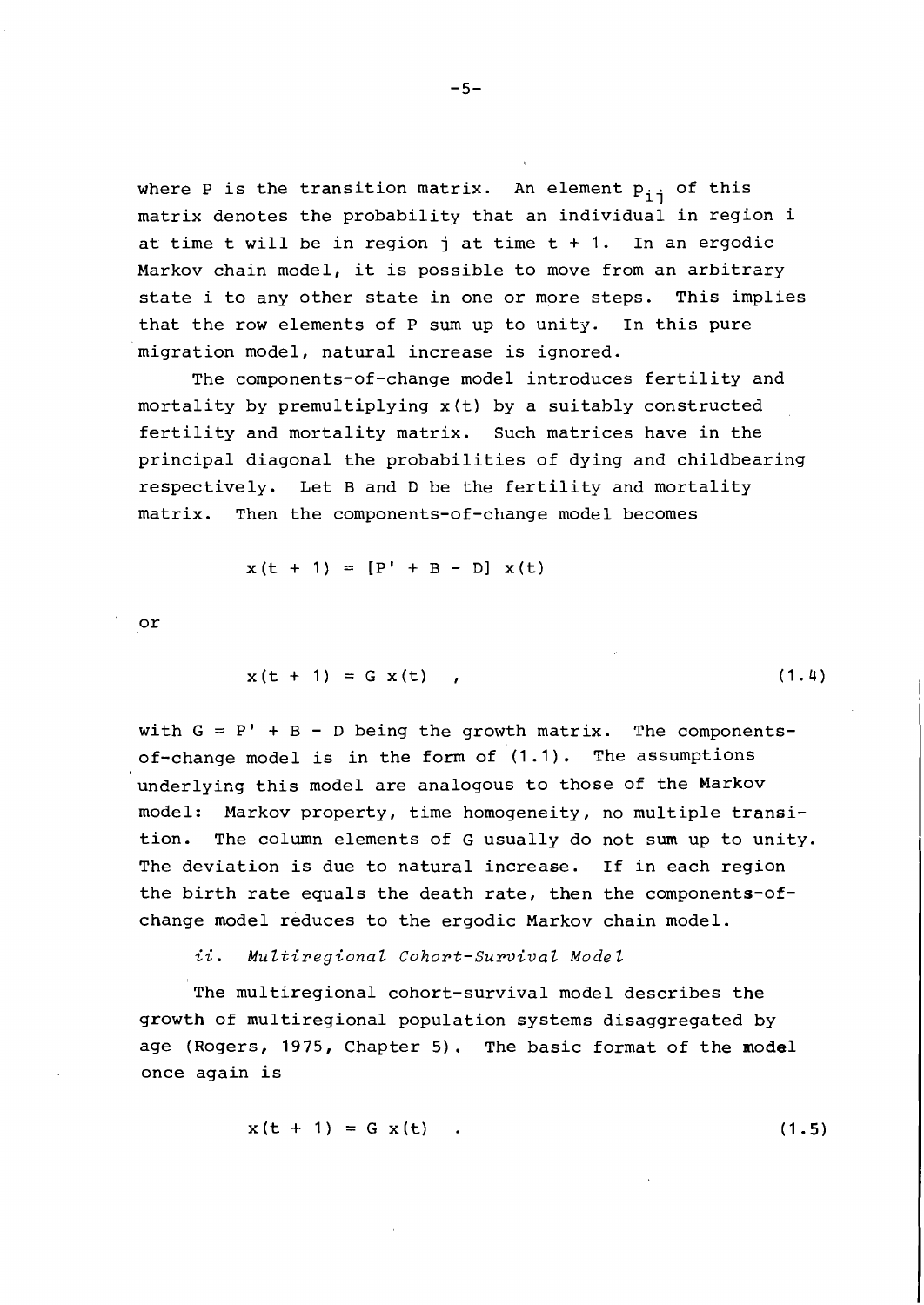But in this case,

$$
x(t) = \begin{bmatrix} x^{(t)}(0) \\ x^{(t)}(5) \\ \vdots \\ x^{(t)}(z) \end{bmatrix} \qquad x^{(t)}(a) = \begin{bmatrix} x_1^{(t)}(a) \\ x_2^{(t)}(a) \\ \vdots \\ x_N^{(t)}(a) \end{bmatrix}
$$

where  $x^{(t)}$  (a) is the regional distribution of the population in age group a to  $a + 4$ , assuming an age interval of 5 years,  $\mathbf{A}$ 

$$
x_i^{(t)}
$$
 (a) is the population in age group a to a + 4 in region i at time t,

- z is the highest age group (85 years and over, say), and
- N is the number of regions.

The growth matrix G is of the form

|       |      | $B(\alpha - 5) \cdots B(\beta - 5) \quad 0 \cdots 0$<br>0 |   |       |
|-------|------|-----------------------------------------------------------|---|-------|
|       | S(0) |                                                           |   |       |
| $G =$ |      | S(5)                                                      |   | (1.6) |
|       |      |                                                           |   |       |
|       |      | $S(z - 5)$                                                | 0 |       |
|       |      |                                                           |   |       |

where  $\alpha$  and  $\beta$  are, respectively, the youngest and oldest ages of the reproductive period. The matrix G is known as the generalized Leslie matrix, indicating that it is a generalization of the growth matrix of the single region cohort-survival model, described by Leslie in 1945. The elements B(a) of the first row describe the fertility behavior of the population and the migration and survival pattern of the just born. The subdiagonal elements S(a) denote the migration and survival pattern of the people aged a to  $a + 5$ . The submatrices  $B(a)$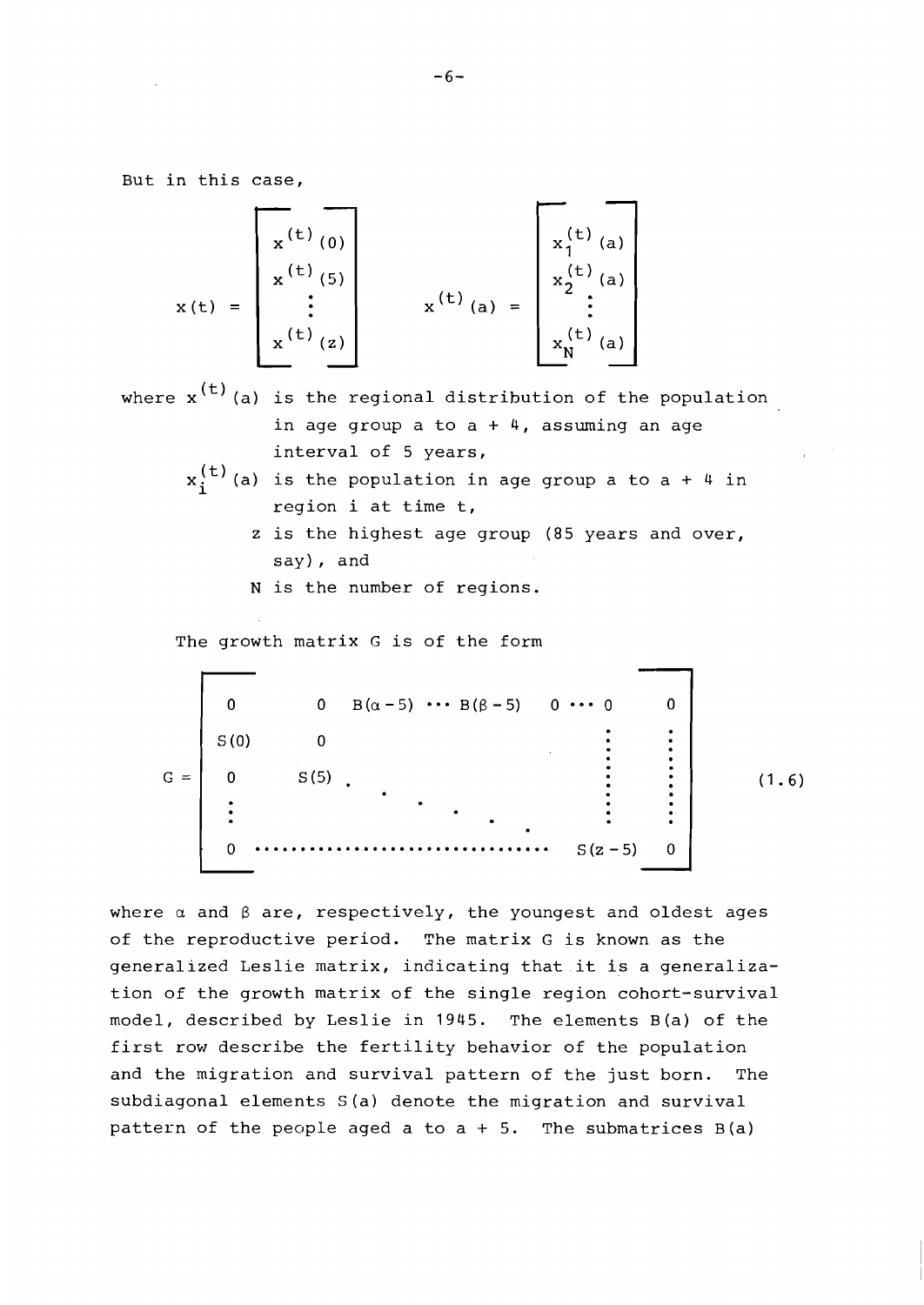and S(a) are computed from observed fertility rates and from the multiregional life table. For details, see Rogers (1975).

Both the components-of-change model and the multiregional cohort-survival model take the form of a system of homogeneous first order difference equations. They describe the dynamics of a closed multiregional system. The transformation of these models to open systems is straightforward. We add to the system  $(1.1)$  a vector  $s(t)$ :

$$
x(t + 1) = G(t) x(t) + s(t)
$$
 (1.1a)

which then describes the exogenous contributions to population growth, such as external migration. The inclusion of socioeconomic policy variables affecting population growth in the models, needs some more discussion. This is the topic of the next section.

# 1.b. The Complete State Equation: Addition of Control Variables

In the components-of-change model and the cohort-survival model, population at time t and its regional and/or age distribution depends only on the population distribution in the previous time period. They are pure demographic models, since they do not include other socio-economic variables. In this closed system, the predetermined variables consist of lagged endogenous variables. The growth path of the system is completely determined by the growth matrix G and the initial condition.

To make the models more realistic, we extend the set of predetermined variables to include economic variables such as income, employment, housing stock, accessibility, several types of government expenditures, and so on. Some of the predetermined variables are controllable by the policy-maker, and are labeled policy variables, control variables, or instrument variables. Others are uncontrollable but are exogenously given.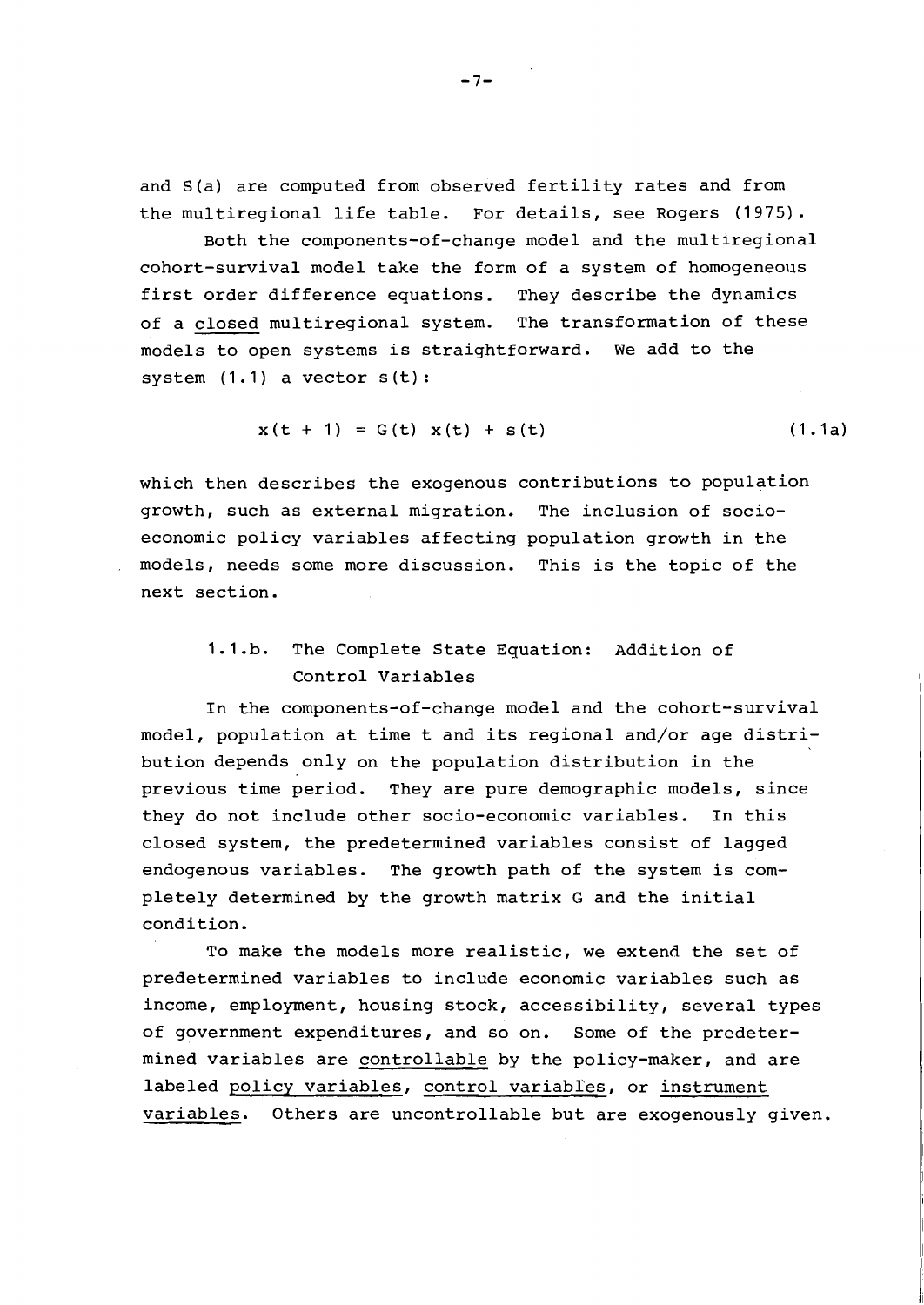The complete policy model may therefore be written, assuming linearitv.<sup>1</sup>

 $x(t + 1) = G(t) x(t) + D(t) u(t) + E(t) w(t) + s(t)$  (1.7)

where 
$$
x(t)
$$
 and  $s(t)$  are as in (1.1), (1.1a),

- u(t) is the vector of controllable variables,
- w(t) is the vector of uncontrollable predetermined socio-economic variables,
- D (t) and E(t) are matrix multipliers.

For simplicity, and without loss of generality, we delete again the uncontrollable predetermined variables. The model (1.7) then reduces to

$$
x(t + 1) = G(t) x(t) + D(t) u(t) . \qquad (1.8)
$$

The control vector u(t) consists of socio-economic instrument variables affecting the distribution of the population. The matrix multiplier D(t) is important in this setting. An element  $d_{i,j}(t)$  denotes the impact on the population in regionage combination i of a unit change in the j-th instrument at the step t. In many cases the elements of this matrix are also assumed constant over time:  $D(t) = D$ . This implies that the effects of certain policies on the population distribution are independent of the time period when the policies are implemented. This is consistent with the Markovian assumption of timehomogeneity. The linearity of (1.8) implies that the effects of the various policies are additive.

Equation  $(1.8)$  is the state equation of a state-space model. How it may be derived from linear demometric models, describing the interdependence between demographic and socio-economic

The fact that (1.7) is a first-order difference equation is by no means restrictive. Higher-order difference equations may be converted into a system of first-order difference equations, (Zadeh and Desoer, 1963).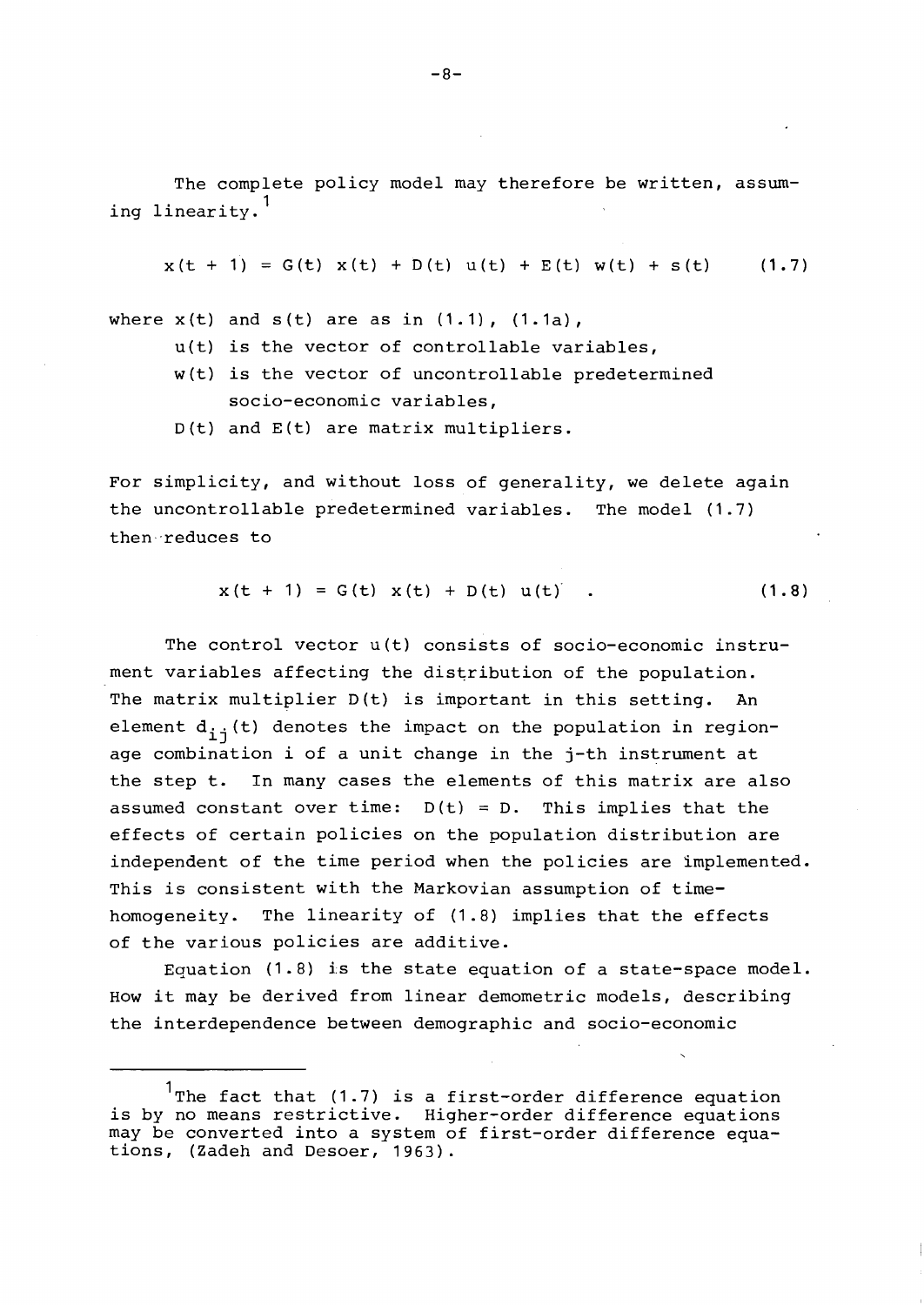variables, is described in Willekens (1976b). The rationale for using the state-space model (1.8) as the analytical or numerical tool for population policy analysis, is that the homogeneous part of (1.8) is exactly the demographic growth model (components-of-change or cohort-survival), that describes the population growth without intervention. The logical extension of population growth models to policy models is therefore the addition of a heterogenous part to the growth model (see also Rogers, 1966; 1968, Chapter 6; 1971, pp. 98-108). The resulting model is a heterogenous system of linear first-order difference equations.

#### 1.2 Constraints

Policy making is subject to constraints. The values that the control and state vectors  $u(t)$  and  $x(t)$  in (1.8) can take on are restricted by political, economic and social considerations. For example, let u(t) denote the number of inmigrants from outside the system, that have to move in, in order to achieve certain population distribution objectives. It is politically and socially unacceptable to relocate a very large number of people during a short time period. Therefore, there is an upper bound to the number of inmigrants during a unit time period (Evtushenko and MacKinnon, 1975, p. 5):

$$
\sum_{i} u_{i}(t) \leq \bar{u}(t) \qquad , \qquad t = 0, 1, ..., T-1 \qquad (1.9)
$$

where the scalar  $\bar{u}(t)$  is the total inmigration pool available in the t-th time period.

Instead of restricting the control vector by defining a total inmigration pool, each element of u(t) may he required to lie within a lower and an upper bound:

$$
\mathbf{u}_{i}(t) \leq \mathbf{u}_{i}(t) \leq \bar{\mathbf{u}}_{i}(t) . \qquad (1.10)
$$

 $-9-$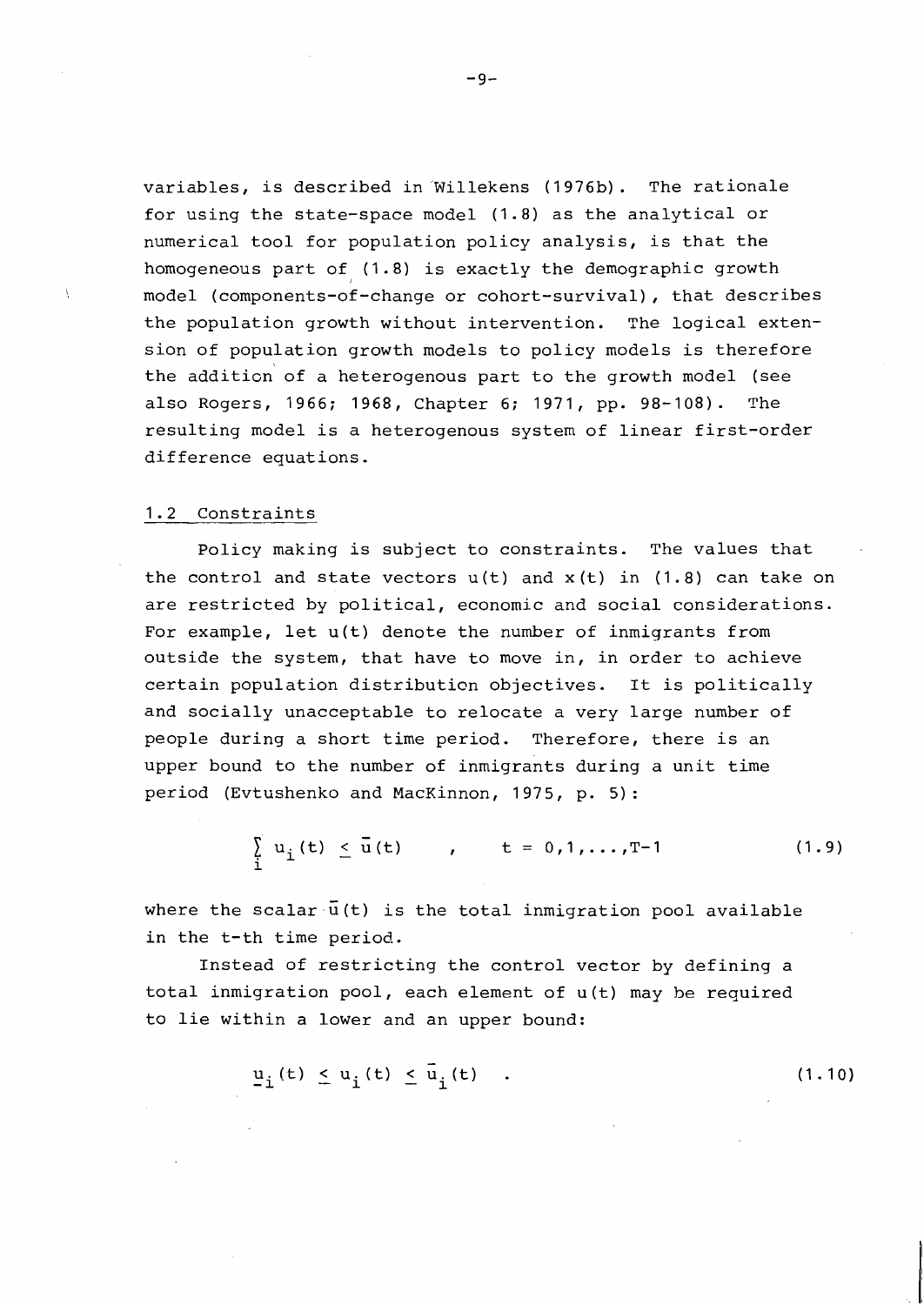Population redistribution policy is not free. Imposing controls implies the incurrence of costs. It is therefore natural to assume a budget constraint limiting the action span of the policy maker. We distinguish between a budget constraint for each period:

c'(t) 
$$
u(t) < C(t)
$$
,  $t = 0, 1, \ldots, T-1$  (1.11)

and a global budget constraint:

$$
\sum_{t=0}^{T-1} c'(t) u(t) \leq C \quad . \tag{1.12}
$$

An element  $c_i$  (t) of the cost vector  $c(t)$  denotes the cost of transferring a person to region i in the t-th time period. The total budget available during period t is  $C(t)$ . The global budget is C.

Frequently, the population distribution itself is constrained in addition to the control vector. For example, in a pure redistribution policy, the total population of the system is held constant

$$
\sum_{j=1}^{n} x_{j}(t) = X = \sum_{j=1}^{n} x_{j}(0) , \quad t = 1, 2, ..., T .
$$
 (1.13)

As in the case of the control vector, the policy maker may want to put lower and upper bounds on the population in each region. This would avoid the excessive growth of some.regions and the depopulation of others:

$$
\underline{x}_{j}(t) \leq x_{j}(t) \leq \overline{x}_{j}(t)
$$
,  $t = 1, 2, ..., T$ . (1.14)

**A** constraint receiving considerable attention in recent years is the resource constraint. Not only capital, but also raw materials, water, and environment all are scarce resources. As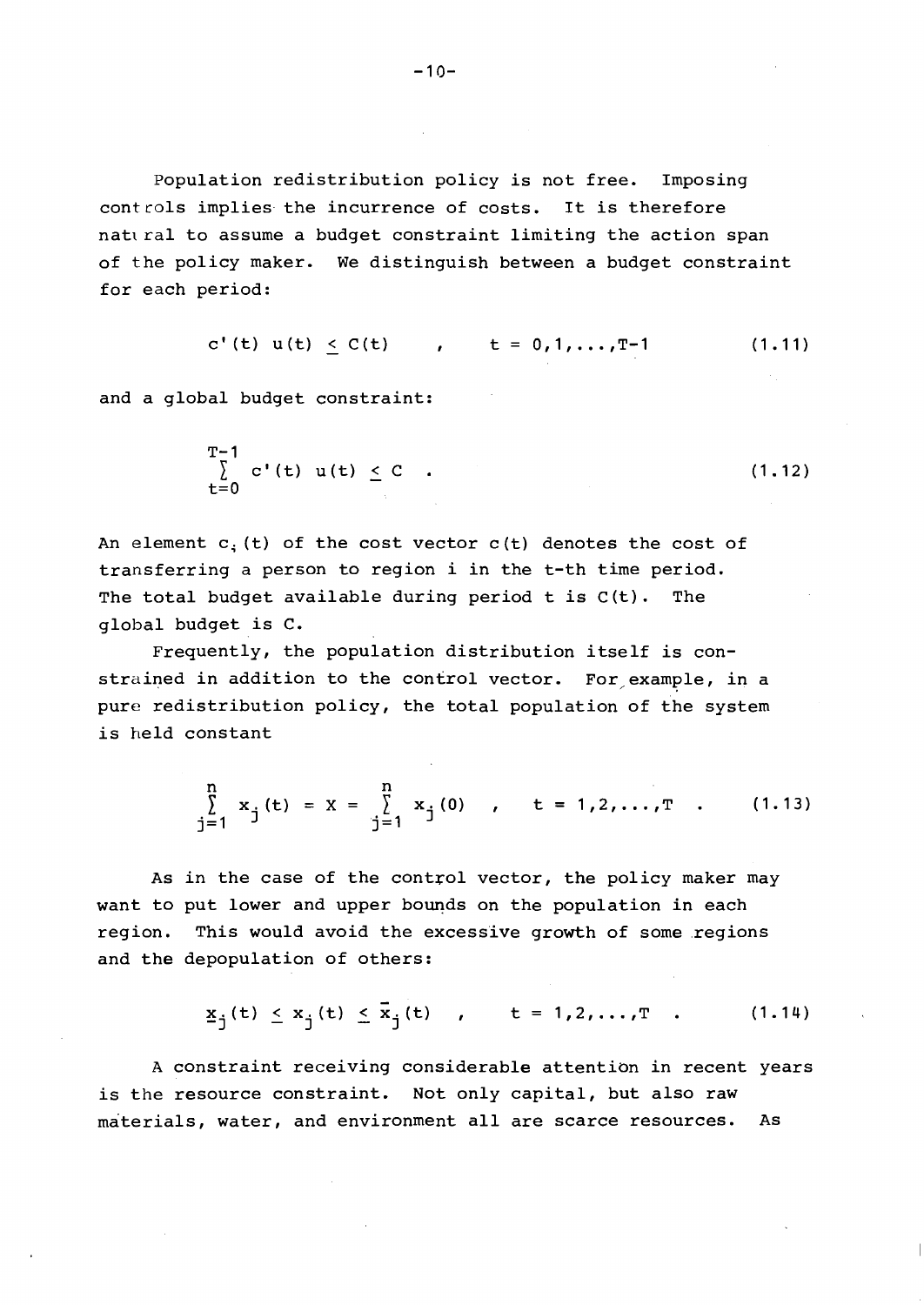mentioned in the introduction to this paper, human settlement policies in most countries are directed toward the conservation of those resources. This commitment must be reflected in the planning model. Therefore, we introduce the resource constraint:

$$
R(t) x(t) + Q(t) u(t) \le f(t), \quad t = 0,1,...,T
$$
 (1.15)

where  $f(t)$  is the vector of available resources in the  $t-th$ time period. The matrices R and Q are rectangular matrices. An element  $r_{k,i}(t)$ , for example, denotes the amount of resource k required by an individual in region **j** during time period t. An element  $q_{k\theta}$  (t) denotes the use of resource k per unit of control  $\ell$  during period t. Note that (1.11) is a special case of (1.15) in which a single resource, capital, is considered associated with the control.

Another constraint relates to the quality of life or income levels. Let g(t) be the vector denoting the regional distribution of required quality of life-levels. The quality of life constraint is then

$$
M(t) x(t) + N(t) u(t) \ge g(t)
$$
 (1.16)

An element  $m_{i,j}$  (t) of M(t) denotes the per capita level of the quality of life index i in region j at time t. An element  $n_{i\ell}$  (t) of N(t) represents the impact of policy variable  $\ell$  on the level of the quality of life index i.

A final restriction on the action span of the policy maker is represented by the boundary conditions. Since the planning of settlement systems starts from the current population distribution, we have the initial condition

$$
x(0) = x_0 \tag{1.17}
$$

On the other hand, the population distribution at the planning horizon  $x(T)$  may be fixed

$$
\mathbf{x}(\mathbf{T}) = \mathbf{x}_{\mathbf{r}} \tag{1.18}
$$

or may be kept free.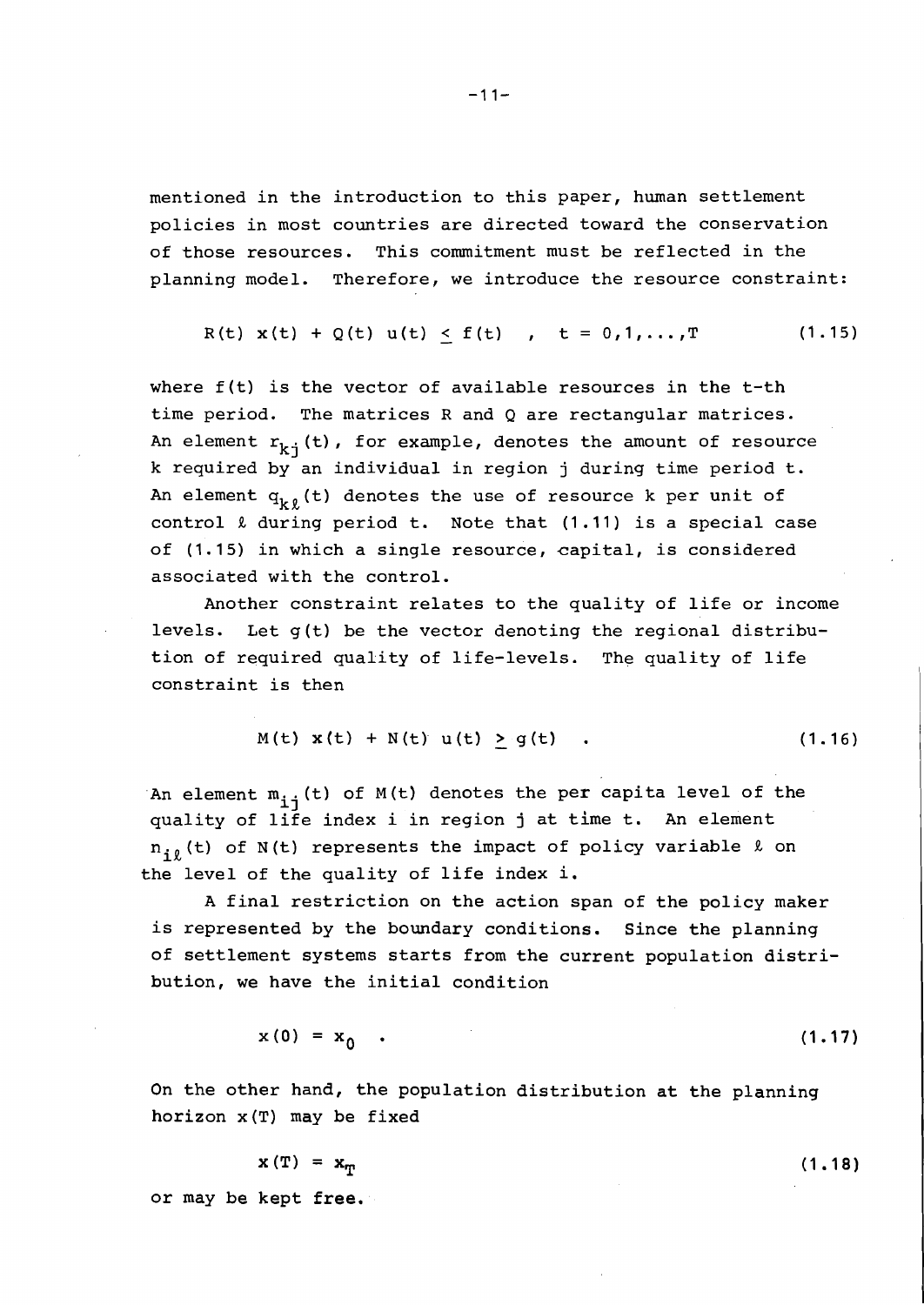#### 1.3 Performance Indices

The ultimate goal of national settlement system planning is to increase the quality of life. There is no agreement on the factors determining the quality of life, and even less on its quantitative measurement. For practical reasons, the quality of life goal is replaced by a single objective, involving monetary costs and benefits only. Such an objective function is given in (1.19). It is necessary to maximize the total benefit  $J(u)$ :

$$
J(u) = \sum_{t=0}^{T} \alpha'(t) x(t) + \beta'(t) u(t), \qquad (1.19)
$$

where 
$$
\alpha(t)
$$
 is the vector of unit benefit associated with the regional population levels at step t, and  $\beta(t)$  is the vector of unit benefit associated with the controls.

A performance index involving costs is shown in (1.20). The problem is to minimize

$$
L (u) = \sum_{t=0}^{T} \gamma'(t) x(t) + \delta'(t) u(t) \qquad (1.20)
$$

where  $\gamma(t)$  is the vector of unit costs associated with the regional population levels at step t, and

> $\delta(t)$  is the vector of unit costs associated with the controls.

In some instances, the policy maker may not want to minimize the costs associated with the settlement system and with the intervention in this system. Instead he may just want to bring the population distribution as close as possible to a desired distribution  $\bar{x}(T)$  at the planning horizon. This problem has been treated by Willekens (1976b, pp. 66-85) for

 $\prime$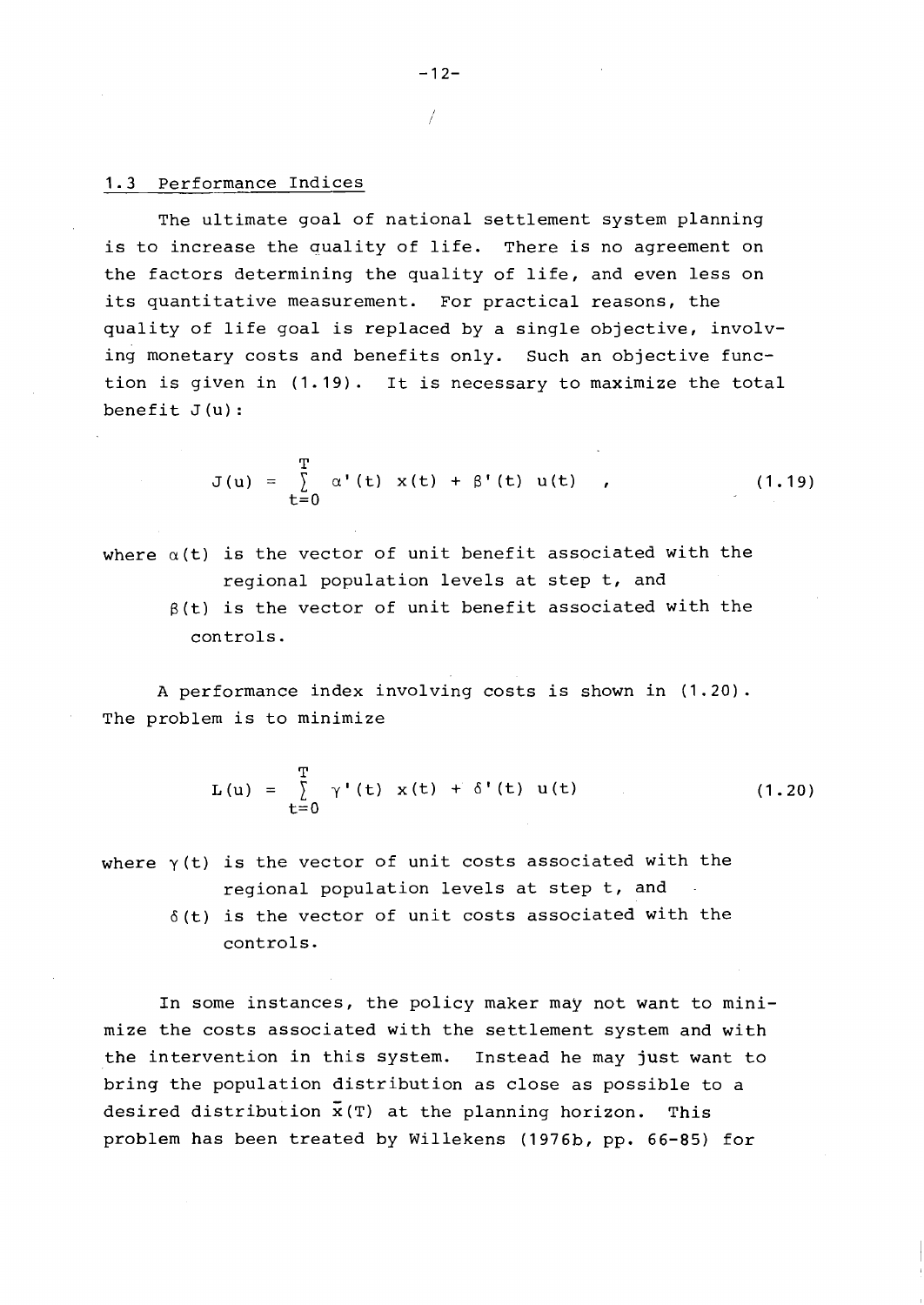cases where explicit analytical solutions could be derived: the initial period control, and the linear feedback control problems.

In the case of DLP approach the performance index can be formulated as

$$
J(u) = |x(T) - \overline{x}(T)| \rightarrow min
$$
 (1.21)

where  $| \cdot |$  denotes the absolute value.

The goal of obtaining a desired population distribution at the end of the planning horizon can be formulated also in the following way. Given the positive numbers  $k_{\text{j}}$ , maximize the value

$$
J(u) = \min_{1 \le j \le u} \left\{ \frac{x_j(T)}{k_j} \right\} \tag{1.22}
$$

where numbers  $k_i$  define the desired proportions of the terminal distribution. It can be shown, that in this case the optimal distribution  $\{x_i(T)\}\)$  possesses the following property (Kantorovitch, 1965) :

$$
\frac{x_1(T)}{k_1} = \cdots = \frac{x_j(T)}{k_j} = \cdots = \frac{x_n(T)}{k_n}
$$
 (1.23)

In some other cases the numerical analysis of the policy may be of interest which maximizes the performance index

$$
J = \sum_{j=1}^{n} a_j(T) x_j(T) = a'(T) x(T)
$$
 (1.24)

where  $a_i(T)$  is the weighting coefficient of a population group  $x_j(T)$ .

 $-13-$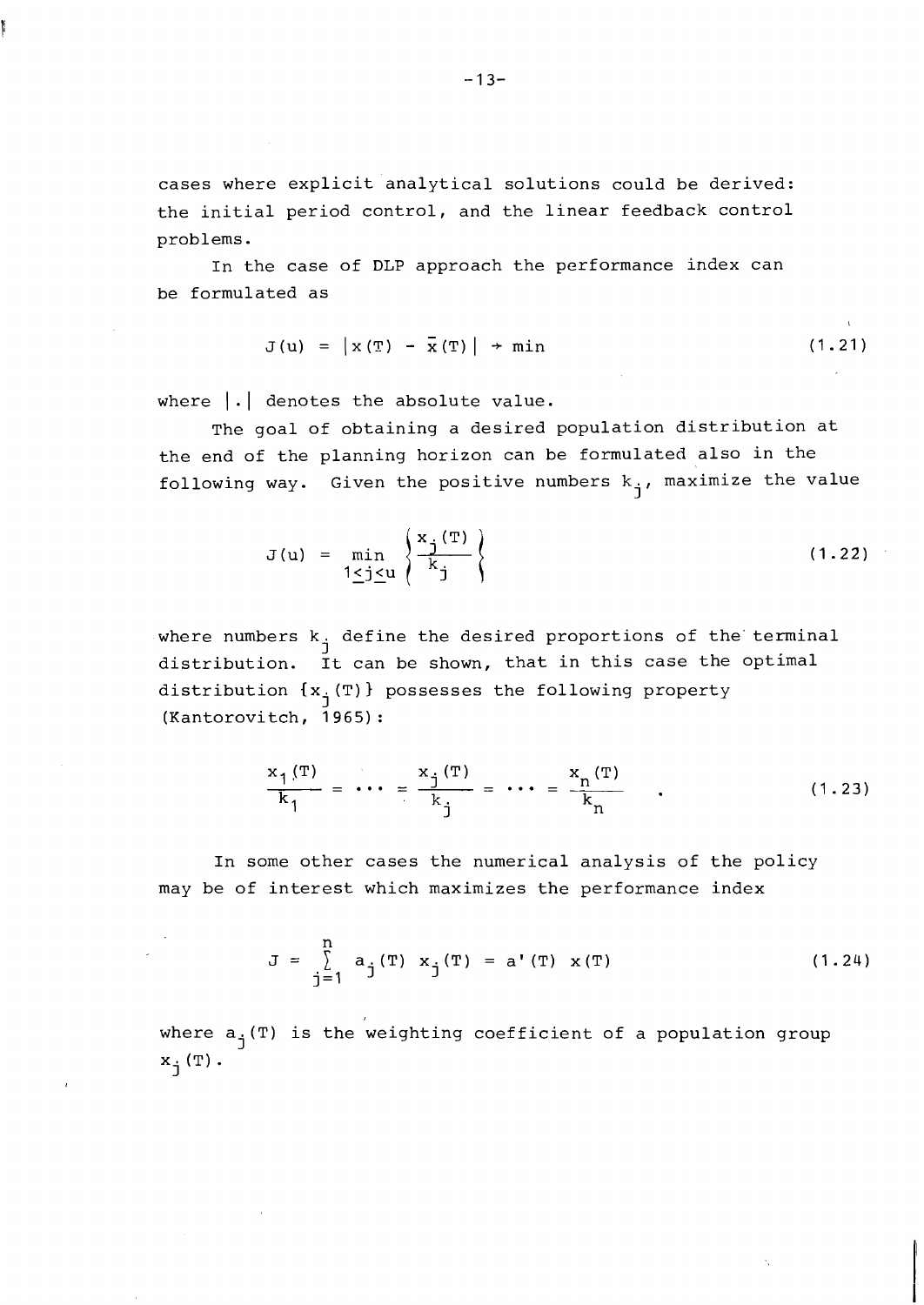#### 2. DYNAMIC LINEAR PROGRAMMING THEORY AND METHODS

The purpose of this part is to describe the DLP theory and methods in relation to problems of national settlement system planning.

The impact of linear programming models and methods on the practice of decision making is well known. (Dantzig, 1963; Kantorovitch, 1965). However, both the LP theory itself and the basic range of its applications are of one-stage, static nature. When the system to be optimized is developing, and its development is to be planned, a static approach is inadequate, and the problem of optimization becomes a dynamic multistage one.

It can be seen from the above, that the principal feature of settlement planning problems is their dynamic character. On the other hand, the basic relations and conditions in these problems are linear. Hence, DLP might be a very efficient approach for elaborating optimal policies in large-scale national settlement planning systems.

With a new quality of DLP, new problems arise. While for the static LP problems the basic question consists of determining the optimal decision, the realization of this decision (related to the questions of the feedback control of the optimal system, stability and sensitivity analysis of the optimal system, etc) is no less important for the dynamic problems.

This part consists of four sections. In the first section it is shown how demographic DLP problems can be reduced to a canonical form. This enables the development of a unified approach for a whole range of national settlement planning problems arising in practice.

The DLP theory is a base for obtaining the important properties of optimal demographic systems and for the development of computational methods for determining optimal policy in such systems. The DLP theory with emphasis on duality relations is given in the second section. The third section describes the DLP computational methods.

As has been mentioned before, the problems of realization of the optimal policy are very important for dynamic systems. These questions will be considered in the fourth section.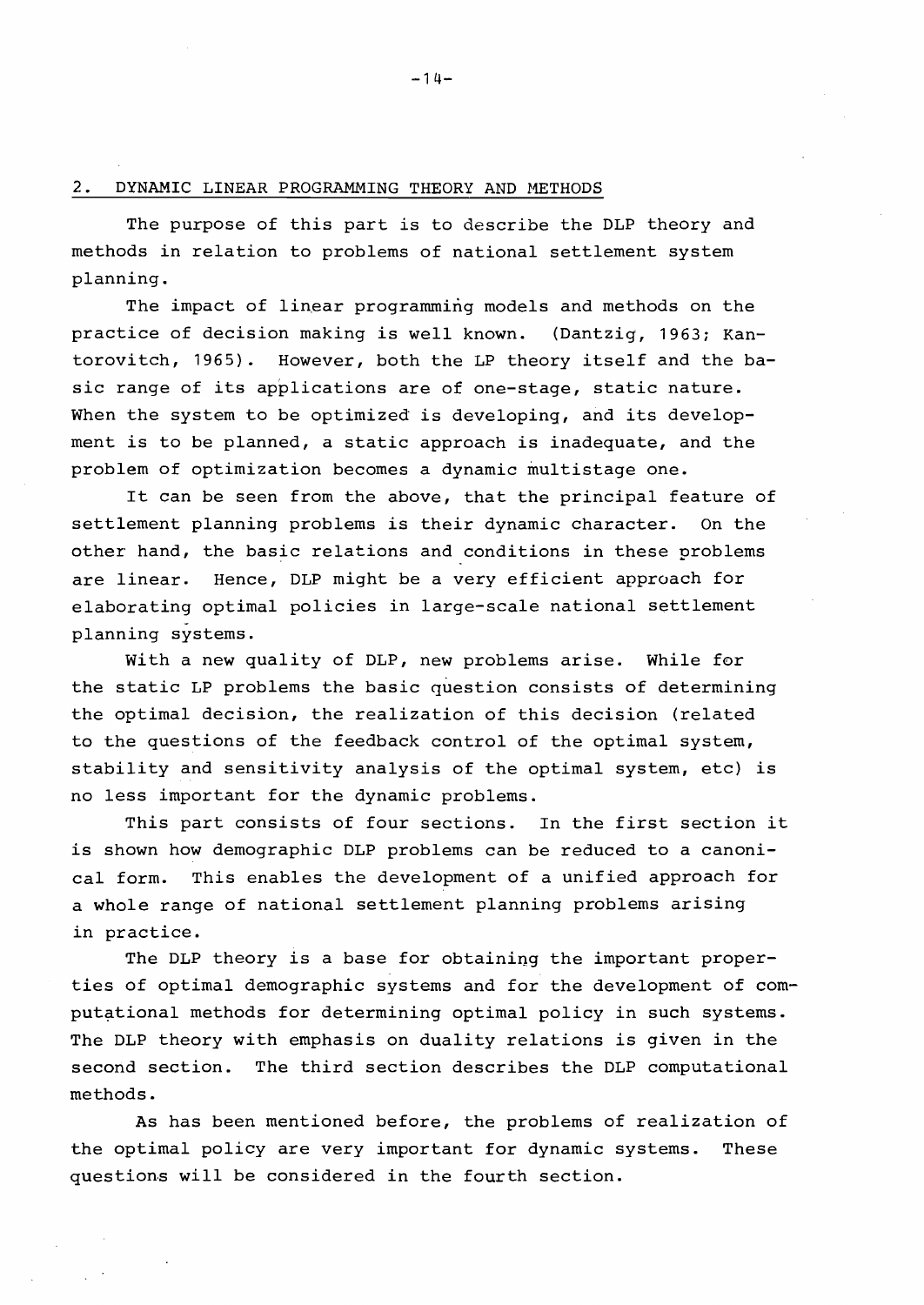#### 2.1 The DLP Canonical Form

Analysing models of multiregional population policy, which have been described in the first part, we can see, that all of them can be reduced to some canonical form. Before formulating DLP problems in a canonical form it is useful to single out and consider separately:

- (i) state (development) equations of the systems with the distinct separation of state and control variables.
- (ii) constraints imposed on these variables;
- (iii) planning period T-the number of stages during which the system is considered;
- (iv) performance index (objective function) which quantifies the quality of a control.
	- 2.1.a. State Equations

State equations have the following form:

$$
x(t+1) = G(t)x(t) + D(t)u(t) + s(t) \qquad (2.1)
$$

where the vector  $x(t) = {x_1(t), ..., x_n(t)}$  defines the state of the system at stage  $t$  in the state space  $X$ , which is supposed to be the n-dimension euclidean space; the vector  $u(t) = \{u_1(t), ..., u_r(t)\}\in E^r$ (r-dimensional euclidean space) specifies the controlling action at stage t; the vector  $s(t) = \{s_1(t), \ldots, s_n(t)\}\$  defines the exogenous uncontrolled variable (known a priori in the deterministic models), for example, the exogenous part of equation (1.7) is  $E(t)w(t) + s(t)$ . G(t) is the state transform matrix (n x n) (in the majority of demographic problems  $G(t) = G$  is the growth matrix);  $D(t)$  is the control transform matrix  $(n \times r)$ , which defines the influence of a control to the state of the system.

2.1.b. Constraints

In rather general form, constraints imposed on the state and control variables may be written as

$$
R(t)x(t) + Q(t)u(t) < f(t) , \qquad (2.2)
$$

 $u(t) > 0$ ,  $(2.3)$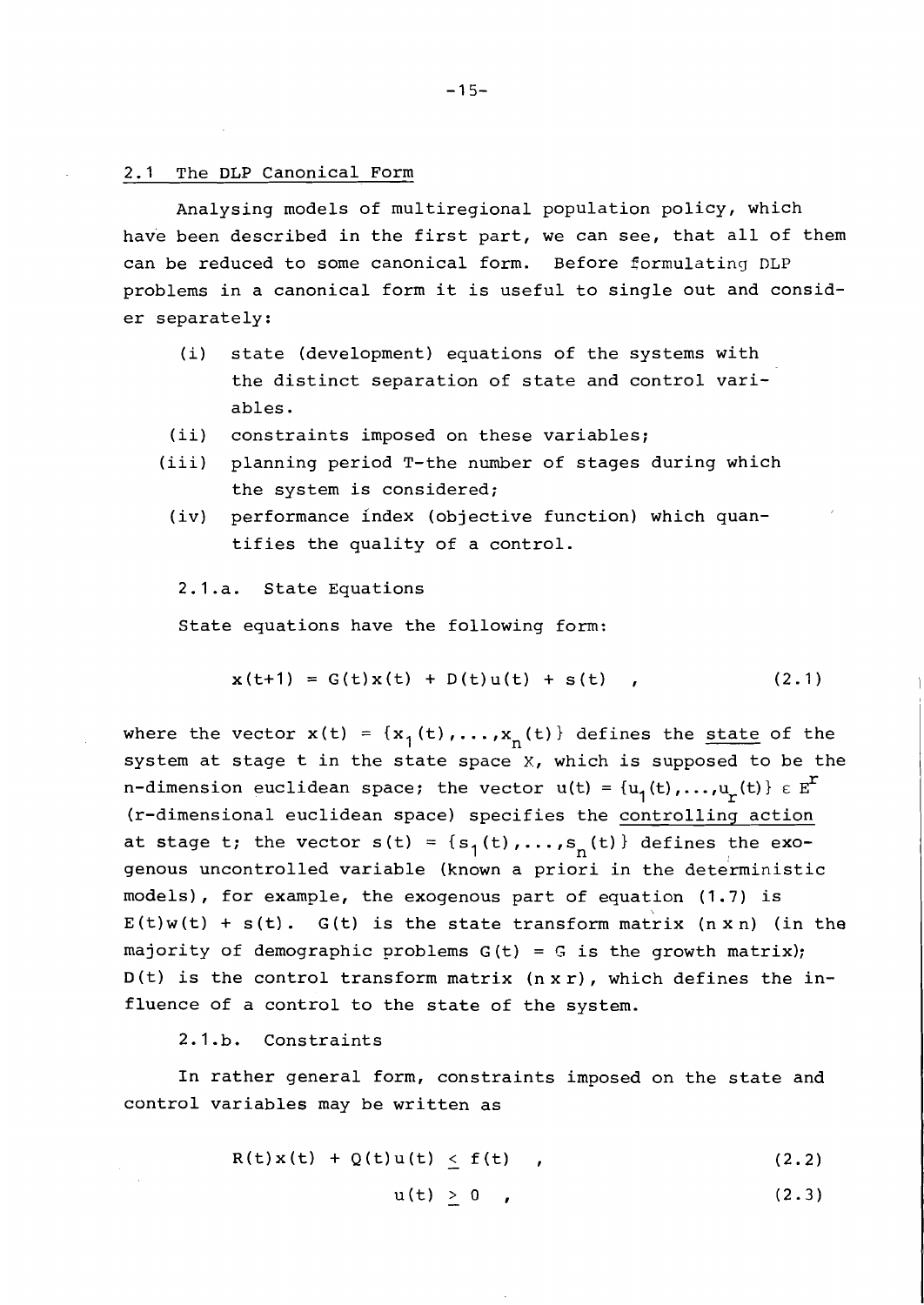where  $f(t) = {f_1(t), ..., f_m(t)}$  is given vector,  $R(t)$  and  $Q(t)$  are (m x n) and (m x r) matrices.

2.l.c. Planning Period

The planning period T is supposed to be fixed. It is also assumed that the initial state of the system is given:

> $x(0) = x^{0}$ .  $(2.4)$

2.l.d. Performance Index

The performance index (which is to be maximized) has the following form

$$
J_1(u) = \alpha'(T) x(T) + \sum_{t=0}^{T-1} [\alpha'(t) x(t) + \beta'(t) u(t)] , \qquad (2.5)
$$

where  $\alpha(t)$  (t=0,1,..., T) and  $\beta(t)$  (t=0,1,..., T-1) are given weight coefficients (unit benefits, associated with x(t) and u(t)).

2.l.e. Definitions

- (i) The vector sequence  $u = \{u(0), \ldots, u(T 1)\}\)$  is a control (policy) of the system;
- (ii) The vector sequence  $x = {x(0), \ldots, x(T)}$ , which correthe initial state  $x(0)$ , is the system's trajectory;
- sponds to control u from the state equations (2.1) with<br>the initial state  $x(0)$ , is the <u>system's trajectory</u>;<br>The process  $\{u,x\}$ , which satisfies all the constraints<br>of the problem (i.e. (2.1)-(2.4) in this case) is <u>f</u> (iii) The process  $\{u,x\}$ , which satisfies all the constraints sible;
	- (iv) The feasible process  $\{u^*,x^*\}$  maximizing the performance index (2.5) is optimal.

Hence, the DLP problem in its canonical form is formulated as follows.

Problem 1: Given the initial vopulation distribution

$$
x(0) = x^0 \qquad (2.6)
$$

and the state equations:

$$
x(t+1) = G(t)x(t) + D(t)u(t) + s(t) , \qquad (2.7)
$$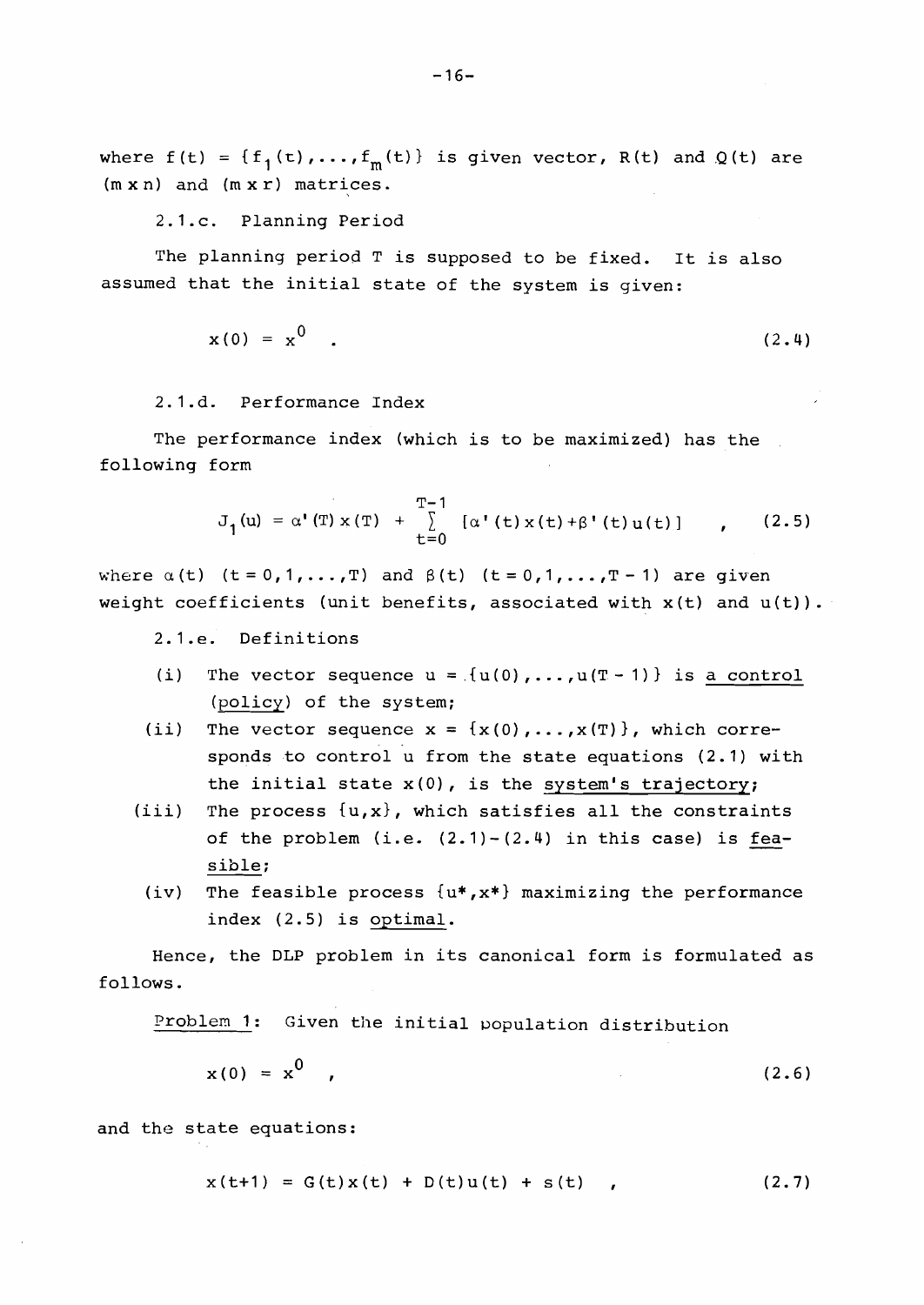x(t) is the population distribution at time t (state of the systems) ;

G(t) is the population growth matrix (usually constant over time) ;

 $D(t) = {d_i \choose i} (t) (i = 1, ..., m; j = 1, ..., r)$  denotes the impact on the population distribution  $x_i(t)$  in region i by the control instrument  $u_j(t)$ ;

s(t) describes the exogenous contributions to population growth;

and the constraints

$$
R(t)x(t) + Q(t)u(t) \leq f(t) \qquad (2.8)
$$

$$
u(t) > 0 \tag{2.9}
$$

where

 $f(t) = {f_1(t),...,f_n(t)}$  is the vector of available resources at time t; the matrix  $R(t) = {r_{ki}(t)}(k = 1,...,m; i = 1,...,n)$  denotes the amount of resource k requiired per individual in region **i** at step t; the matrix  $Q(t) = {q_{ki} (t)} (k = 1,...,m; i = 1,...,r)$  denotes the consumption of resource k per unit of control i at step t,

find a control (policy)

 $u = {u(0),...,u(T-1)}$ 

and corresponding state trajectory

$$
\mathbf{x} = \{ \mathbf{x}(0), \ldots, \mathbf{x}(T) \}
$$

which maximize the performance index

$$
J_1(u) = \alpha'(T)x(T) + \sum_{t=0}^{T-1} [\alpha'(t)x(t) + \beta'(t)u(t)] \qquad (2.10)
$$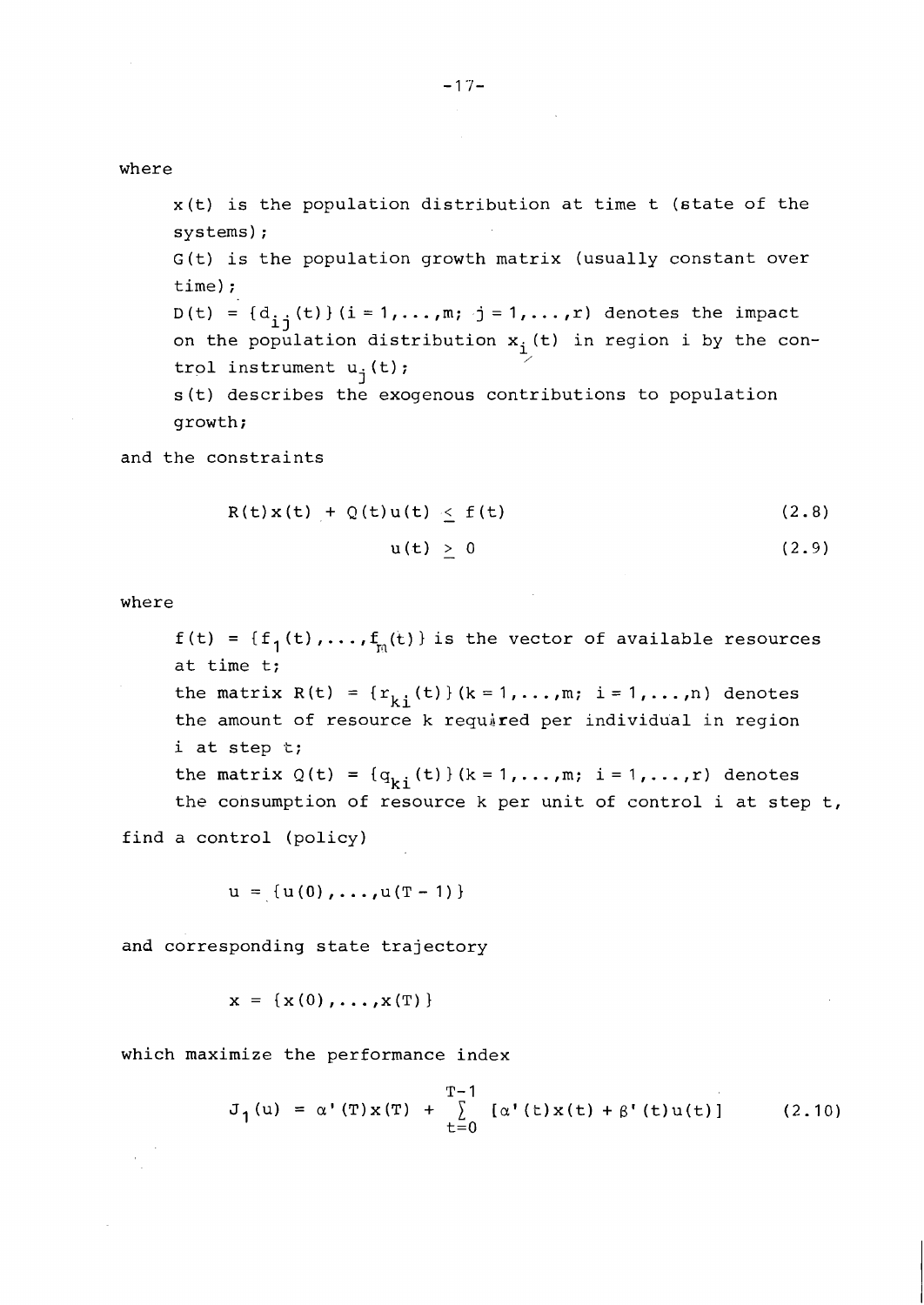where

 $\bar{a}$  ,  $\bar{a}$ 

 $\alpha(t)$  (t = 0,..., T) is the n-vector of unit benefit, associated with the regional population distribution  $x(t)$ ; and  $\beta(t)$  (t = 0, T - 1) is the r-vector of unit benefit associated with the control u(t).

The choice of a canonical form of the problem is to some extent arbitrary, various modifications and particular cases of Problem 1 being possible. Some of them have been considered in the first part of this paper, a classification of these modifications is given in Table 1. In the table, state equations, for example, may include matrices A, B and/or vector s not depending on the number of stage t (1.2) or external disturbance s(t) may vanish. (See  $(1.2)-(1.5)$ ). Equations  $(1.3)$  are obtained, for example, from considering the difference approximation of the continuous analog of Problem 1.

An important class of DLP are the systems with delays in state and/or control variables  $(1.4)$ , where  ${n_1, \ldots, n_{\nu}}$ ,  ${m_1, \ldots, m_{\nu}}$  are the sets of integers. They reflect the fact, that in a demographic system the state  $x(t + 1)$  at the step  $t + 1$  may depend on certain previous states  $x(t - n_1)$ ,  $x(t - n_2)$ , ..., $x(t - n_1)$  and certain previous control actions  $u(t - m_1)$ ,  $u(t - m_2)$ , ...,  $u(t - m_u)$ . In particular, when  $\{n_1,\ldots,n_\nu\} = \{0\}$ ,  $\{m_1,\ldots,m_\mu\} = \{0\}$ , a conventional system (I. 1) is obtained.

Constraints on the state and control variables can have the form of equalities (II.2), (see for example  $(1.13)$ ) or be separate  $(II.3)$ ,  $(II.4)$ ,  $(examples are (1.9)-(1.14))$ . These variables can have additional restrictions on its sign (II.5), (II.6), (for example, the number of people cannot be negative). In some cases, the constraints should be considered in the summarized form (11.7) or  $(II.8)$  (see  $(1.12)$ ).

It is useful to single out the constraints on the left and/or right side of the trajectory (boundary conditions). For example, the left and/or right side of the trajectory can be fixed (III.1), (III.3) or free (III.2), (III.4).

The number of steps T of the planning period can be fixed (IV.1) or may be defined by some conditions on the terminal state (i.e.  $(II.3)$ ,  $(II.5)$  for  $t=T$ ). (Typical problem here: to bring a demographic system to a desired population distribution for minimal number of steps T).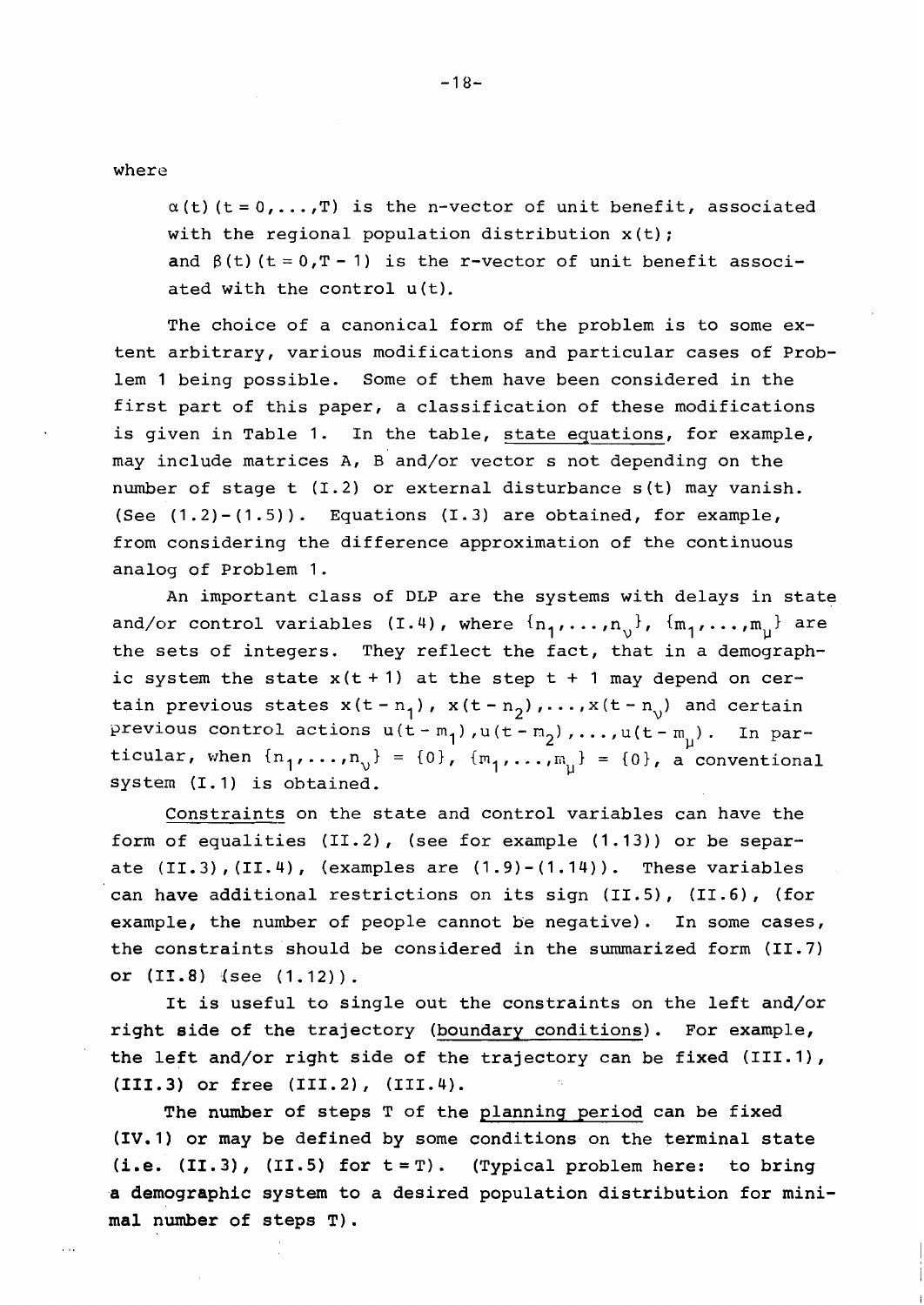The value of the performance index can depend only on the trajectory  $\{x(t)\}$  (V.4) or on the control sequence  $\{u(t)\}$  (V.3) or be even determined only by the terminal state  $x(T)$  of the trajectory  $(V.2)$  (for example, see  $(1.19)-(1.22)$ ).

In connection with Table 1, we can consider the patterns of Problem 1 modifications.

Problem 1a: (with terminal performance indices (1.19)-(1.22)). In this problem, the performance index (V.1) should be changed to  $(V. 2)$ .

Problem Ib: (with equality constraints). For this problem, the variable constraints are of equality form (11.2).

Problem Ic: (without state constraints). For this case, the problem has no constraints, or they (see (11.6)) may be imposed only on control variable (e.g.  $(1.9) - (1.12)$ ). In case of a linear performance index, the problem is trivial. It is however of a significant interest, when the objective function is concave (in particular, nonpositive quadratic (Willekens, 1976b)).

Problem Id: (nonfixed planning period). In this case, the number of stages T is not fixed but determined by the condition  $(TII.3): x(T) = x_m.$ 

Problem le: For this problem variable constraints are of the form (11.8) (e.g. budget constraint (1.12)).

Of course, Table 1 'doesn't present the whole variety of modifications for Problem 1 and, naturally, Problems 1-le do not present the total set of the possible DLP problems.

It should be noted that any problem stated above can be transferred into the other. For example, let us consider the Problems 1 and  $1a$  with performance index  $(2.5)$ . Introducing a new additional variable  $x_0(t)$  (t = 0,..., T), subject to  $x_0(t + 1) = x_0(t) + \alpha'(t)x(t)$ +  $\beta(t)u(t)$ ;  $x_0(0) = 0$  one can see that

$$
x_0(T) = \sum_{t=0}^{T-1} [\alpha'(t)x(t) + \beta'(t)u(t)] .
$$

So Problem 1 will have a form of Problem la with the performance index

$$
J_1 = \widetilde{\alpha}^{\prime}(T) \widetilde{x}(T)
$$

-19-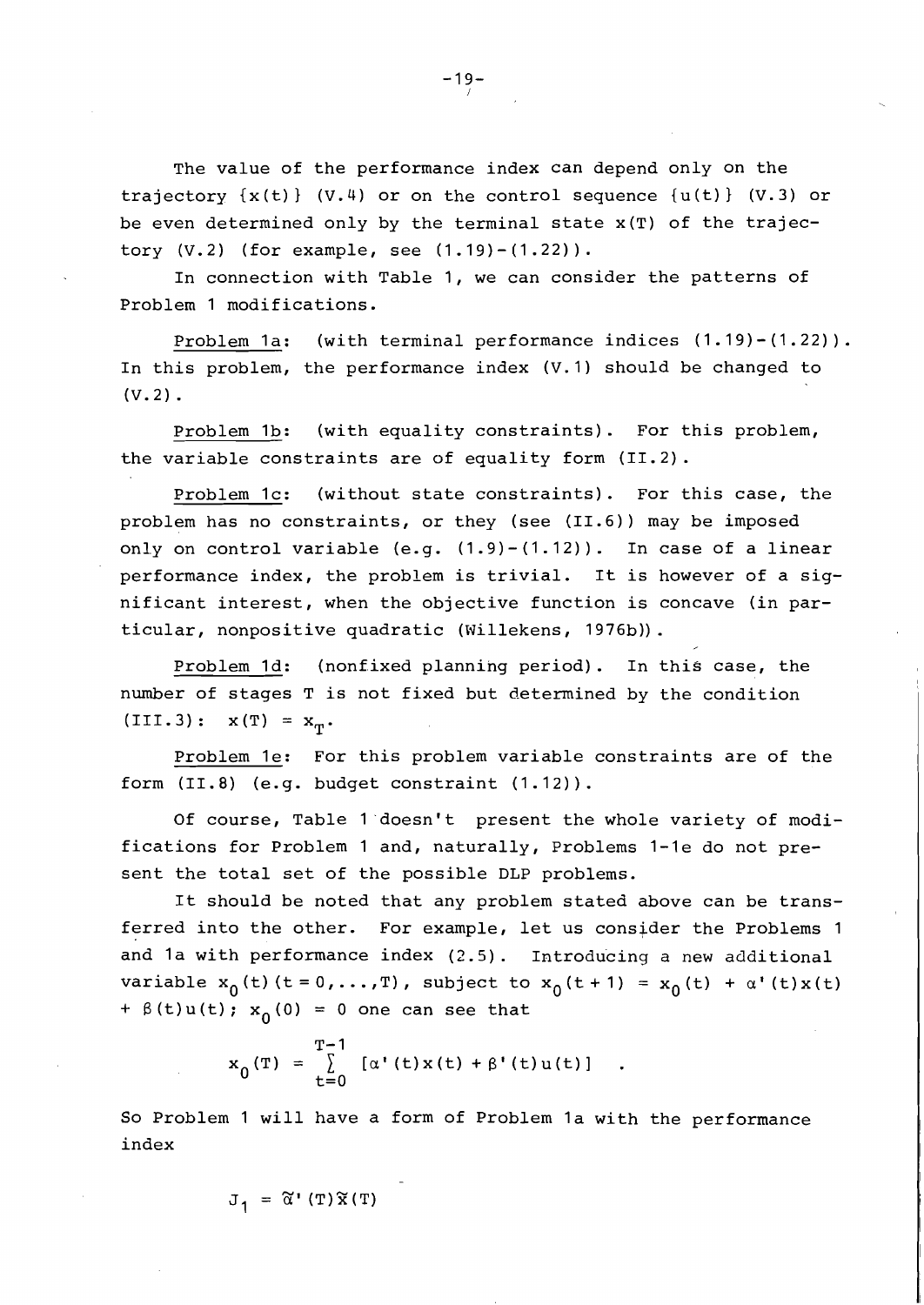and the state equations

$$
\widetilde{\chi}(t+1) = \widetilde{G}(t)\widetilde{\chi}(T) + \widetilde{D}(t)u(t) + s(t),
$$

where

$$
\widetilde{\alpha}(\mathbf{T}) = \{1, \alpha_1(\mathbf{T}), \dots, \alpha_n(\mathbf{T})\}; \quad \widetilde{\mathbf{x}}(t) = \{x_0(t), x_1(t), \dots, x_n(t)\}
$$

$$
(t = 1, \dots, \mathbf{T}); \quad \widetilde{\mathbf{x}}(0) = \{0, x^0(0)\} ,
$$

$$
\widetilde{\mathbf{G}}(t) = \begin{pmatrix} 1 & \alpha(t) \\ 0 & G(t) \end{pmatrix} \qquad \widetilde{\mathbf{D}}(t) = \begin{pmatrix} 0 & \beta(t) \\ 0 & D(t) \end{pmatrix} .
$$

Similarily performance indices (1.19) , (1.20) can be reduced to (1.22). For example, the performance index (1.20) can be replaced by the problem

$$
J(u) = \alpha + \max
$$

with additional terminal state constraints

$$
x_j(T) \leq \alpha k_j \qquad (j = 1, \ldots, n)
$$

If we consider Problem le with constraints (1.12) and introduce a variable  $x_{n+1}$  (t), subject to state equation:

$$
x_{n+1}(t) = x_{n+1}(t) + c'(t)u(t) \quad (t = 0, 1, ..., T - 1)
$$
  

$$
x_{n+1}(0) = 0
$$

then we obtain Problem 1 with equations

$$
\widetilde{\chi}(t+1) = \widetilde{G}(t)\widetilde{\chi}(t) + \widetilde{D}(t)u(t) + J(t)
$$

where

$$
\widetilde{x}(t) = \{x_1(t), \dots, x_n(t), x_{n+1}(t)\} ;
$$
  

$$
\widetilde{G}(t) = \begin{pmatrix} G(T) & 0 \\ 0 & I \end{pmatrix} \qquad \widetilde{D}(t) = \begin{pmatrix} D(t) & 0 \\ C(T) & I \end{pmatrix}
$$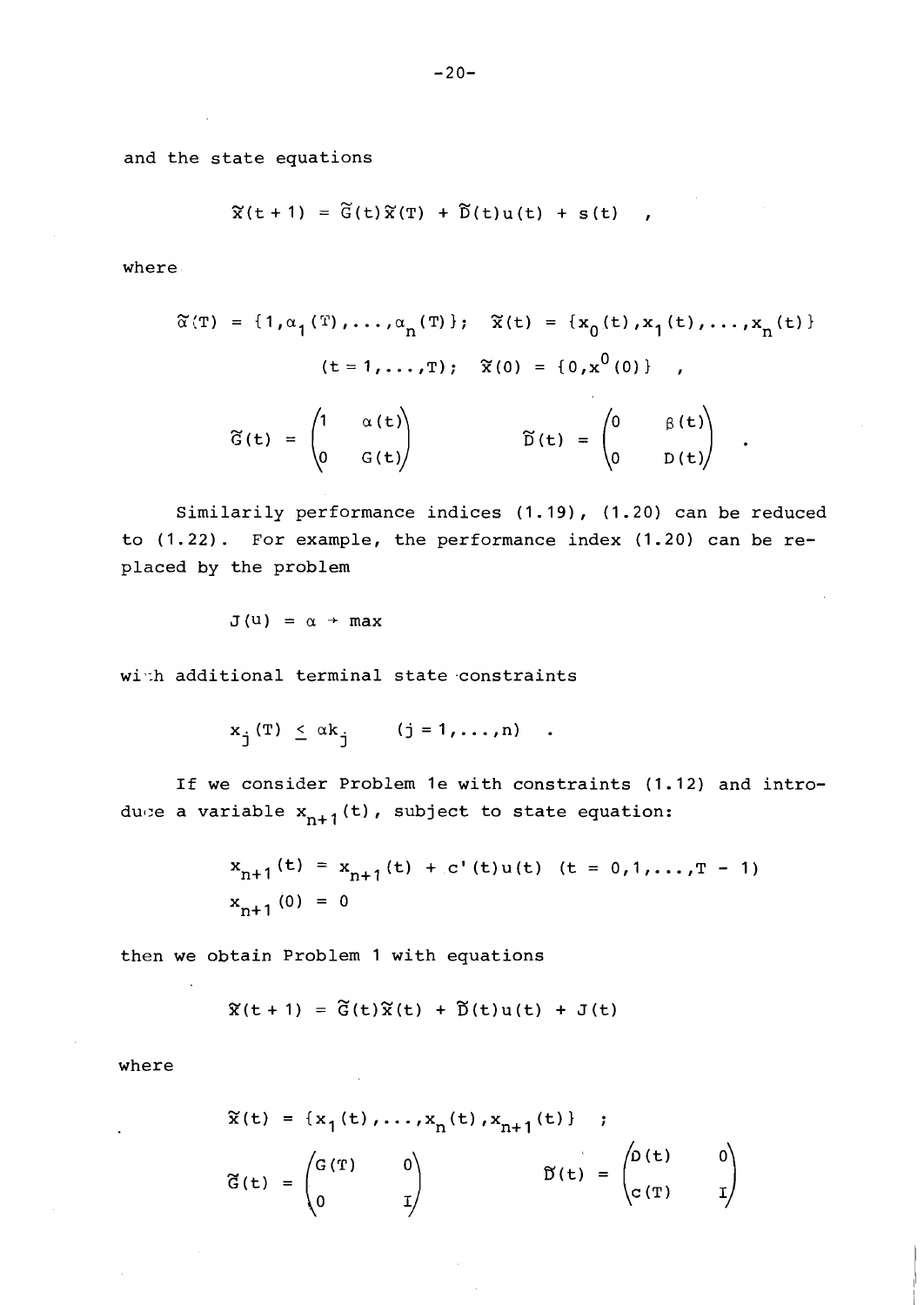and only one terminal condition

$$
\widetilde{\mathbf{x}}(\mathbf{T}) < \widetilde{\mathbf{C}}
$$

where

$$
\widetilde{C} = \{0, \ldots, 0, C\} \quad .
$$

Here 0 and I are the zero and identity matrices of proper dimensions.

These reasonings show that it is sufficient to develop solution methods only for Problem 1 in order to obtain the solution methods for the whole set of DLP problems arising in case studies.

But before discussing these methods let us consider some important theoretical properties of the DLP problems:

#### 2.2 DLP Theory

Problem 1 can be considered as an optimal control problem with state equation  $(2.6)$ , initial condition  $(2.7)$ , constraints on state and control variables (2.8), (2.9) and performance index (2.10). However, Problem 1 may be also considered as a certain "large" LP problem with constraints on variables in the form of equalities  $(2.6)$ ,  $(2.7)$  and inequalities  $(2.8)$ ,  $(2.9)$ . In this case, Problem 1 turns out to be an LP problem with the staircase constraint matrix (Table 2).

For the numerical solution of Problem 1, one can therefore rely on a standard LP computer code. However, this straightforward approach to solving DLP problems is inefficient for two reasons. First, the "static" LP problem thus arrived at are so large in real cases that they cannot be solved even by using the most up-to-date computers.

The second reason is more important. Even if the optimal solution of the DLP Problem 1 should have been'found by conventional means, the problems of the realization of this solution would still exist. These reasons provide the rationale for the development of dynamic LP methods. The methods must include: a theory (duality and optimality relations), numerical algorithms, and methods for the implementation of the solution.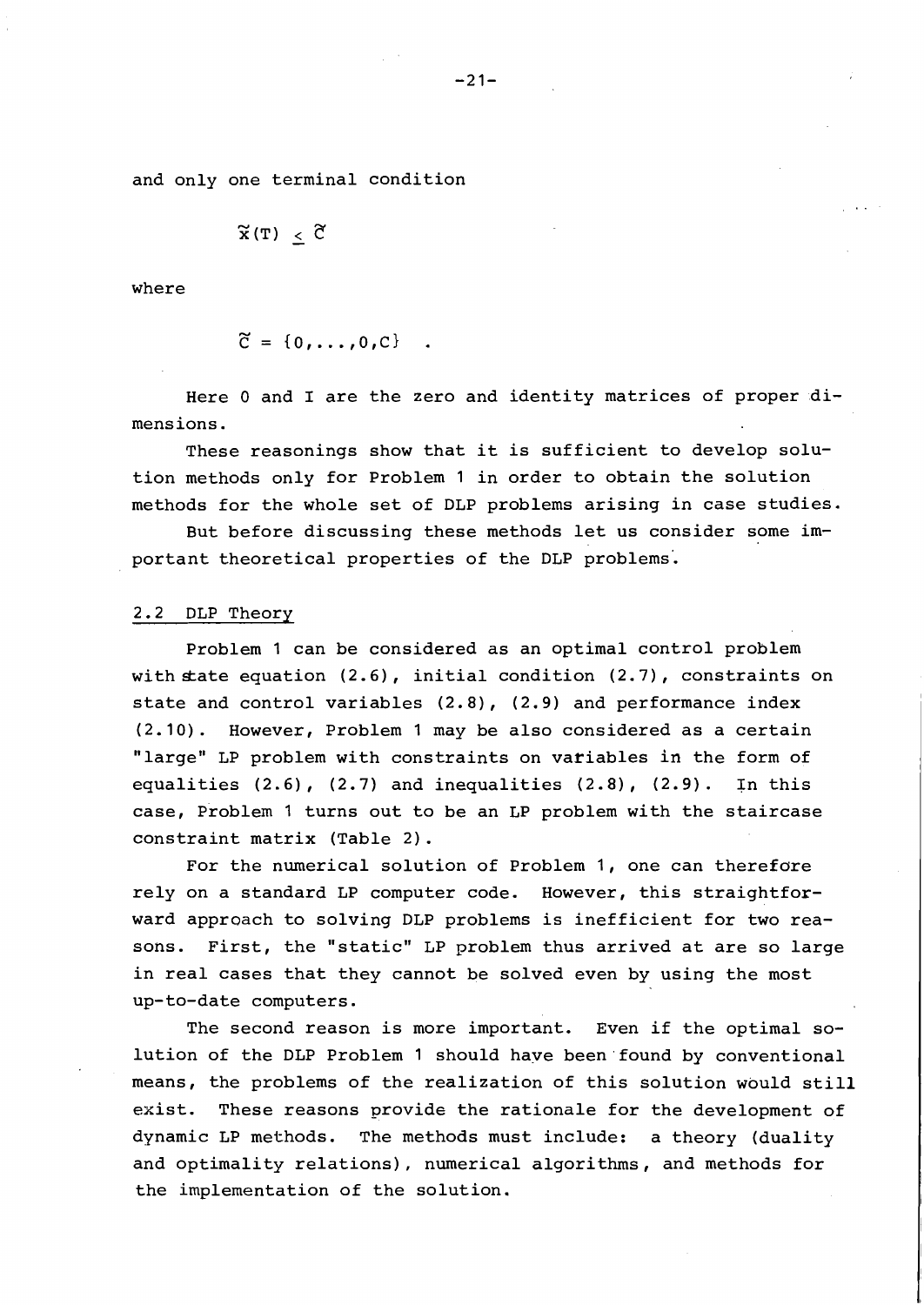The duality theory plays a key role in optimization methods. It permits the replacement of the original primal problem by some equivalent dual problem. It should be stressed that this equivalent dual problem can be interpreted in real terms for all real problems, thus enabling one to understand more deeply the original problem. **<sup>L</sup>**

Analysing Problem 1, written in the form of Table 2, and applying to it LP duality theory, the following results can be obtained (Propoi, 1977).

Problem 2 (Dual): Find the dual control

$$
\lambda = {\lambda (T - 1), \ldots, \lambda (1), \lambda (0)}
$$

and the associated dual trajectory

$$
p = \{p(T), \ldots, p(1), p(0)\}
$$

satisfying the co-state (dual) equation

$$
p(t) = G'(t)p(t+1) - R'(t)\lambda(t) + \alpha(t)
$$
 (2.11)

with the boundary condition

$$
p(T) = \alpha(T) \tag{2.12}
$$

subject to the constraints

$$
D'(t)p(t+1) - Q'(t)\lambda(t) \leftarrow \beta(t) \tag{2.13}
$$

$$
\lambda(t) > 0 \qquad (2.13a)
$$

and minimizing the performance index

$$
J(\lambda) = p'(0)x^{0} + \sum_{t=0}^{T-1} [p'(t+1)s(t) - f'(t)\lambda(t)] \quad . \quad (2.14)
$$

Here  $p(t) = {p_1(t), ..., p_n(t)}, \lambda(t) = {\lambda_1(t), ..., \lambda_m(t)}$  $\lambda_i(t) \geq 0$  (i=1,...,m) are Lagrange multipliers for constraints (2.6), (2.7) and (2.8), (2.9) respectively.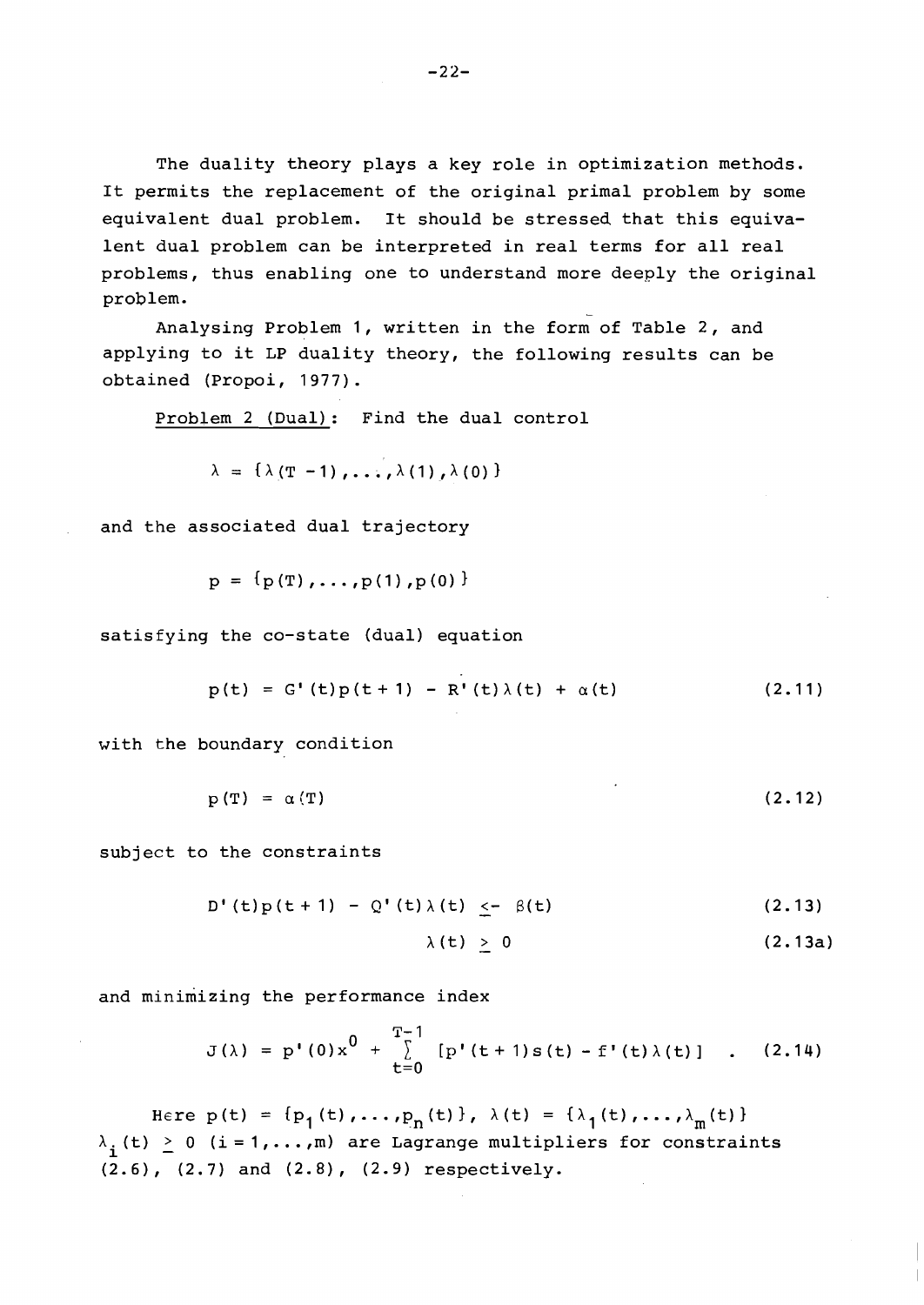The dual Problem 2 is also a control type problem as is the primal Problem 1. Here the variable  $\lambda(t)$  is a dual control and p(t) is a dual or a co-state of the system. Note, that we have reversed time in the dual Problem 2:  $t = T - 1, \ldots, 1, 0$ .

For the pair of dual Problems 1 and 2 the following duality relations hold:

*Theorem 1. (The DLP global duality conditions). I) For any feasible controls u and A, the inequality* 

$$
J_1(u) \leq J_2(\lambda) \tag{2.15}
$$

*holds.* 2) *The solvability of either of Problem 1 or Problem 2 implies the solvability of the other, with* 

$$
J_1(u^*) = J_2(\lambda^*) \qquad (2.16)
$$

where  $u^*$  and  $\lambda^*$  are optimal controls of Problems 1 and 2.

The equality (2.16) shows, that the solution of the primal Problem 1 can be replaced by the solution of the dual Problem 2, while the inequality (2.15) gives the upper bound of the Problem 1 performance index value.

The solution of the dual Problem 2 may be preferable from computational point of view for some cases; more important, that the duality relations can be effectively used for realization of optimal policy.

The duality relations can also be formulated in a decomposable way for each step t,  $t = 0, 1, ..., T - 1$ . For this purpose, let us introduce the Hamiltonian

$$
H_1(p(t+1), u(t)) = \beta'(t)u(t) + p'(t+1)
$$
\n
$$
D(t)u(t)
$$
\n(2.17)

for the primary Problem 1 and

$$
H_2(x(t),\lambda(t)) = \lambda'(t) f(t) - \lambda'(t) R(t) x(t)
$$
 (2.18)

for the dual Problem 2.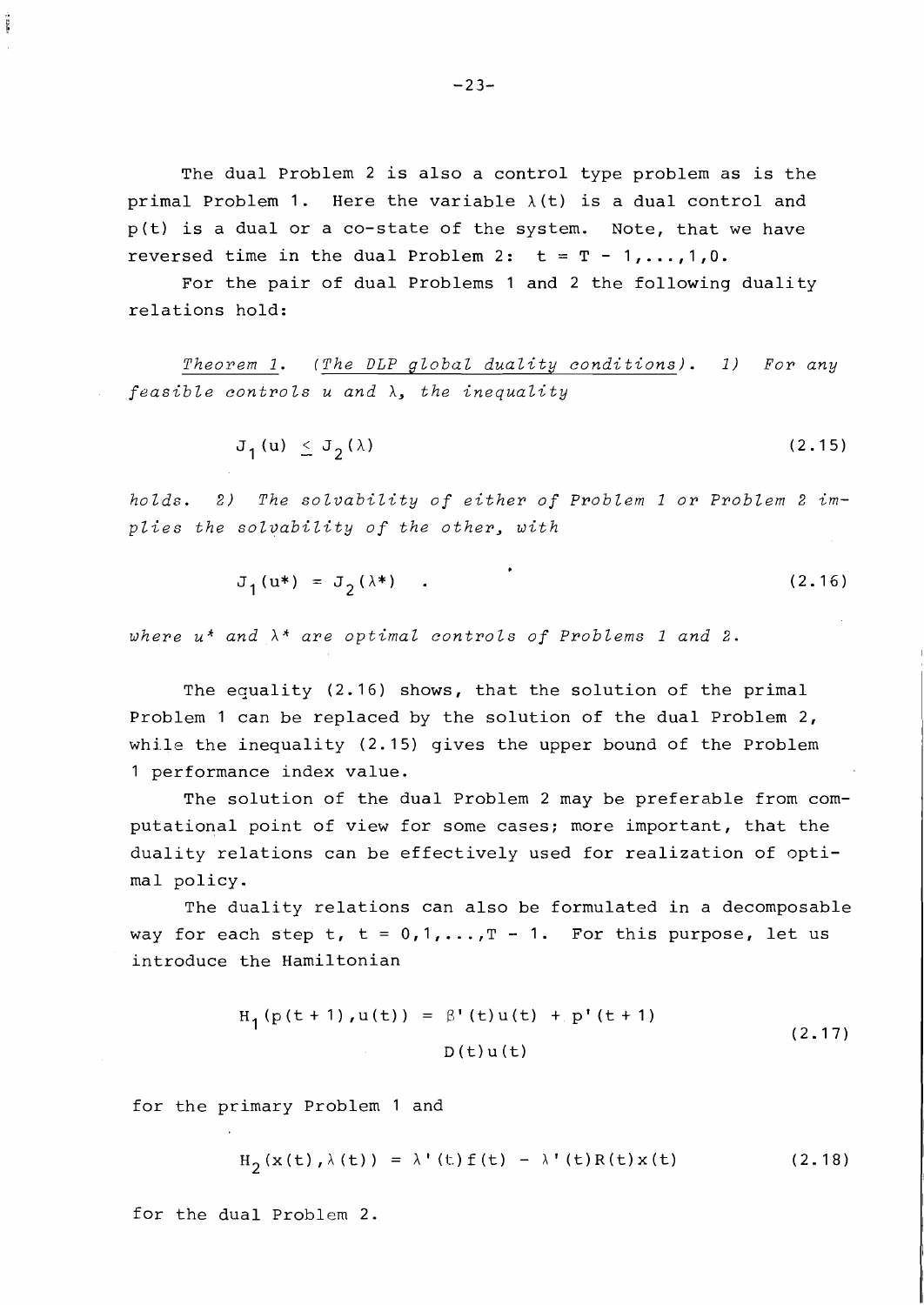**Theorem 2. (The DLP local duality conditions). 1) For any feasible processes Iu,x) and IA,p) the following inequalities hold:** 

$$
H_1(p(t+1), u(t)) \le H_2(x(t), \lambda(t))
$$
  $(t = 0, ..., T-1)$ .

2) For any feasible processes  $\{u^*, x^*\}$  of the primal and  $\{\lambda^*, p^*\}$ **of the dual to be optimal it is necessary and sufficient that the values of Hamiltonians are equal:** 

 $H_1(p^*(t+1), u^*(t)) = H_2(x^*(t), \lambda^*(t))$   $(t = 0, ..., T-1)$ 

**Theorem 2 shows that in order to investigate a pair of dual dynamic Problems 1 and 2 it is sufficient to consider a pair of dual "local" (static) problems of LP:** 

max H<sub>1</sub> (p(t+1),u(t))  
R(t)x(t) + Q(t)u(t) 
$$
\leq f(t)
$$
 (2.19)  
u(t)  $\geq 0$ 

**and** 

$$
\min_{\lambda} H_2(x(t), \lambda(t))
$$
  
D'(t)p(t+1) - Q'(t)\lambda(t) \le -\beta(t)  

$$
\lambda(t) \ge 0
$$
 (2.20)

 $t = T - 1, ..., 1, 0$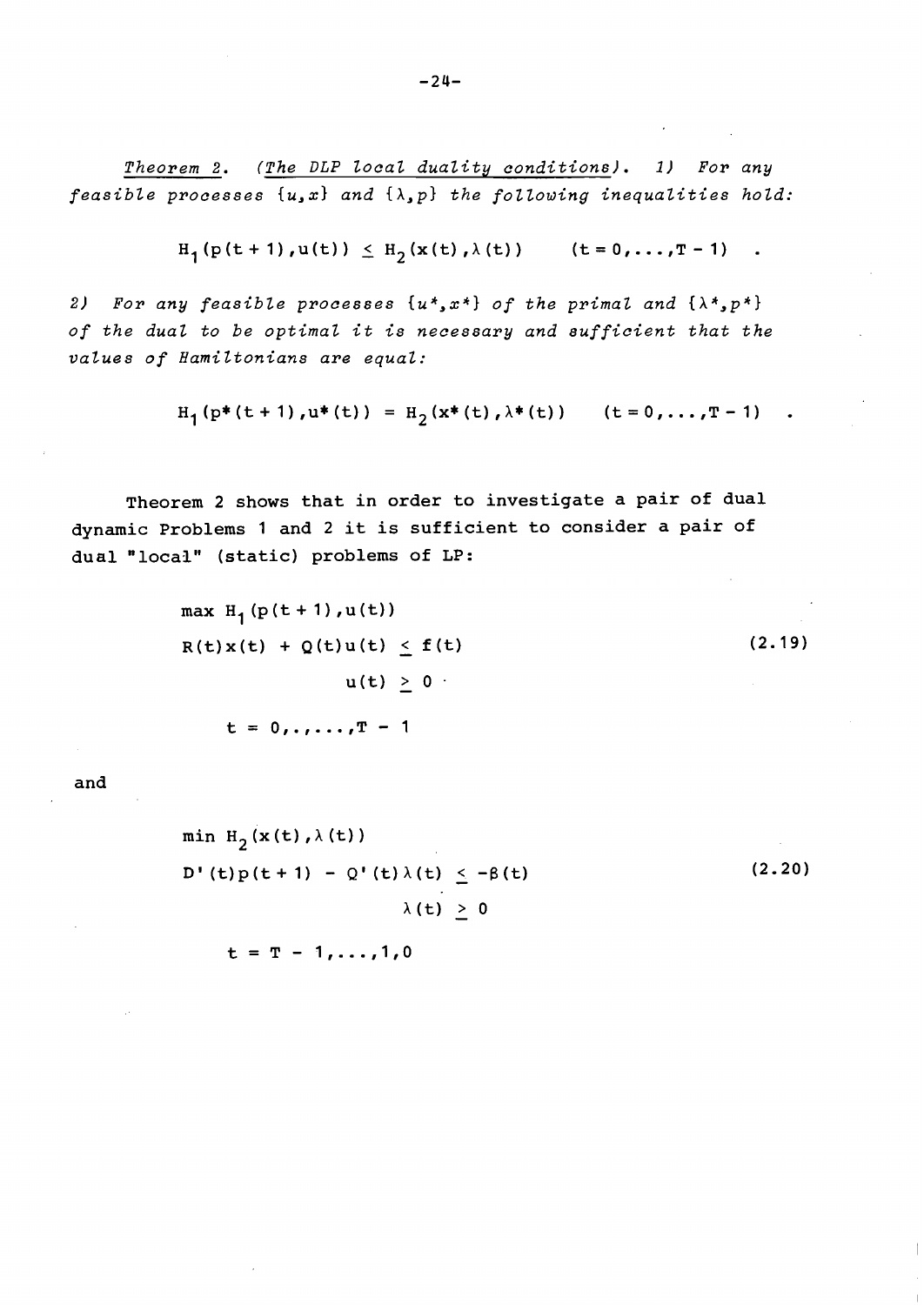So, any of the "static" duality relations or LP optimality conditions (Dantzig, 1963) for the pair of dual LP problems (2.19) and  $(2.20)$  linked by the state equations  $(2.6)$ ,  $(2.7)$  and  $(2.11)$ , (2.12) determine the corresponding optimality conditions for the pair of dual DLP Problems 1 and 2. Such conditions have been formulated above; in a similar manner the following important optimality conditions are obtained (Propoi, 1977) .

*Theorem 3. (Maximum principle for primary Problem I). For a control u\* to be optimal in the primary Problem I, it is necessary*  and sufficient that there exists a feasible process  $\{\lambda^*, p^*\}$  of the *dual Problem 2, such that for t* <sup>=</sup>*O,I,. ..,T-1 the equality:* 

max  $H_1(p^*(t+1), u(t)) = H_1(p^*(t+1), u^*(t))$ 

holds, where the maximum is taken over all  $u(t)$ , satisfying the *constraints (2.8), (2.9), and X\*(t) is the optimal dual variable in the LP problem (2.20).* 

*Theorem 4. (Minimum principle for dual Problem* 2). *For a control A\* to be optimal in the dual Problem 2 it is necessary and*  sufficient, that there exists a feasible process  $\{u^*, x^*\}$  of the *primary Problem I, such that for t* <sup>=</sup>*O,I,* ..., *T-I the equality* 

*holds, where the minimum is taken over all X(t), satisfying the constraints (2.13), (2.13a) and u\*(t) is the optimal primary variable in the LP problem (2.19).* 

These theorems can also be obtained by using the corresponding optimality conditions for discrete control systems (Propoi, 1973).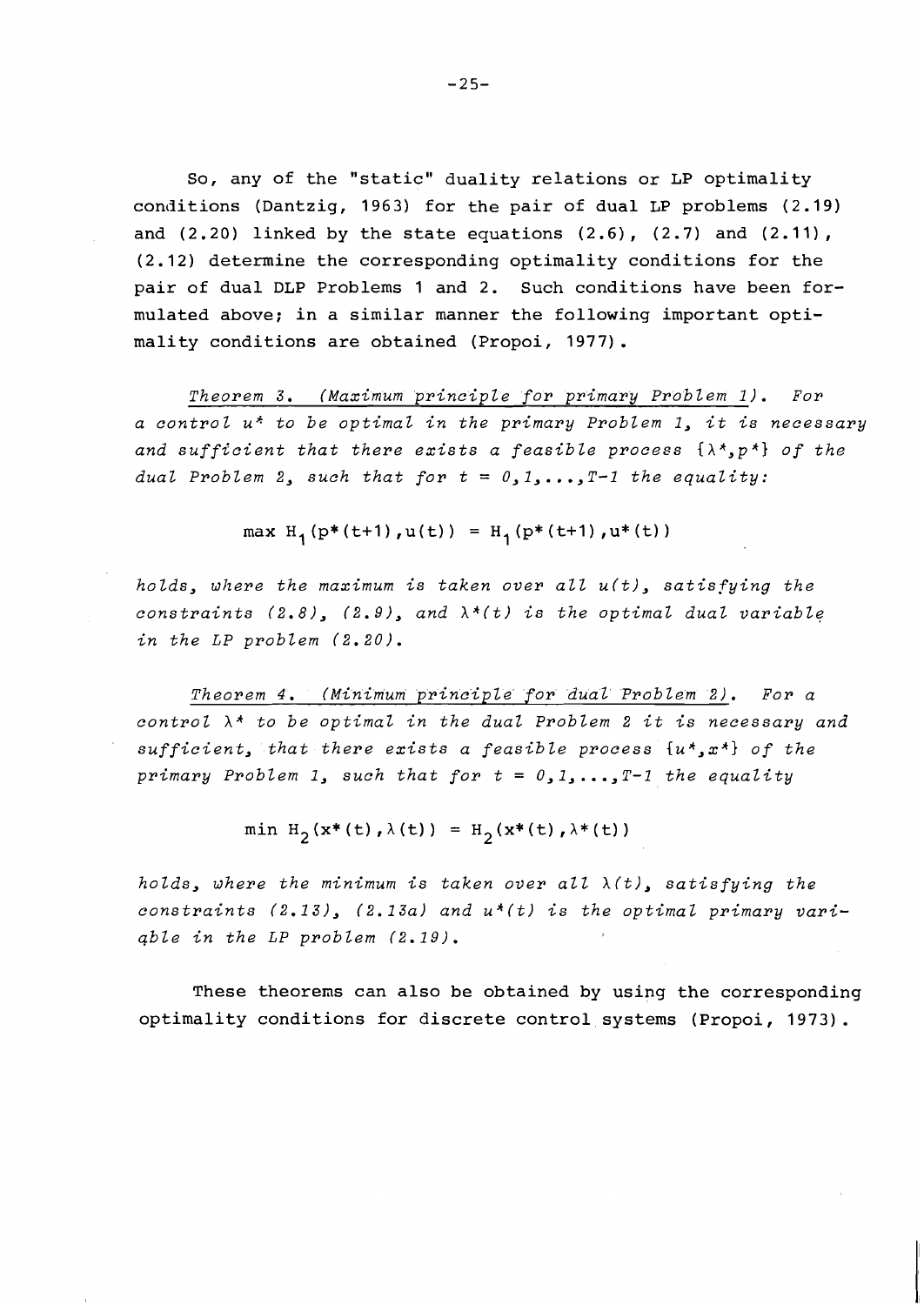#### 2.3 DLP Computational Methods

Simple DLP problems can be hadled by standard LP codes.  $DLP$  problems of a realistic size require however, the development of special DLP methods. We shall distinguish finite and iterative methods.

DLP finite methods allow the finding of an optimal solution for a finite number of steps and are a further development of large-scale LP methods to dynamic problems. First of all, we mention the extension of the well--known simplex-method to DLP problems (Krivonozhko and Propoi, 1976). The dynamic simplexmethod permits the obtaining of exact optimal solutions of DLP problems for a finite number of steps by treating at each step only the set of T local bases of dimension  $m \times m$  (m is the number of constraint rows in the (2.2)) instead of handling with global basis of dimension  $mT \times mT$  at the straightforward approach. The dynamic simplex-method is proved to be closely connected with the most effective large-scale LP methods based on factorization of the constraint matrix. These methods can also be used for the solution of DLP problems (Winkler, 1974; Chebotarev and Krivonozhko, 1976) .

The second approach is based on decomposition methods of LP, especially on the Dantzig-Wolfe decomposition principle. For DLP problems this technique was used for example by Glassey (1970), Ho and Manne (1974) and Krivonozhko (1976).

Iterative methods do not produce exact solutions in a finite number of iteratives. But in many cases the approximate solution is quite adequate.

In addition, the iterative methods are characterized by simplicity of computer codinq, low demands on computer memory and low sensitivity to the disturbances.

The most effective algorithms, however, combine the advantages of both the finite and the iterative methods. We mention here the finite-step algorithm, based on a penalty functions approach (Chebotarev, 1977) and the finite-step-algorithm, based on a Riccati equation solution (Propoi and Yadykin, 1975).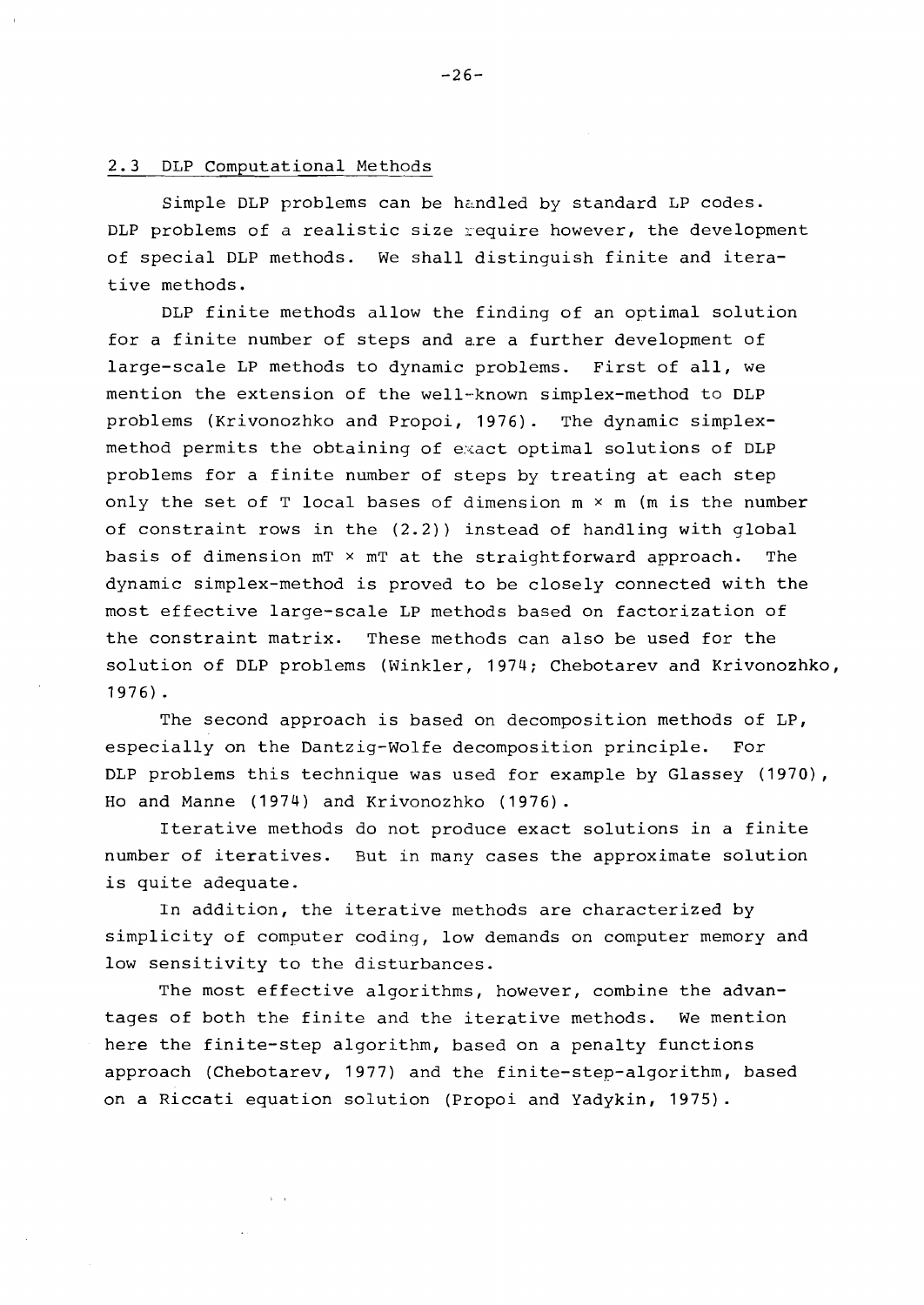#### 2.4 Implementation of Optimal Policies and Related Questions

Unlike for static LP, the realization of an optimal solution in dynamic problems is as important as its determination. One should mention here the questions of realization of the optimal solution as a program (i.e., in dependence of the numbers of state:  $u^*(t)$  (t=0,..., T-1)) or as a feedback control (i.e., in dependence on the current value of states:  $u^*(t) = u^*_+(x(t))$  (t=0,...,T-1)); stability and sensitivity of the optimal system, connection of optimal solutions for long- and short-range models, etc. These problems are a waiting solution. We shall mention only some of them here.

It is often necessary to determine in which way the performance index and/or the optimal control will behave when the parameters of the problem are changing (for example, "prices"  $\alpha(t)$ ,  $\beta(t)$ , "resources"  $f(t)$ , "exogenous variables" s(t) (parametric DLP). Solution methods in this case can be developed on the basis of static parametric LP (Dantzig, 1963).

In computing the optimal program, especially for a large T, it is very important to know how the inaccuracies in the coefficients of matrices G(t), D(t) and in other parameters of the system, influence the stability of the optimal program and the quality of control (sensitivity problem).

In many cases the most appropriate way of realizing an optimal policy can be reduced to the problem of finding the relations:

 $\delta u^*(t) = \Delta(t) \delta x^*(t)$  (t=0,1,...,T-1)

where  $\delta x^*(t) = x(t) - x^*(t)$  is the deviation of the current state  $x(t)$  of the system from optimal state  $x^*(t)$  and is supposed to be sufficiently small;  $\delta u^*(t) = u(t) - u^*(t)$  is a required correction to the optimal program {u\*(t)). This is the local feedback control of the optimal system.

Naturally, all the practical national settlement planning problems cannot be kept within the format of DLP. Here we should mention some directions of further DLP development.

In some cases the performance index is stated as quadratic or nonlinear (convex) function of state and control variables, (Willekens, 1976b). The extension of DLP methods to quadratic and

 $-27-$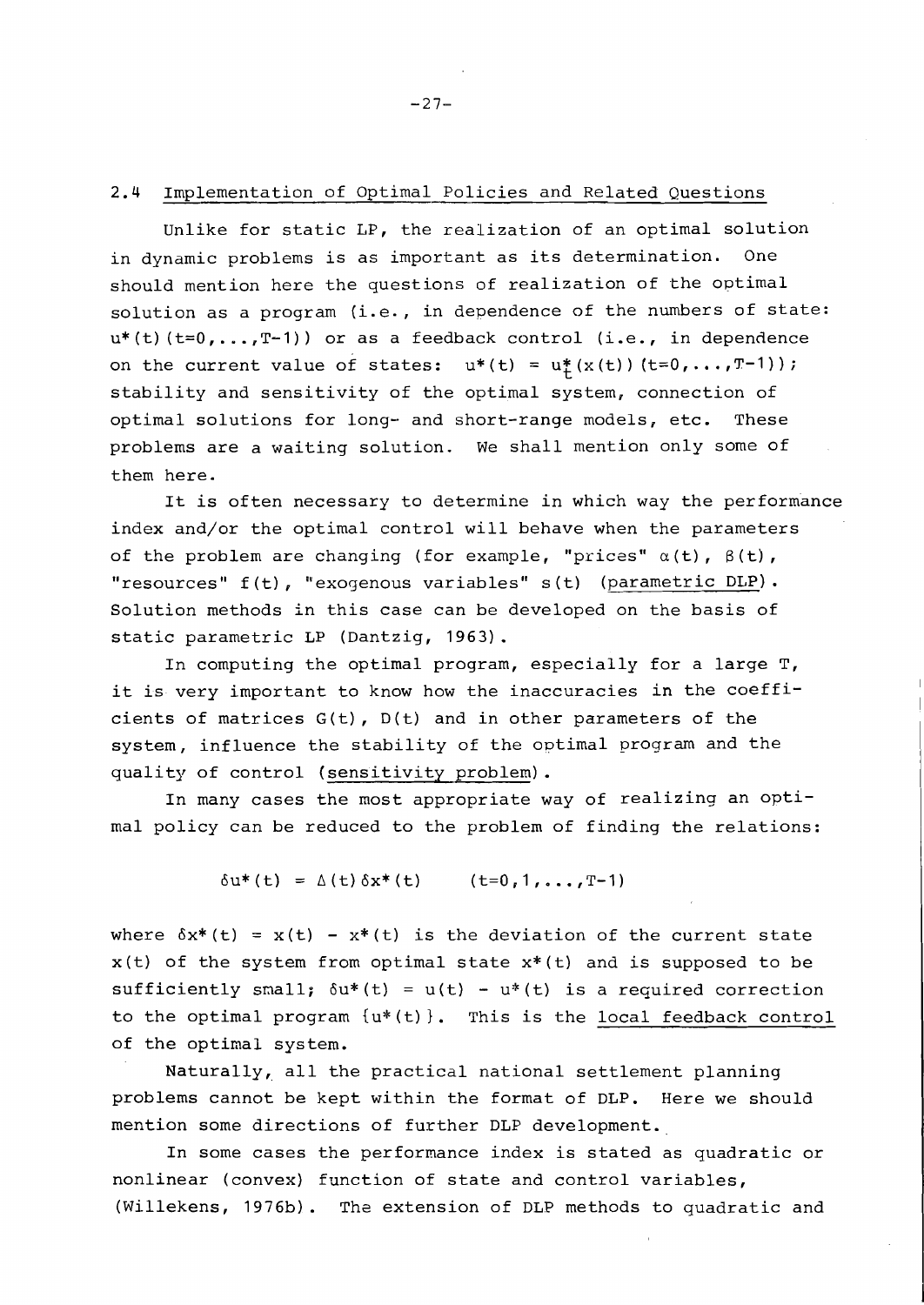convex DP problems can be developed in a way similar to the static methods (see, e.g. Hadley, 1964).

When the exogenous variables cannot be given a priori we come to DLP problems with uncertainty conditions. They can be formalized using stochastic optimization methods (Ermoljev, 1972) or max-min methods (Propoi and Yadykin, 1974). The solution of max-min DLP problems is of considerable practical interest when guaranteed control quality is to be obtained under the conditions of uncertainty, as well as for sensitivity analysis and related problems.

#### 3. CONCLUSION

In this introductory paper we sketched the basic idea of the DLP approach to national settlement system planning. The approach might be a very effective tool for deriving and implementing optimal policies in demographic systems. However, additional work is required. It includes:

- development of a library of typical demographic policy models in DLP format;
- interpretation of the basic dual relations in demographic terms and the use of the DLP theory and methods for obtaining "qualitative" relations in demographic systems;
- numerical case studies of different DLP demographic models.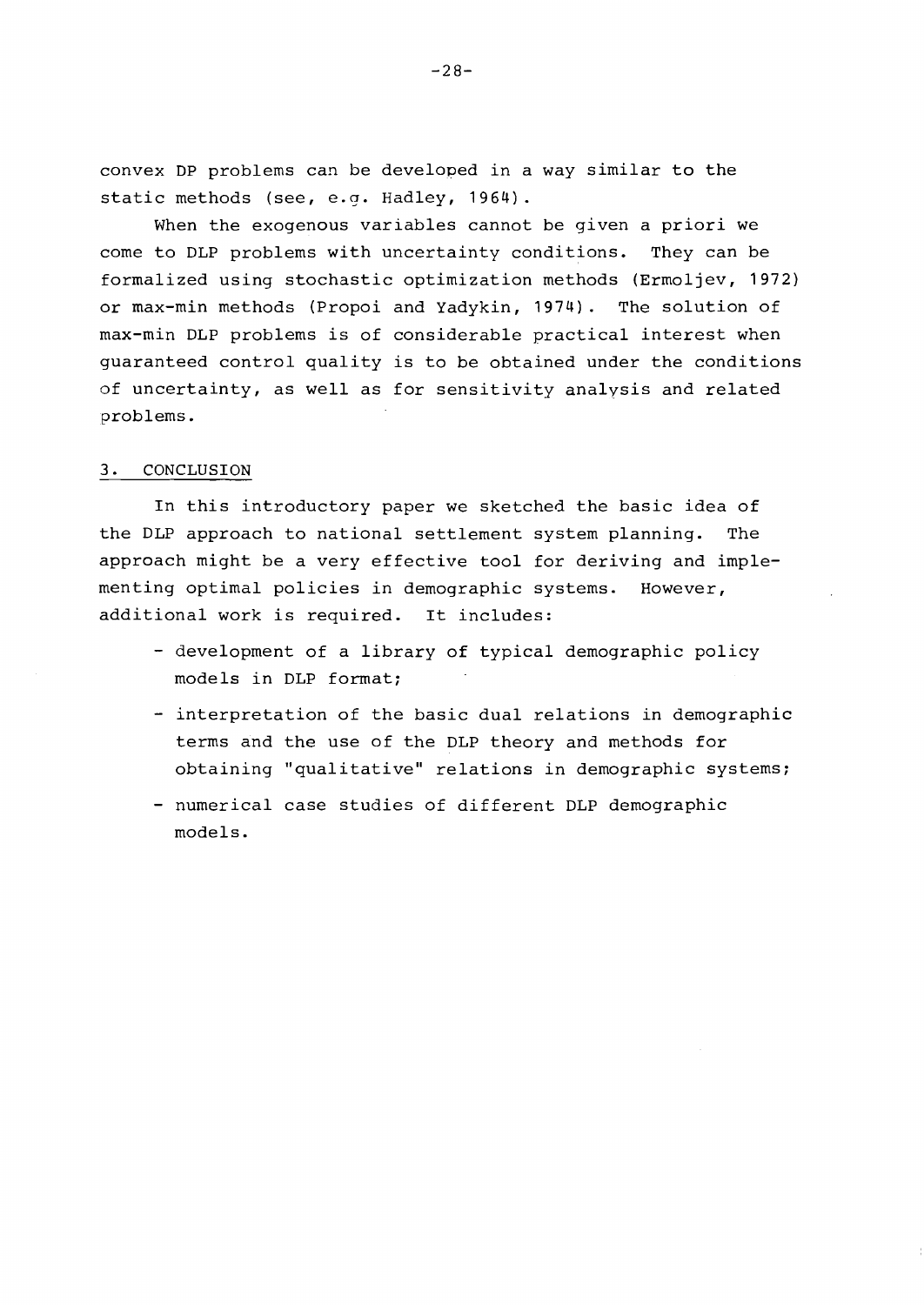# I. State Equations

**h**<br> **h**<br> **h**<br> **h**<br> **h**<br> **h**<br> **h**<br> **h** (I.<br>(I.<br>(I. (I.1)  $x(t+1) = G(t)x(t) + D(t)u(t) + s(t)$ <br>
(I.2)  $x(t+1) = Gx(t) + Du(t) + s$ <br>
(I.3)  $x(t+1) = x(t) + G(t)x(t) + D(t)u(t) + s(t)$ <br>
(I.4)  $x(t+1) = \sum_{i=1}^{V} G(t-n_i)x(t-n_i) + \sum_{j=1}^{V} D(t-m_j)u(t-m_j)$ .1<br>.2<br>.3<br>.4 1)<br>2)<br>3)<br>4) **XXXX x** (1<br>**x** (1<br>**x** (1<br>**x** (1 **rtrtrtrt**  ++++ +1<br>+1<br>+1<br>+1 1)<br>1)<br>1)<br>1)

II. Constraints

(II.1) 
$$
R(t)x(t) + Q(t)u(t) \le f(t)
$$
  
\n(II.2)  $R(t)x(t) + Q(t)u(t) = f(t)$   
\n(II.3)  $R(t)x(t) \le f^{(1)}(t)$   
\n(II.4)  $Q(t)u(t) \le f^{(2)}(t)$   
\n(II.5)  $x(t) \ge 0$   
\n(II.6)  $t-1$   
\n(II.7)  $\sum_{\tau=0}^{t-1} [R(\tau)x(\tau) + Q(\tau)u(\tau)] \le f(t)$   $(t=1,...,T)$   
\n(II.8)  $\sum_{t=0}^{T-1} [R(t)x(t) + Q(t)u(t)] \le f$ 

# III. Boundary Conditions

- $(III.1) x(0) = x^0$
- $(III.2)$   $x(0)$  is free
- $(LII.3) \times (T) = x_T$
- $(III.4)$   $x(T)$  is free

## Table 1.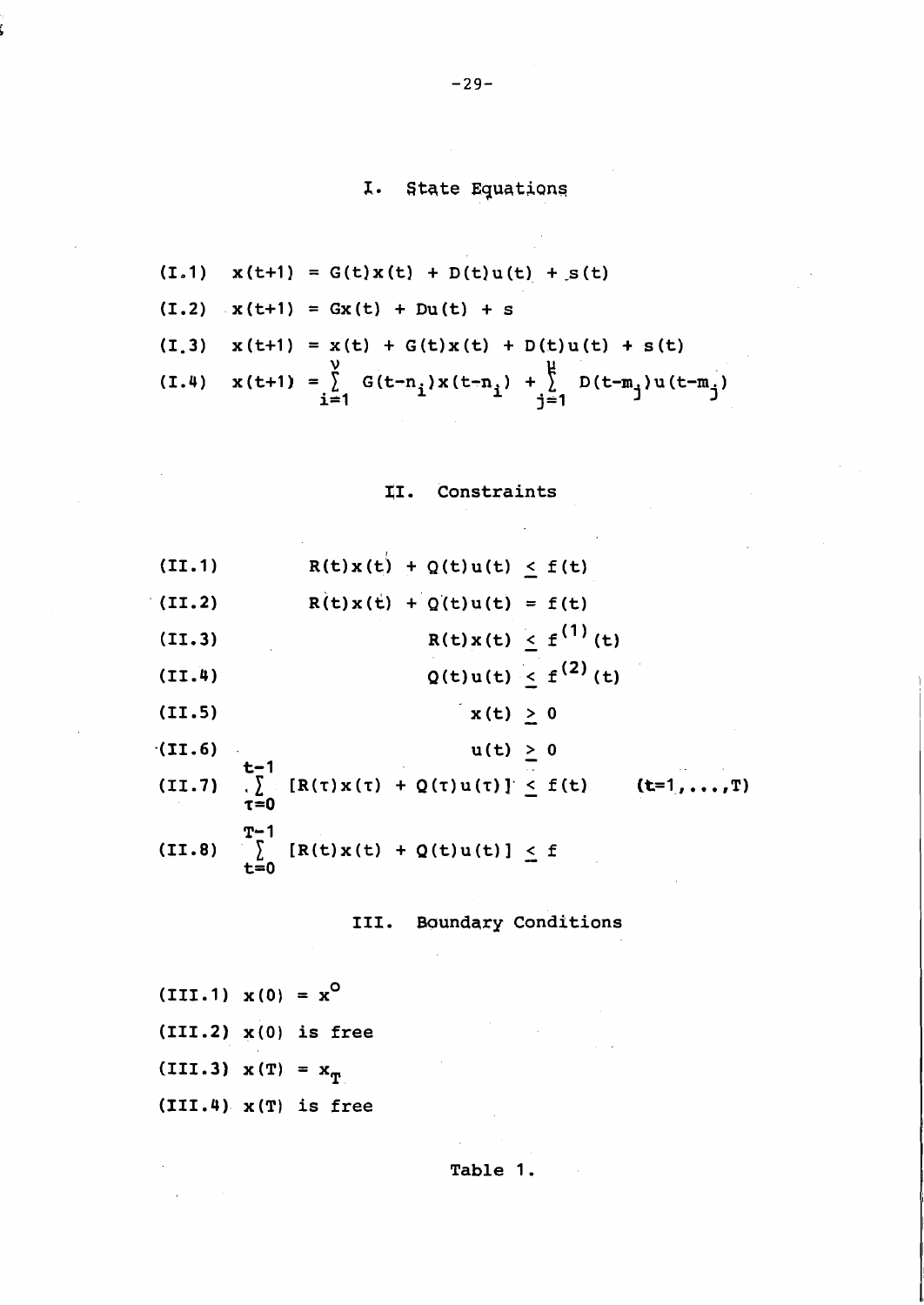# **IV. Planning Period**

- $(V.1)$  T is faxed
- **(iV.2) T is free**

**V. Performance Indexes** 

 $\sim 10$ 

(11) 
$$
J_1(u) = \alpha'(T) x(T) + \sum_{t=0}^{T-1} [\alpha'(T) x(t) + \beta'(t) u(t)]
$$
  
\n(22)  $J_1(u) = \alpha'(T) x(T)$   
\n(33)  $\alpha(t) = 0$   $(t = 0,...,T)$   
\n(7.4)  $\beta(t) = 0$   $(t = 0,...,T-1)$ 

 $\mathbf{r}$ 

 $\sim 10^6$ 

 $\mathcal{L}_{\mathrm{eff}}$ 

 $\label{eq:2.1} \frac{1}{\sqrt{2}}\int_{\mathbb{R}^3}\frac{1}{\sqrt{2}}\left(\frac{1}{\sqrt{2}}\right)^2\frac{1}{\sqrt{2}}\left(\frac{1}{\sqrt{2}}\right)^2\frac{1}{\sqrt{2}}\left(\frac{1}{\sqrt{2}}\right)^2.$ 

 $\mathcal{L}_{\text{max}}$  , where  $\mathcal{L}_{\text{max}}$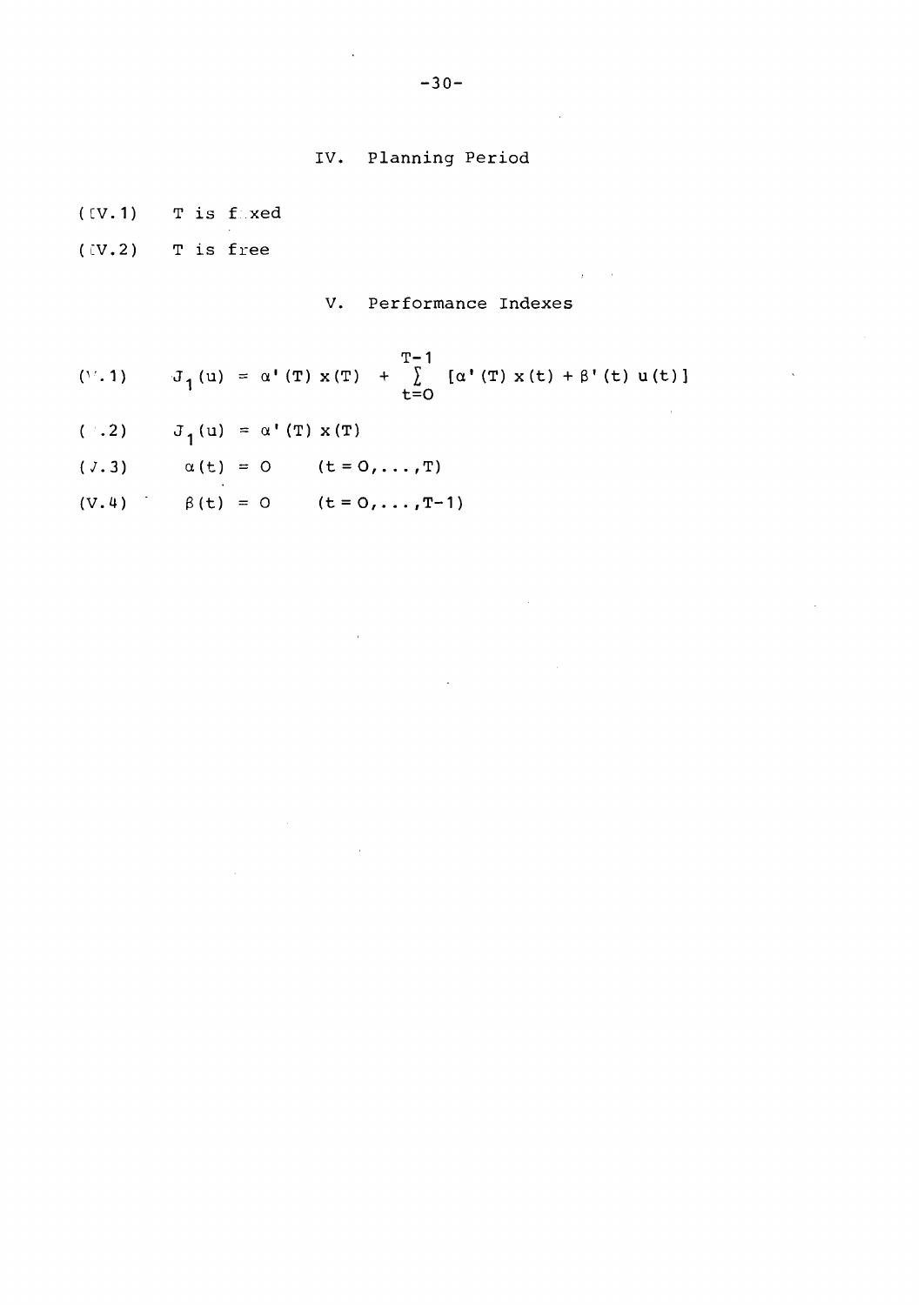|           | side constants<br>Right-hand | $a(0) + a(0)$         | $f(0) + R(0)x^{0}$ | s(t)                 | f(t) | $S(T-1)$            | $f(T-1)$        |                             | Max                                          |  |
|-----------|------------------------------|-----------------------|--------------------|----------------------|------|---------------------|-----------------|-----------------------------|----------------------------------------------|--|
|           | Constraints                  | 8                     | v (                | H                    | v J  | II                  | $\vee$ $\vdash$ |                             |                                              |  |
| Variables |                              |                       |                    |                      |      | $\mathbf{H}$        |                 | Performance Index Constants |                                              |  |
|           | $u(T-1)$ $x(T)$              |                       |                    |                      |      |                     | $Q(T-1)$        |                             | $\alpha(T-1)$ $\beta(T-1)$ $\alpha(T)$       |  |
|           | $x(T-1)$                     |                       |                    |                      |      | $-C(T-1)$ $-D(T-1)$ | $R(T-1)$        |                             |                                              |  |
|           | $\bullet$                    |                       |                    |                      |      |                     |                 |                             |                                              |  |
|           | $x(t+1)$                     |                       |                    | $\mathbf{H}$         |      |                     |                 |                             | $1(t+1)$<br>ð                                |  |
|           | u(t)                         |                       |                    | $\left(-D(t)\right)$ | Q(t) |                     |                 |                             | $\beta(t)$                                   |  |
|           | x(t)                         |                       |                    | $-G(t)$              | R(t) |                     |                 |                             | $\alpha(t)$                                  |  |
|           | $\ddot{\bullet}$             |                       |                    |                      |      |                     |                 |                             | $\ddot{\cdot}$                               |  |
|           | x(1)                         | $\blacktriangleright$ |                    |                      |      |                     |                 |                             | $\begin{bmatrix} 8(0) \\ a(0) \end{bmatrix}$ |  |
|           | u(0)                         | $-D(0)$               | Q(0)               |                      |      |                     |                 |                             |                                              |  |

 $\ddot{\phantom{a}}$  $\bar{\beta}$ 

Staircase Control Structure Table 2:

 $-31 \frac{1}{2}$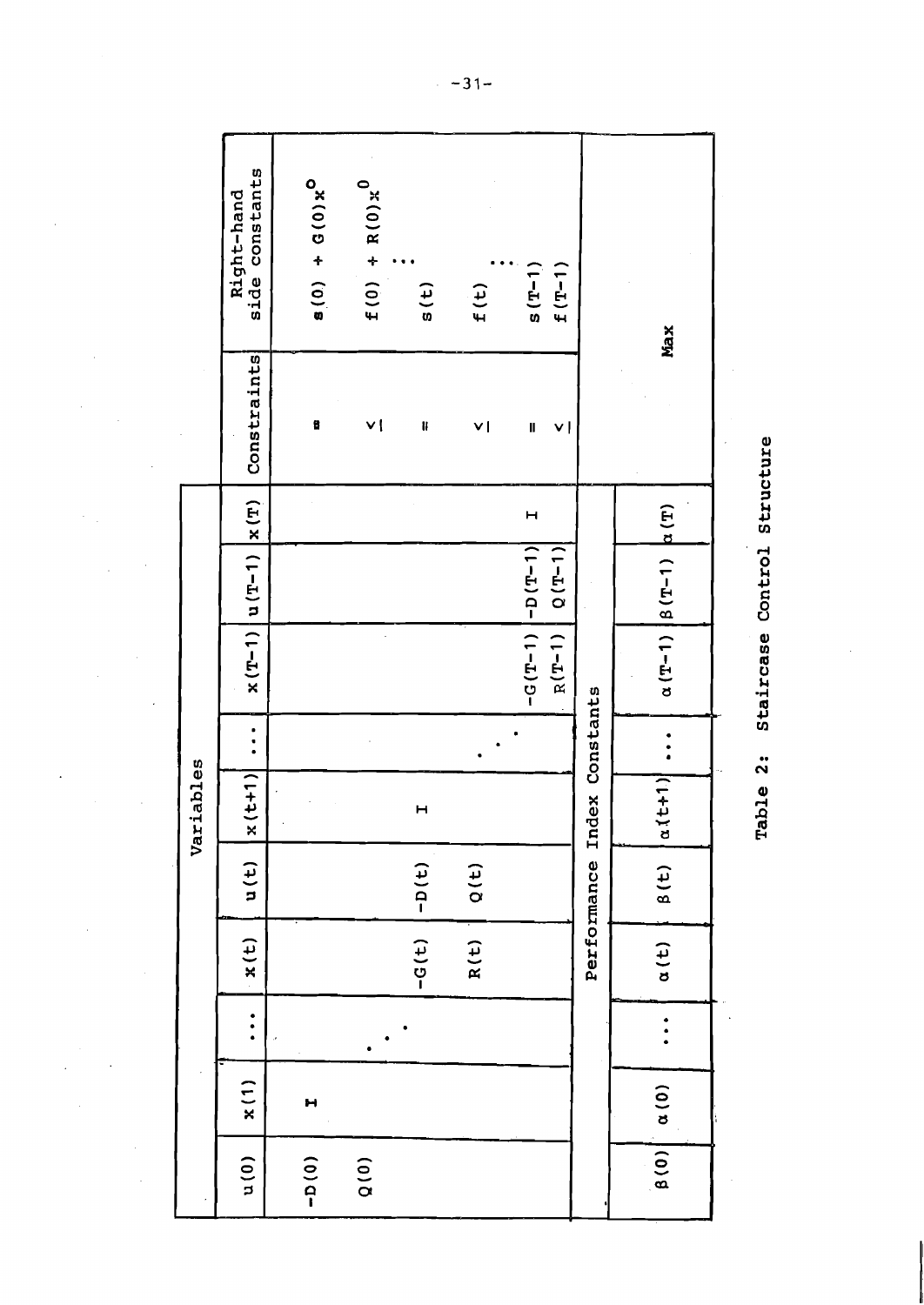#### References

- Chebotarev, S.P.  $(1977)$ , On the Use of Matrix Factorization Techniques in Penalty Function Methods for Structurized Linear Programs, RM-77-00, International Institute for Applied Systems Analysis, Laxenburg, Austria, (forthcoming).
- Dantzig, G.B. (1963), Linear Programming and Extensions, University Press, Princeton, M.J.
- Ermoljev, Yu.M. (1972), On a Problem of Programmed Control of Stochastic Processes, *Kibernetica*, 1, (in Russian).
- Evtushenko, Y. and R.D. MacKinnon. (1976), Non-linear Programming Approaches to National Settlement System Planning,<br>Environment and Planning A, 8, 637-653.
- Glassey, C.R. (1970), Dynamic LP for Production Scheduling, Environment and Planning A, <u>8</u>, 637-653.<br>ey, C.R. (1970), Dynamic LP for Produc<br>Operations Research, 18, 1.
- Grinold, R.C. (1973), Nested Decomposition and Multi-Stage operations nesearon, <mark>16</mark>, 1.<br>1d, R.C. (1973), Nested Decomposition and<br>Linear Programs, *Management Science*, <u>20</u>, 3 Linear Programs, Management Science, 20, 3.
- Hadley, G. (1964), Nonlinear and Dynamic Programming, Addison-Wesley, Reading, Mass.
- Ho, J.K. and A.S. Manne. (1974), Nested Decomposition for Dynamic Models, Mathematical Programming, 6, 2, 121-140.
- Kantorovitch, L.V. (1965), The Best Use of Economic Resources, Harvard university Press, Cambridge, Mass.
- Krivonozhko, V.E. (1976), Decomposition Methods for Dynamic Linear Programming, *Izv. Akad. Nauk SSSR, Tekhnicheskaia*<br>K*ibernetika,* 6, (in Russian).
- Krivonozhko, V.E. and S.P. Chebotarev. (1976), On the Use of Basis Factorization for Dynamic Linear Program Solving,<br>Av*tomatika i Telemekhanika*, <u>7</u>, (in Russian).
- Pontryagin, L.S., et al. (1962), Mathematical Theory of Optimal Processes, Interscience, New York, New York.
- Propoi, A. (1973), Elementy Teorii Optimalnykh Discretnykh Protsessov (Elements of the Theory of Optimal Discrete Systems), Nauka, Moscow, (in Russian).
- Propoi, A. and A.B. Yadykin. (1974), The Planning Problem<br>Under Uncertain Demand, I, II, Avtomatika i Telemekhanika, Under<br><u>2</u>, 3.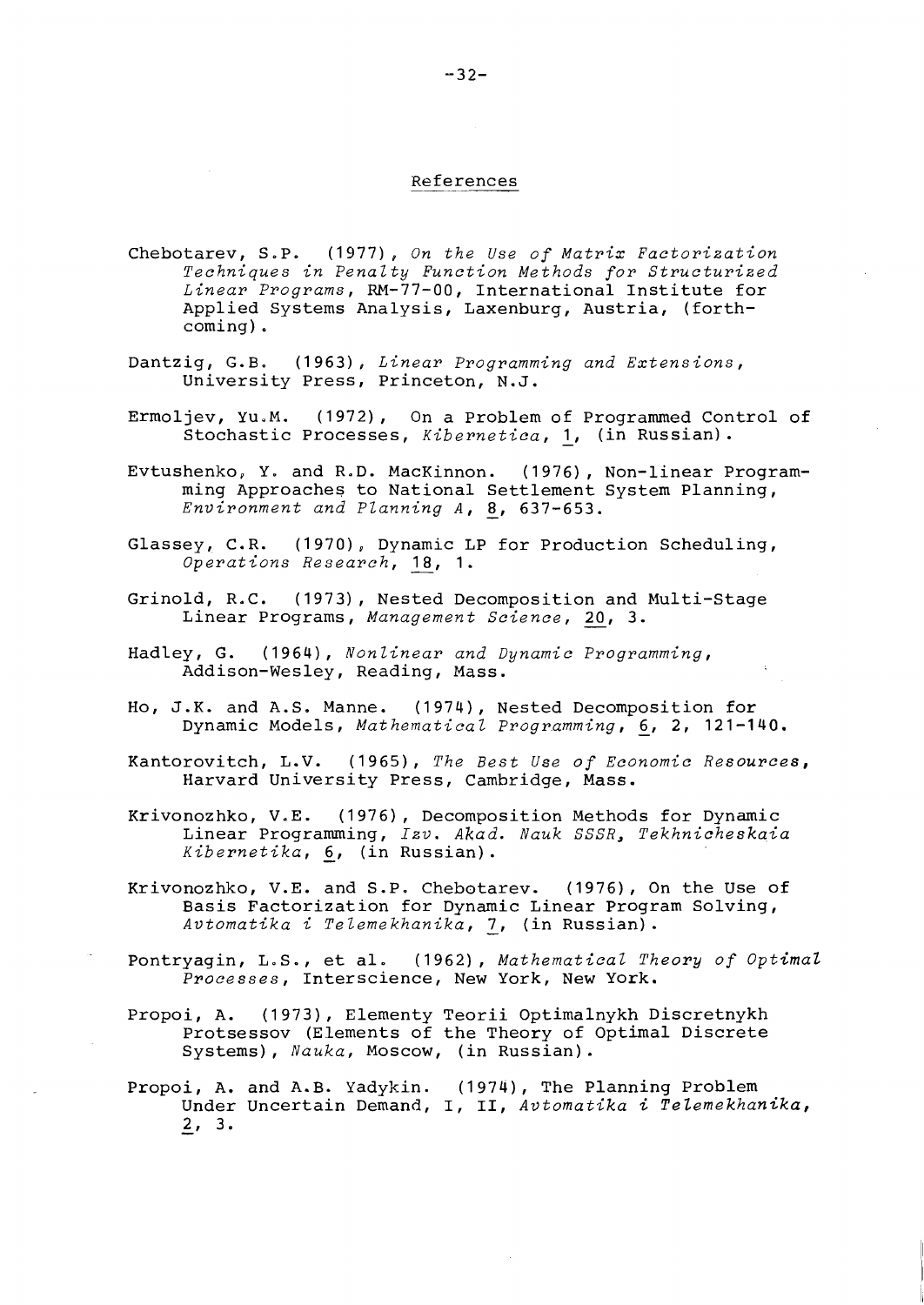- Propoi, A. and A.B. Yadykin. (1975), Parametric Iterative Methods for Dynamic Linear Programming. I. Non-degenerate Case, Avtomatika i Telemekhanika, 12; II. General Case,  $Avtomatika$  i Telemekhanika, 1, (in Russian).
- Propoi, A. (1976), Problems of Dynamic Linear Programming, RM-76-78, International Institute for Applied Systems Analysis, Laxenburg, Austria.
- Propoi, A. (1977), Dual Dynamic Linear Programming Systems, RR-77-00, International Institute for Applied Systems Analysis, Laxenburg, Austria, (forthcoming).
- Propoi, A. and V.E. Krivohozhko. (1977), The Simplex-Method for  $DLP$ , CR-77-00, International Institute for Applied Systems Analysis, Laxenburg, Austria, (forthcoming).
- Rees, P.H. and A.G. Wilson. (1975), A Comparison of Available Models of Population Change, Regional Studies, *9,* 39-61.
- Rogers, A. (1966), A Markovian Policy Model of Interregional<br>Migration, Papers of the Regional Science Association,<br>17, 205-224. Migration, Papers of the Regional Science Association,<br>17, 205-224.
- Rogers, A. (1968), Matrix Analysis of Interregional Population Growth and Distribution, University of California Press, Berkeley, Calif.
- Rogers, A. (1971), Matrix Methods in Urban and Regional Analysis, Holden-Day, San Francisco, Calif.
- Rogers, A. (1975), Introduction to Multiregional Mathematical Demography, John Wiley and Sons, 'New York, New York.
- Willekens, F.  $(1976a)$ , The Analytics of Multiregional Population Distribution Policy, unpublished Ph.D. dissertation, Northwestern University, Evanston, Illinois.
- Willekens, F. (1976b), Optimal Migration Policies, RM-76-50, International Institute for Applied Systems Analysis, Laxenburg, Austria.
- willekens, F. (1977), Matrix Models of Aggregate Multiregional kens, F. (1977), Matrix Models of Aggregate Mult<br>Population Change: A Comparison, <mark>(forthcoming).</mark>
- Winkler, C. (1974), Basis Factorization for Block Angular Linear Programs: Unified Theory of Partitioning and Decomposition Using the Simplex Method, RR-74-22, International Institute for Applied Systems Analysis, Laxenburg, Austria.
- Zadeh, L.A. and C.H. Desoer. (1963), Linear Systems Theory. The State Space Approach, McGraw-Hill, New York.

 $\mathbf{r} = \mathbf{r} \times \mathbf{r}$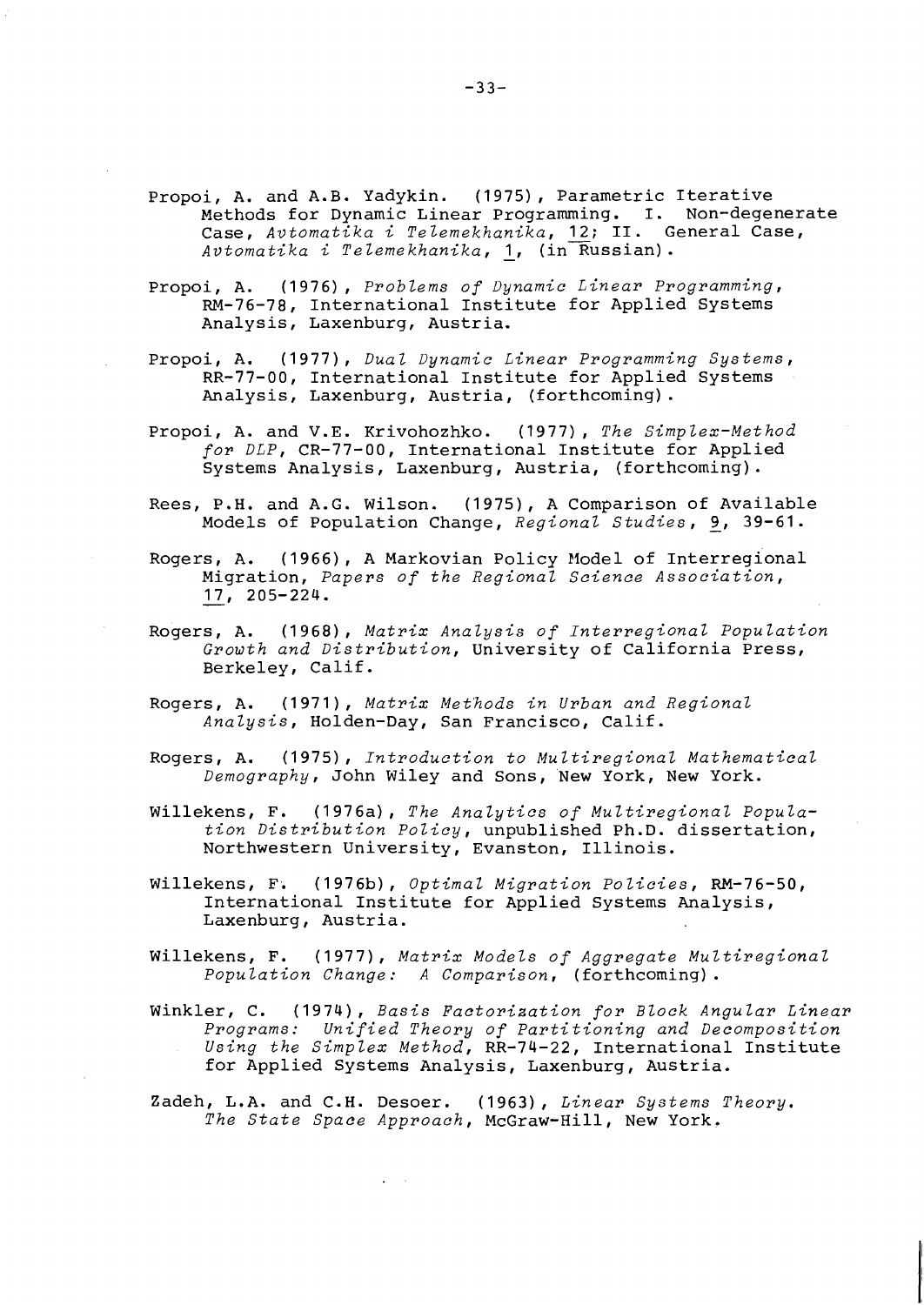#### Papers of the Migration and Settlement Study

January 1977

#### I. Papers in the Dynamics Series

- 1. Andrei Rogers and Frans Willekens, "Spatial Population Dynamics," RR-75-24, July 1975, forthcoming in Papers, Regional Science Association, Vol. 36, 1976.
- 2. Andrei Rogers and Jacques Ledent, "Multiregional Population Projection," internal working paper, August 1975, in Optimization Techniques: Modeling and Optimization in the Service of Man, Part 1, ed. Jean Cea, Springer-Verlag, Berlin, 1976, pp. 31-58.
- 3. Andrei Rogers and Jacques Ledent, "Increment-Decrement Life Tables: A Comment," internal working paper, i Rogers and Jacques Ledent, "Increment-Decrement<br>Life Tables: A Comment," internal working paper,<br>October 1975, published in <u>Demography, 13</u> (1976),<br>pp. 287-290. pp. 287-290.
- 4. Andrei Rogers, "Spatial Migration Expectancies," RM-75-57, November 1975.
- 5. Andrei Rogers, "Aggreqation and Decomposition in Population Projection," RM-76-11, February 1976, published in revised form in Environment and Planning A, 8 (1976), pp. 515-541.
- 6. Andrei Rogers and Luis J. Castro, "Model Multiregional Life Tables and Stable Populations," RR-76-09, May 1976.
- 7. Andrei Rogers and Frans Willekens, "Spatial Zero Population Growth," RM-76-25, April 1976.
- 8. Frans Willekens, "Sensitivity Analysis," RM-76-49, June 1976.
- 9. Andrei Rogers and Frans Willekens, "The Spatial Reproductive Value and the Spatial Momentum of Zero Population Growth,'' RM-76-81, December 1976.
- 10. Frans Willekens, "The Spatial Reproductive Value: Theory and Applications,"  $R\bar{M}-77-00$ , forthcoming.